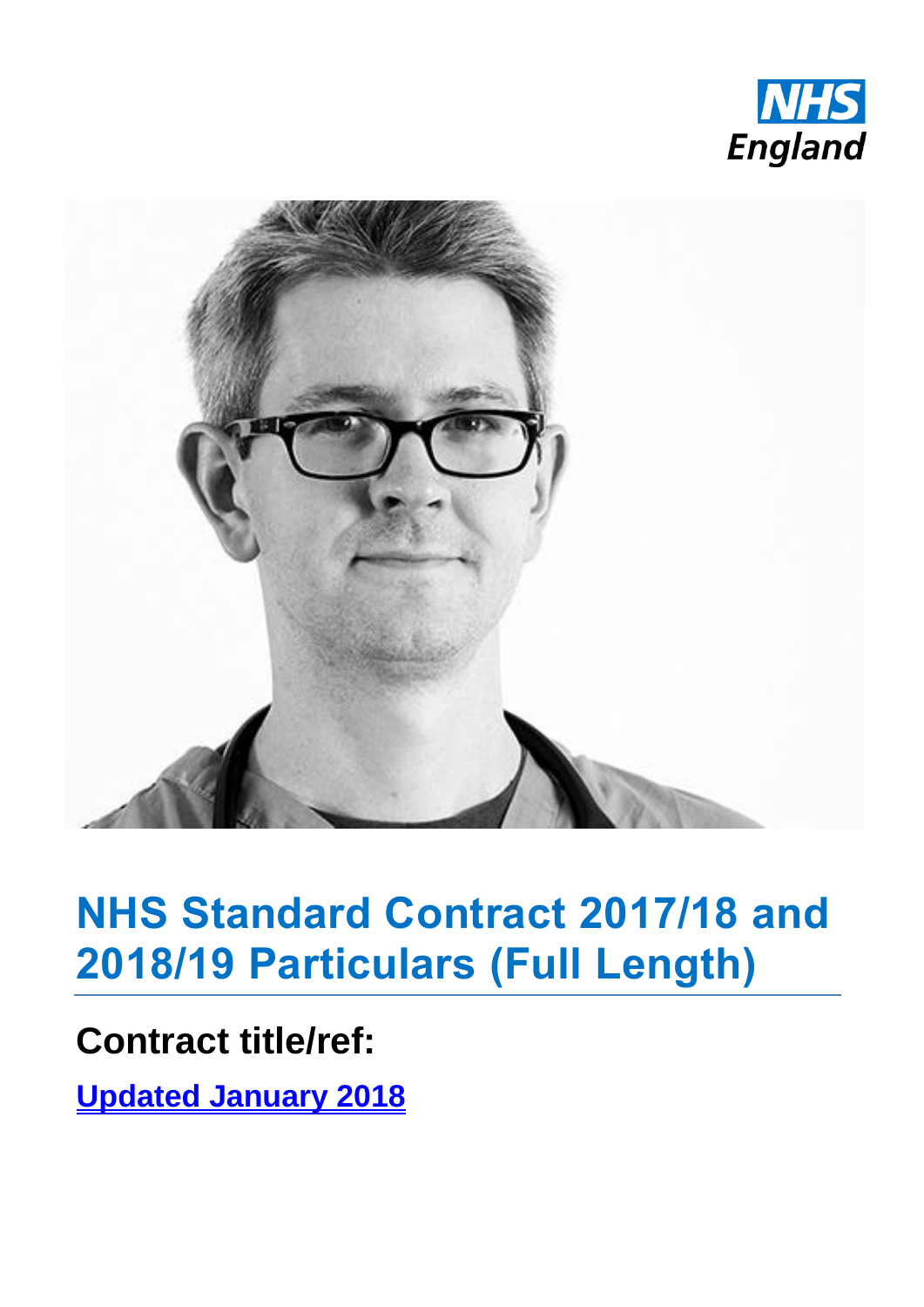#### **NHS England INFORMATION READER BOX**

| <b>Directorate</b> |                            |                               |
|--------------------|----------------------------|-------------------------------|
| Medical            | Operations and Information | Specialised Commissioning     |
| Nursing            | Trans. & Corp. Ops.        | <b>Commissioning Strategy</b> |
| Finance            |                            |                               |

| <b>Publications Gateway Reference:</b>       | 07554                                                                                                                                                                                                                                                                                                         |  |
|----------------------------------------------|---------------------------------------------------------------------------------------------------------------------------------------------------------------------------------------------------------------------------------------------------------------------------------------------------------------|--|
| <b>Document Purpose</b>                      | Resources                                                                                                                                                                                                                                                                                                     |  |
| <b>Document Name</b>                         | Comparison document: NHS Standard Contract full length Particulars<br>2017-19 (November 2016 edition) / 2017-19 (January 2018 edition)                                                                                                                                                                        |  |
| Author                                       | NHS Standard Contract Team, NHS England                                                                                                                                                                                                                                                                       |  |
| <b>Publication Date</b>                      | January 2018                                                                                                                                                                                                                                                                                                  |  |
| <b>Target Audience</b>                       | CCG Clinical Leaders, CCG Accountable Officers, CSU Managing<br>Directors, Care Trust CEs, Foundation Trust CEs, Local Authority CEs,<br>NHS Trust Board Chairs, NHS England Regional Directors, Directors of<br>Finance, NHS Trust CEs, Parties to an NHS Standard Contract<br>(commissioners and providers) |  |
| <b>Additional Circulation</b>                |                                                                                                                                                                                                                                                                                                               |  |
| List                                         |                                                                                                                                                                                                                                                                                                               |  |
| <b>Description</b>                           | This comparison document shows the 'tracked changes' between the<br>NHS Standard Contract full length 2017-19 (November 2016 edition)<br>Particulars, and the NHS Standard Contract full length 2017-19 (January<br>2018 edition) Particulars. The document should be used for comparison<br>purposes only.   |  |
| <b>Cross Reference</b>                       | NHS Standard Contract https://www.england.nhs.uk/nhs-standard-<br>contract/                                                                                                                                                                                                                                   |  |
| <b>Superseded Docs</b><br>(if applicable)    | <b>NA</b>                                                                                                                                                                                                                                                                                                     |  |
| <b>Action Required</b>                       | <b>NA</b>                                                                                                                                                                                                                                                                                                     |  |
| <b>Timing / Deadlines</b><br>(if applicable) | <b>NA</b>                                                                                                                                                                                                                                                                                                     |  |
| <b>Contact Details for</b>                   | NHS Standard Contract team                                                                                                                                                                                                                                                                                    |  |
| further information                          | <b>NHS England</b>                                                                                                                                                                                                                                                                                            |  |
|                                              | 4E64 Quarry House                                                                                                                                                                                                                                                                                             |  |
|                                              | Leeds<br>LS27UE                                                                                                                                                                                                                                                                                               |  |
|                                              | nhscb.contractshelp@nhs.net                                                                                                                                                                                                                                                                                   |  |
|                                              |                                                                                                                                                                                                                                                                                                               |  |
|                                              | https://www.england.nhs.uk/nhs-standard-contract/17-19-updated/                                                                                                                                                                                                                                               |  |
| <b>Document Status</b>                       |                                                                                                                                                                                                                                                                                                               |  |
|                                              | This is a controlled document. Whilst this document may be printed, the electronic version posted on                                                                                                                                                                                                          |  |

the intranet is the controlled copy. Any printed copies of this document are not controlled. As a controlled document, this document should not be saved onto local or network drives but should always be accessed from the intranet.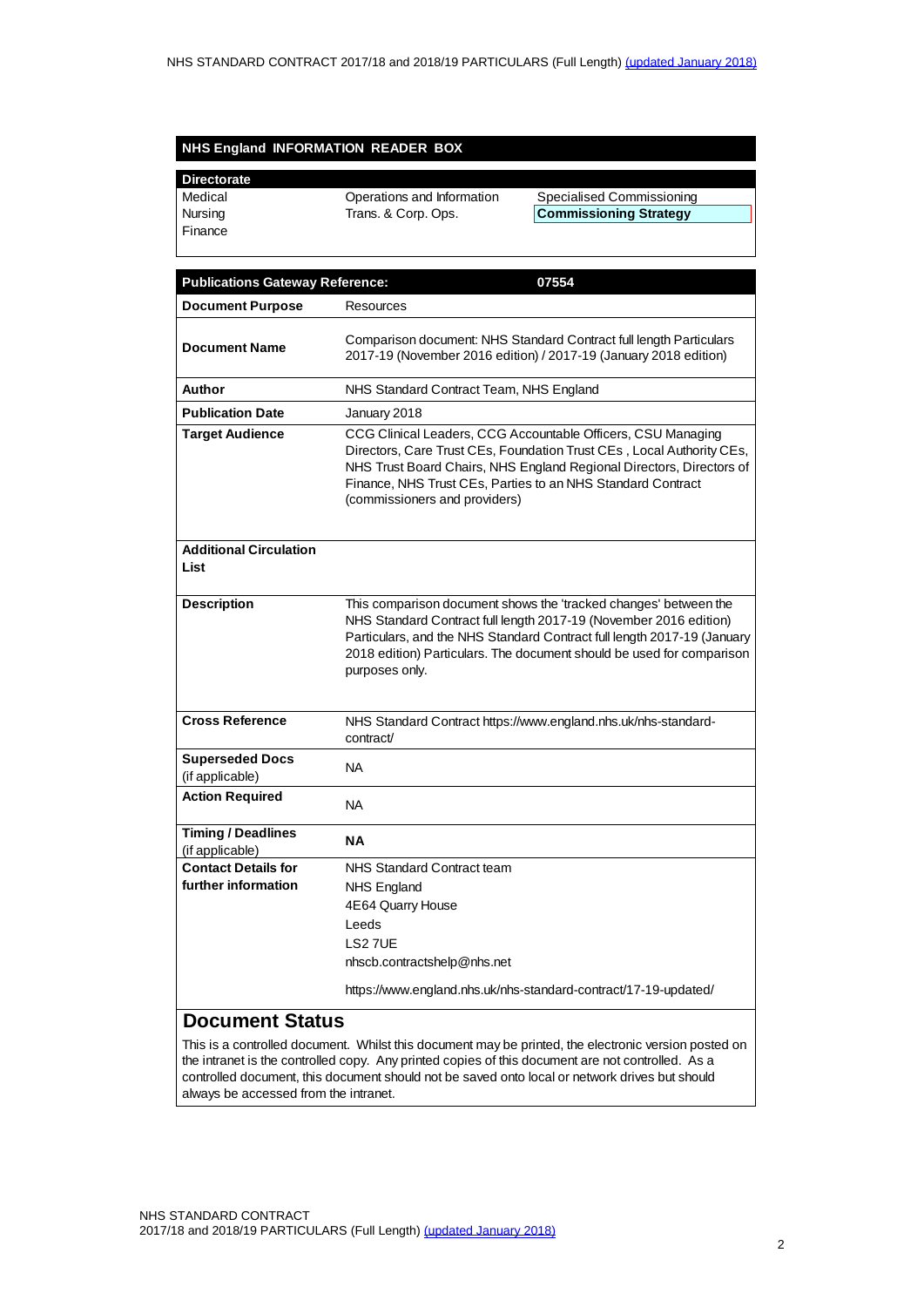# **NHS Standard Contract**

# **2017/18 and 2018/19 Particulars (updated December 2017)**

| First published:    | November 2016 |
|---------------------|---------------|
| <u>Republished:</u> | January 2018  |
|                     |               |

Prepared by: NHS Standard Contract Team nhscb.contractshelp@nhs.net

Publications Gateway Reference: 06036-07404

Document Classification: **Official** 

NHS STANDARD CONTRACT 2017/18 and 2018/19 PARTICULARS (Full Length) (updated January 2018)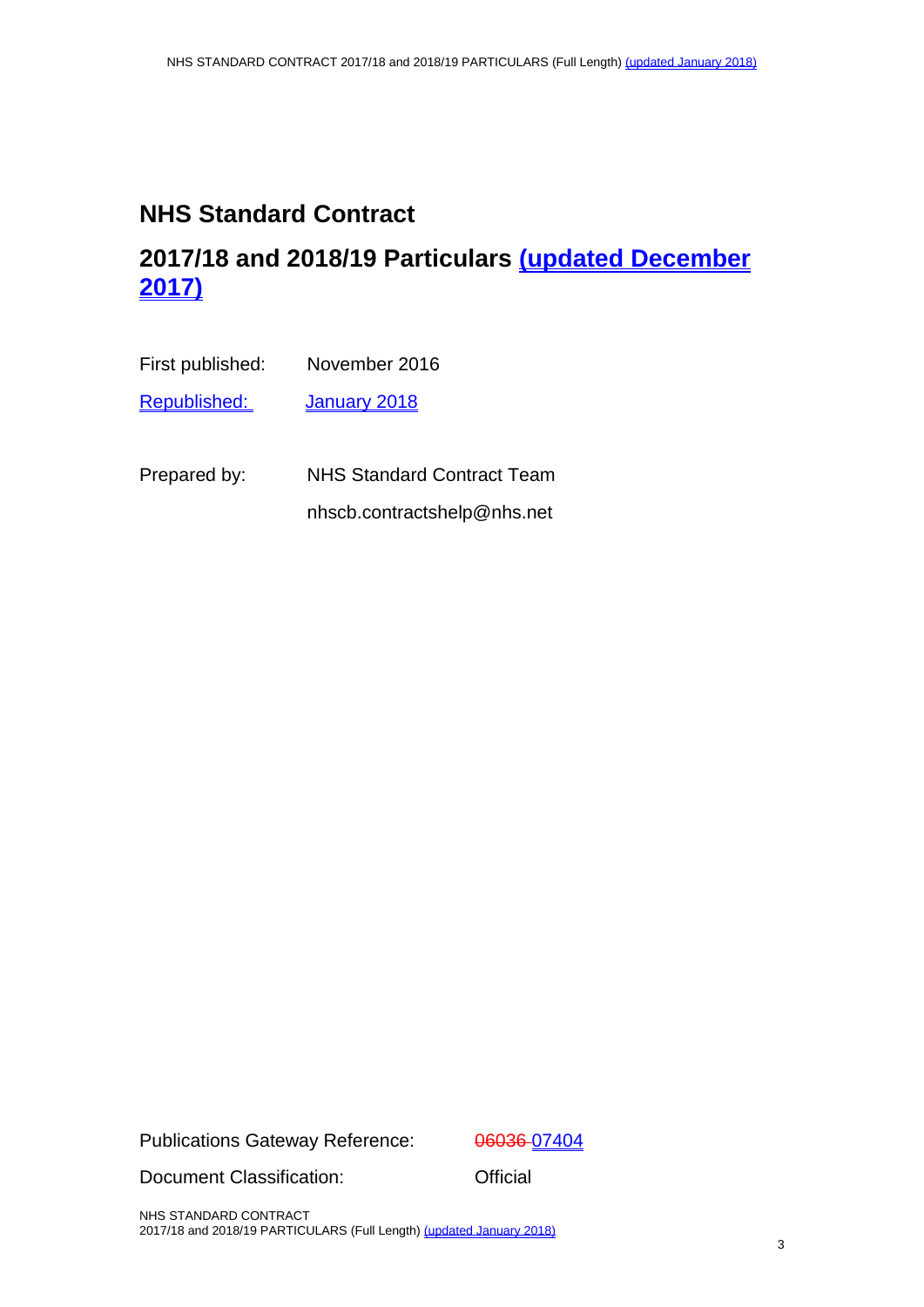| <b>Contract Reference</b> |  |
|---------------------------|--|
|---------------------------|--|

| <b>DATE OF CONTRACT</b>           |                                                                                             |  |
|-----------------------------------|---------------------------------------------------------------------------------------------|--|
| <b>SERVICE COMMENCEMENT DATE</b>  |                                                                                             |  |
| <b>CONTRACT TERM</b>              | [] years/months commencing<br>[(or as extended in accordance<br>with Schedule 1C)]          |  |
| <b>COMMISSIONERS</b>              | ] CCG (ODS [ ])<br>] CCG (ODS [ ])<br>] CCG (ODS [ ])<br>[NHS England]<br>[Local Authority] |  |
| <b>CO-ORDINATING COMMISSIONER</b> | L                                                                                           |  |
| <b>PROVIDER</b>                   | $J(ODS [$ $])$<br>Principal and/or registered office<br>address:<br>[Company number: [      |  |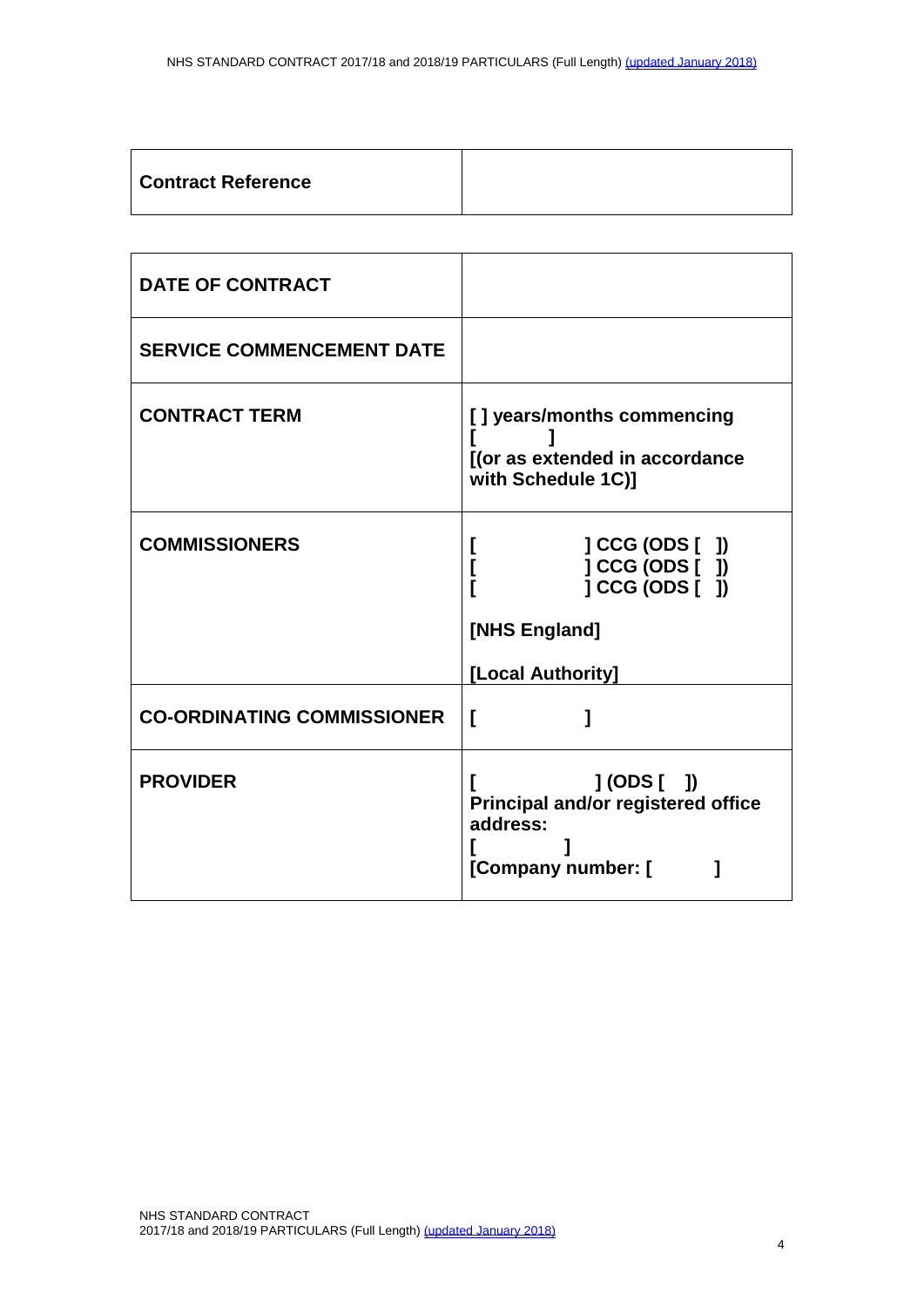# **CONTENTS**

#### **PARTICULARS**

CONTRACT SERVICE COMMENCEMENT AND CONTRACT TERM **SERVICES** PAYMENT **QUALITY** GOVERNANCE AND REGULATORY CONTRACT MANAGEMENT

#### SCHEDULE 1 – SERVICE COMMENCEMENT AND CONTRACT TERM

- A. [Conditions Precedent](#page-13-0)
- B. [Commissioner Documents](#page-14-0)
- C. Extension of Contract Term

#### SCHEDULE 2 – [THE SERVICES](#page-16-0)

- A. [Service Specifications](#page-16-1)
- A1. Specialised Services Derogations from National Service **Specifications**
- B. [Indicative Activity Plan](#page-19-0)
- C. [Activity Planning Assumptions](#page-20-0)
- D. [Essential Services](#page-21-0)
- E. [Essential Services Continuity Plan](#page-22-0)
- F. [Clinical Networks](#page-23-0)
- G. Other [Local Agreements, Policies and Procedures](#page-24-0)
- H. [Transition Arrangements](#page-25-0)
- I. [Exit Arrangements](#page-26-0)
- J. [Transfer of and Discharge from Care Protocols](#page-27-0)
- K. [Safeguarding Policies](#page-28-0) and Mental Capacity Act Policies
- L. Provisions Applicable to Primary Care Services

#### SCHEDULE 3 – PAYMENT

- A. Local Prices
- B. Local Variations
- C Local Modifications
- D. Marginal Rate Emergency Rule: Agreed Baseline Value
- E. Emergency Re-admissions Within 30 Days: Agreed Threshold
- F. Expected Annual Contract Values
- G Timing and Amounts of Payments in First and/or Final Contract Year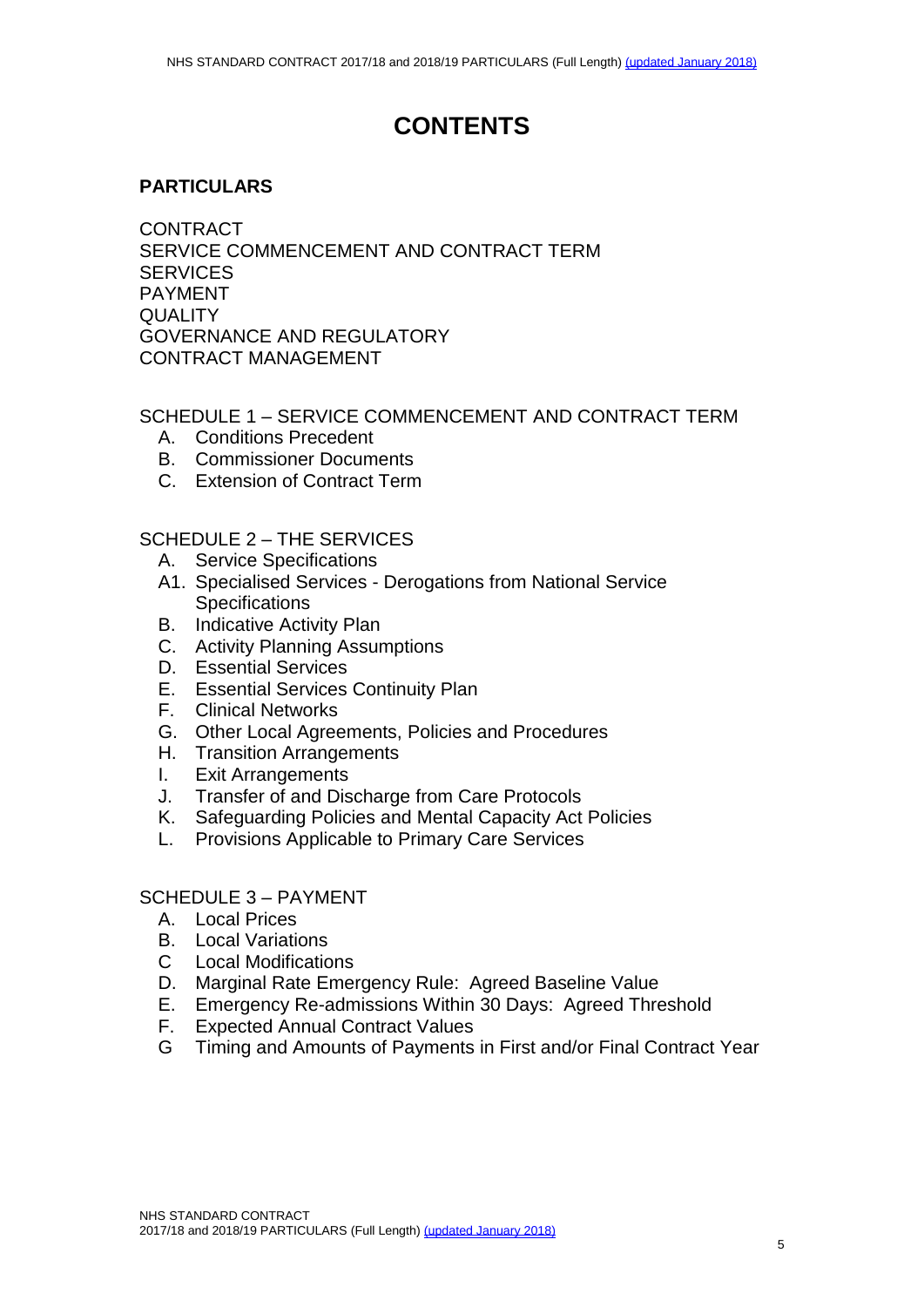- A. Operational Standards
- B. [National Quality Requirements](#page-50-0)
- C. Local Quality Requirements
- D. [Commissioning for Quality and Innovation \(CQUIN\)](#page-51-0)
- E. [Local Incentive Scheme](#page-52-0)
- F. Clostridium difficile

#### SCHEDULE 5 - GOVERNANCE

- A. Documents Relied On
- B1. Provider's Mandatory Material Sub-Contractors
- B2. Provider's Permitted Material Sub-Contractors
- C. [Commissioner Roles and Responsibilities](#page-57-0)

SCHEDULE 6 – CONTRACT MANAGEMENT, REPORTING AND INFORMATION REQUIREMENTS

- A. [Reporting Requirements](#page-58-0)
- B. [Data Quality Improvement Plans](#page-61-0)
- C. [Incidents Requiring Reporting Procedure](#page-62-0)
- D. [Service Development and Improvement Plans](#page-63-0)
- E. [Surveys](#page-64-0)

SCHEDULE 7 – PENSIONS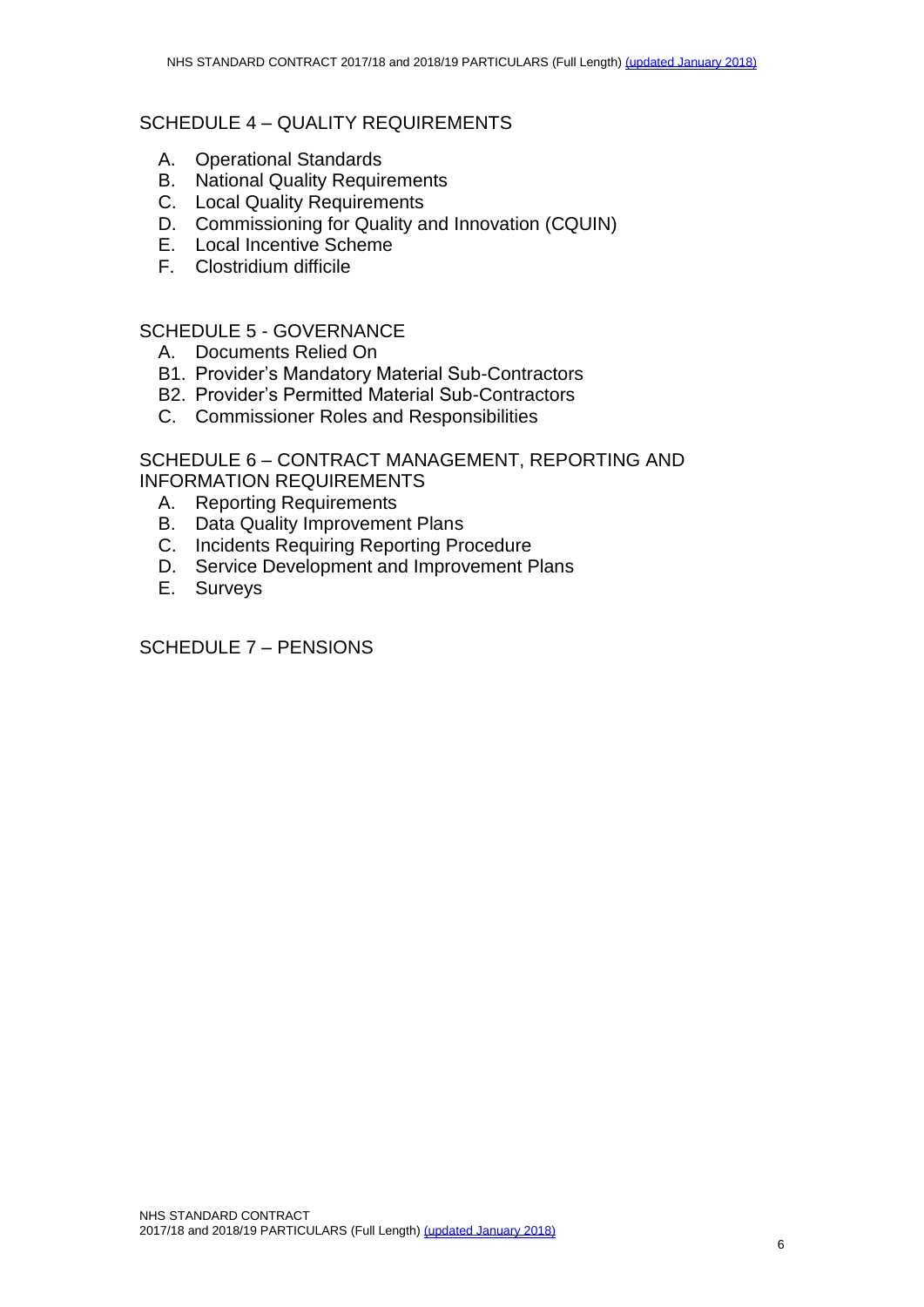#### **SERVICE CONDITIONS**

- SC1 Compliance with the Law and the NHS Constitution
- SC2 Regulatory Requirements
- SC3 Service Standards
- SC4 Co-operation
- SC5 Commissioner Requested Services/Essential Services
- SC6 Choice, Referral and Booking
- SC7 Withholding and/or Discontinuation of Service
- SC8 Unmet Needs, Making Every Contact Count and Self Care
- SC9 Consent
- SC10 Personalised Care Planning and Shared Decision-Making
- SC11 Transfer of and Discharge from Care; Communication with GPs
- SC12 Communicating With and Involving Service Users, Public and Staff
- SC13 Equity of Access, Equality and Non-Discrimination
- SC14 Pastoral, Spiritual and Cultural Care
- SC15 Places of Safety Urgent Access to Mental Health Care
- SC16 Complaints
- SC17 Services Environment and Equipment
- SC18 Sustainable Development
- SC19 Food Standards and Sugar-Sweetened Beverages
- SC20 Service Development and Improvement Plan
- SC21 Antimicrobial Resistance and Healthcare Associated Infections
- SC22 Venous Thromboembolism
- SC23 Service User Health Records
- SC24 NHS Counter-Fraud and Security Management
- SC25 Procedures and Protocols
- SC26 Clinical Networks, National Audit Programmes and Approved Research **Studies**
- SC27 Formulary
- SC28 Information Requirements
- SC29 Managing Activity and Referrals
- SC30 Emergency Preparedness, Resilience and Response
- SC31 Force Majeure: Service-specific provisions
- SC32 Safeguarding, Mental Capacity and Prevent
- SC33 Incidents Requiring Reporting
- SC34 Care of Dying People and Death of a Service User
- SC35 Duty of Candour
- SC36 Payment Terms
- SC37 Local Quality Requirements and Quality Incentive Scheme
- SC38 Commissioning for Quality and Innovation (CQUIN)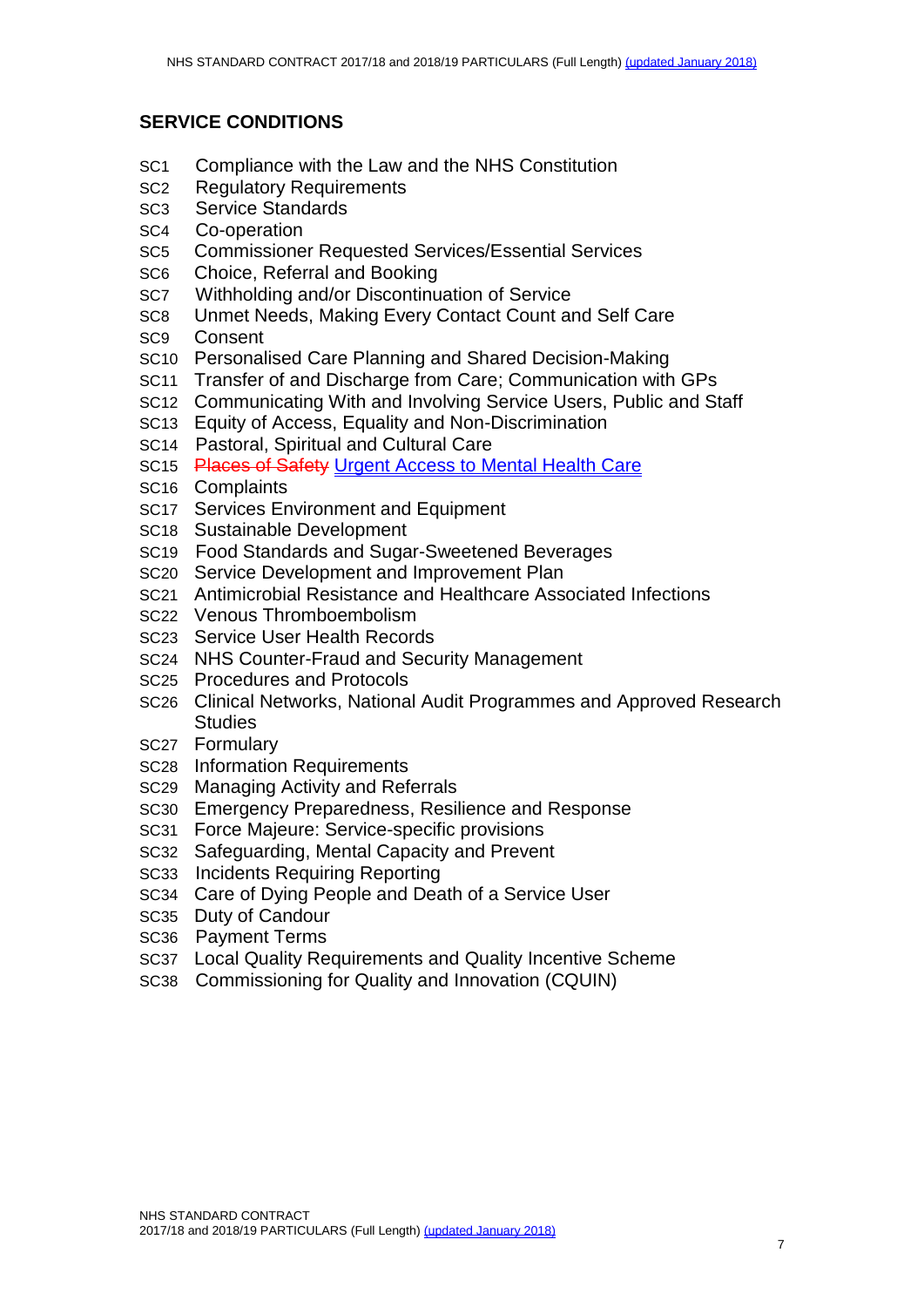#### **GENERAL CONDITIONS**

- GC1 Definitions and Interpretation
- GC2 Effective Date and Duration
- GC3 Service Commencement
- GC4 Transition Period
- GC5 Staff
- GC6 Intentionally Omitted
- GC7 Intentionally Omitted
- GC8 Review
- GC9 Contract Management
- GC10 Co-ordinating Commissioner and Representatives
- GC11 Liability and Indemnity
- GC12 Assignment and Sub-Contracting
- GC13 Variations
- GC14 Dispute Resolution
- GC15 Governance, Transaction Records and Audit
- GC16 Suspension
- GC17 Termination
- GC18 Consequence of Expiry or Termination
- GC19 Provisions Surviving Termination
- GC20 Confidential Information of the Parties
- GC21 Patient Confidentiality, Data Protection, Freedom of Information and **Transparency**
- GC22 Intellectual Property
- GC23 NHS Identity, Marketing and Promotion
- GC24 Change in Control
- GC25 Warranties
- GC26 Prohibited Acts
- GC27 Conflicts of Interest and Transparency on Gifts and Hospitality
- GC28 Force Majeure
- GC29 Third Party Rights
- GC30 Entire Contract
- GC31 Severability
- GC32 Waiver
- GC33 Remedies
- GC34 Exclusion of Partnership
- GC35 Non-Solicitation
- GC36 Notices
- GC37 Costs and Expenses
- GC38 Counterparts
- GC39 Governing Law and Jurisdiction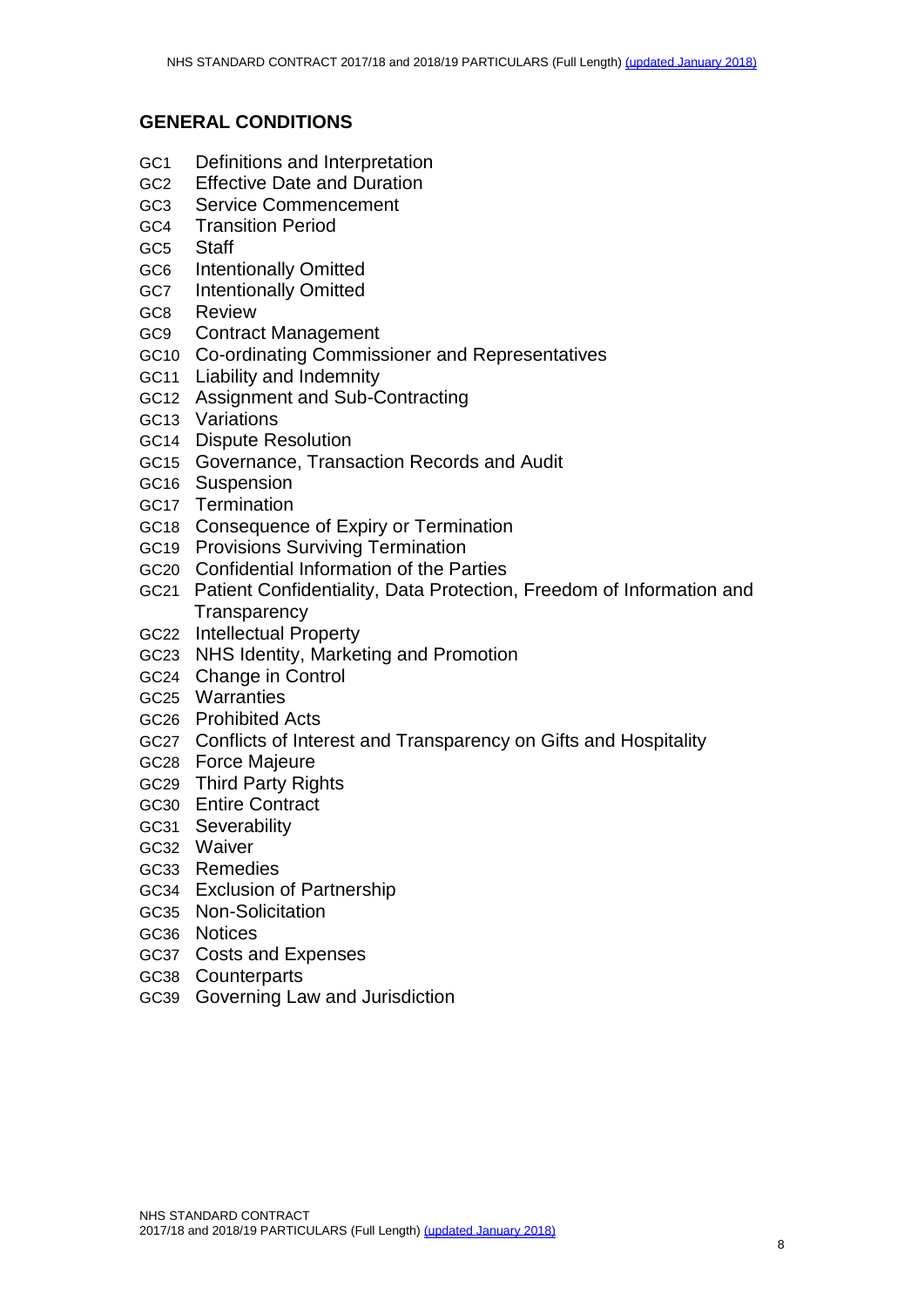#### **CONTRACT**

This Contract records the agreement between the Commissioners and the Provider and comprises

- 1. these **Particulars**;
- 2. the **Service Conditions (Full Length)**;
- 3. the **General Conditions (Full Length)**,

as completed and agreed by the Parties and as varied from time to time in accordance with GC13 (*Variations*).

**IN WITNESS OF WHICH the Parties have signed this Contract on the date(s) shown below**

| <b>SIGNED by</b>                                                                                     | <b>Signature</b>            |  |  |
|------------------------------------------------------------------------------------------------------|-----------------------------|--|--|
| [INSERT AUTHORISED SIGNATORY'S<br><b>NAME]</b> for<br>and on behalf of<br>[INSERT COMMISSIONER NAME] | <b>Title</b><br><b>Date</b> |  |  |
| [INSERT AS ABOVE FOR EACH COMMISSIONER]                                                              |                             |  |  |
| <b>SIGNED by</b>                                                                                     | <b>Signature</b>            |  |  |
| <b>[INSERT AUTHORISED</b><br><b>SIGNATORY'S</b><br><b>NAME]</b> for                                  | <b>Title</b>                |  |  |
| and on behalf of<br>[INSERT PROVIDER NAME]                                                           | Date                        |  |  |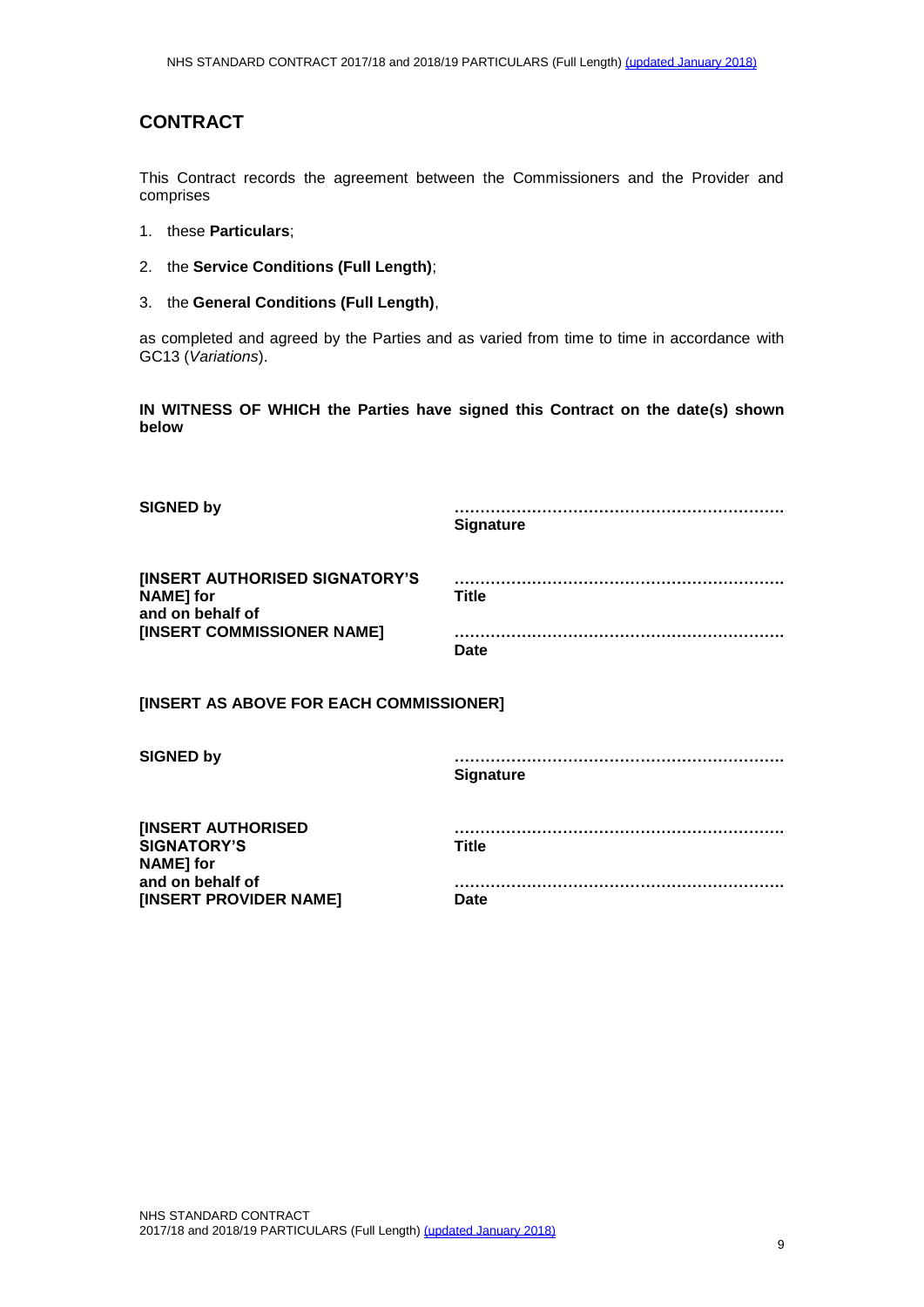| <b>SERVICE COMMENCEMENT</b><br><b>AND CONTRACT TERM</b>              |                                                                                                                                                                                           |  |
|----------------------------------------------------------------------|-------------------------------------------------------------------------------------------------------------------------------------------------------------------------------------------|--|
| <b>Effective Date</b>                                                | [The date of this Contract]<br>for as<br>specified here]                                                                                                                                  |  |
| <b>Expected Service Commencement Date</b>                            |                                                                                                                                                                                           |  |
| <b>Longstop Date</b>                                                 |                                                                                                                                                                                           |  |
| <b>Service Commencement Date</b>                                     |                                                                                                                                                                                           |  |
| <b>Contract Term</b>                                                 | [ ] years/months commencing<br>[(or as extended in accordance with<br>Schedule 1C)]                                                                                                       |  |
| <b>Option to extend Contract Term</b>                                | <b>YES/NO</b><br>] months/years<br>By [                                                                                                                                                   |  |
| <b>Commissioner Notice Period (for</b><br>termination under GC 17.2) | [ ] months [Period(s) as<br>agreed/determined locally in respect of<br>the Contract as a whole and/or specific<br>Services - to be specified here]                                        |  |
| <b>Commissioner Earliest Termination Date</b>                        | [ ] months after the Service<br>Commencement Date [Period(s) as<br>agreed/determined locally in respect of<br>the Contract as a whole and/or specific<br>Services - to be specified here] |  |
| Provider Notice Period (for termination<br>under GC17.3)             | [ ] months [Period(s) as<br>agreed/determined locally in respect of<br>the Contract as a whole and/or specific<br>Services - to be specified here]                                        |  |
| <b>Provider Earliest Termination Date</b>                            | [ ] months after the Service<br>Commencement Date [Period(s) as<br>agreed/determined locally in respect of<br>the Contract as a whole and/or specific<br>Services - to be specified here] |  |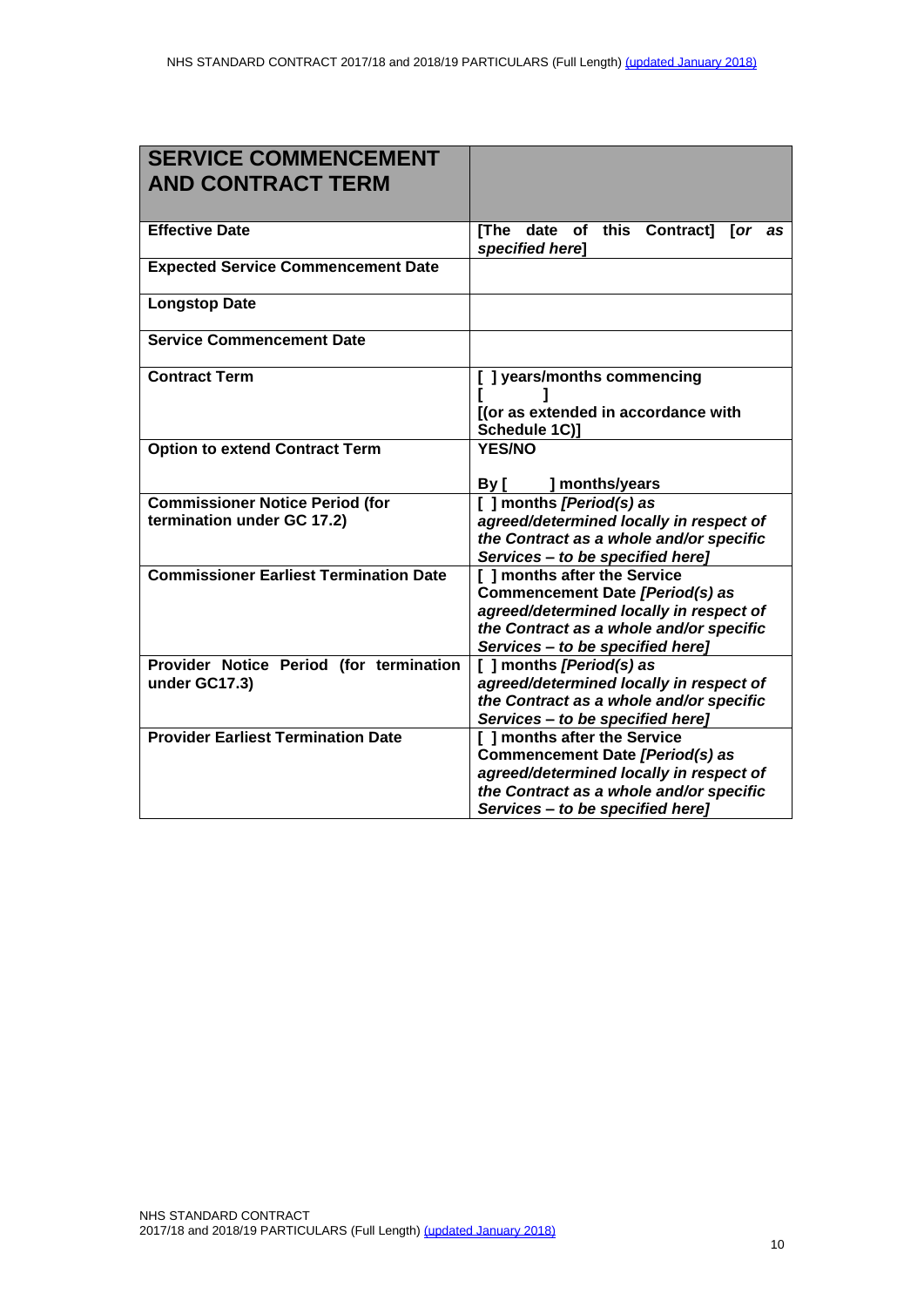| <b>SERVICES</b>                                                                                                    |                                                                                         |
|--------------------------------------------------------------------------------------------------------------------|-----------------------------------------------------------------------------------------|
| <b>Service Categories</b>                                                                                          | Indicate all that apply                                                                 |
| <b>Accident and Emergency (A+E)</b>                                                                                |                                                                                         |
| <b>Acute Services (A)</b>                                                                                          |                                                                                         |
| <b>Ambulance Services (AM)</b>                                                                                     |                                                                                         |
| <b>Cancer Services (CR)</b>                                                                                        |                                                                                         |
| <b>Continuing Healthcare Services (CHC)</b>                                                                        |                                                                                         |
| <b>Community Services (CS)</b>                                                                                     |                                                                                         |
| Diagnostic, Screening and/or Pathology<br>Services (D)                                                             |                                                                                         |
| <b>End of Life Care Services (ELC)</b>                                                                             |                                                                                         |
| <b>Mental Health and Learning Disability</b><br><b>Services (MH)</b>                                               |                                                                                         |
| <b>Mental Health and Learning Disability</b><br><b>Secure Services (MHSS)</b>                                      |                                                                                         |
| NHS 111 Services (111)                                                                                             |                                                                                         |
| <b>Patient Transport Services (PT)</b>                                                                             |                                                                                         |
| <b>Radiotherapy Services (R)</b>                                                                                   |                                                                                         |
| <b>Urgent Care/Walk-in Centre</b><br>Services/Minor Injuries Unit (U)                                              |                                                                                         |
| <b>Specialised Services and other</b><br>services directly commissioned by<br><b>NHS England</b>                   |                                                                                         |
| Services comprise or include Specialised<br>Services and/or other services directly<br>commissioned by NHS England | <b>YES/NO</b>                                                                           |
| <b>Service Requirements</b>                                                                                        |                                                                                         |
| <b>Indicative Activity Plan</b>                                                                                    | <b>YES/NO</b>                                                                           |
| <b>Activity Planning Assumptions</b>                                                                               | <b>YES/NO</b>                                                                           |
| <b>Essential Services (NHS Trusts only)</b>                                                                        | <b>YES/NO</b>                                                                           |
| Services to which 18 Weeks applies                                                                                 | <b>YES/NO</b>                                                                           |
| <b>Prior Approval Response Time Standard</b>                                                                       | ] Operational Days following<br>Within [<br>the date of request<br>Or<br>Not applicable |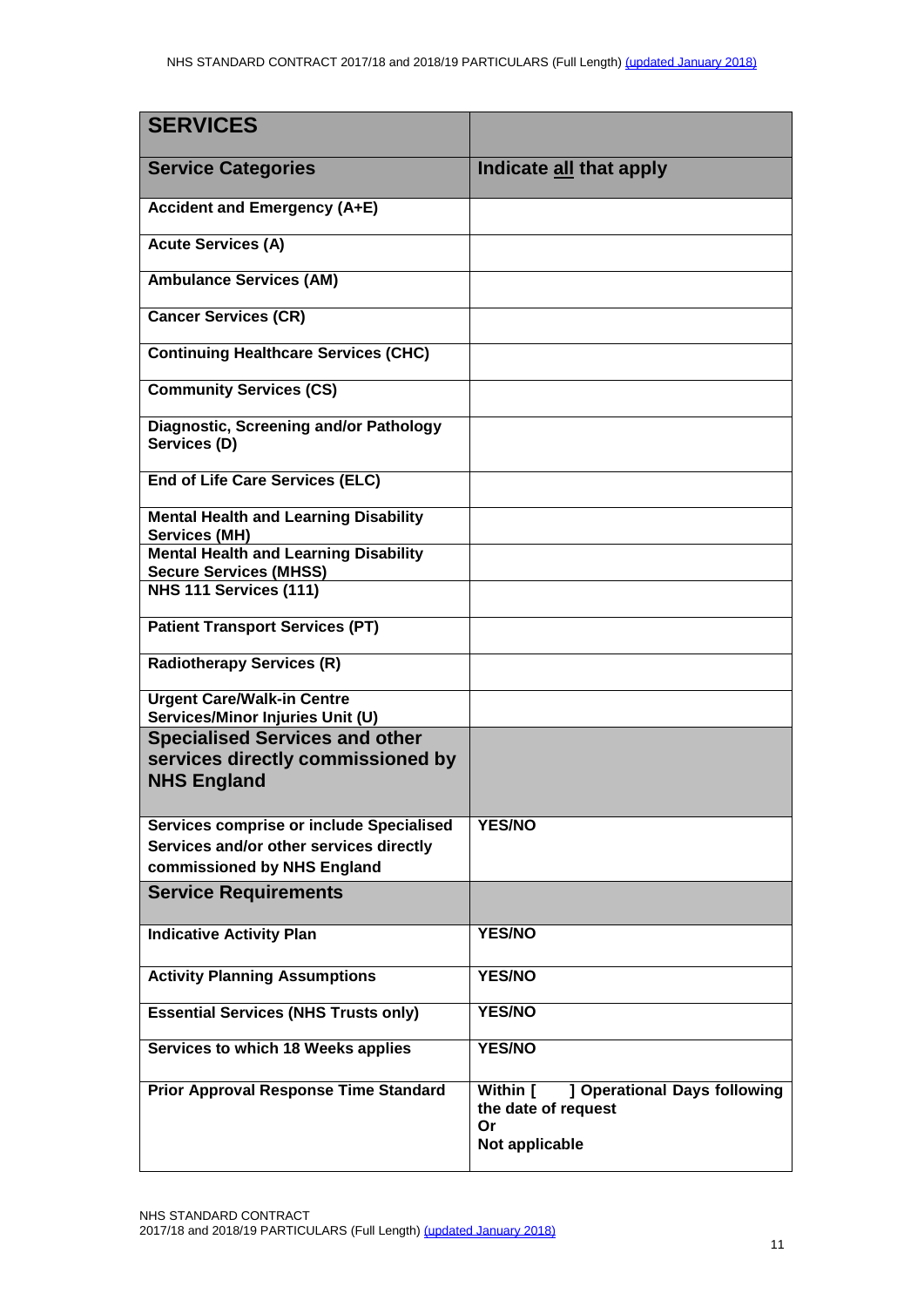| <b>PAYMENT</b>                                                                                   |                                       |  |
|--------------------------------------------------------------------------------------------------|---------------------------------------|--|
|                                                                                                  |                                       |  |
| <b>Expected Annual Contract Value Agreed</b>                                                     | <b>YES/NO</b>                         |  |
| Must data be submitted by SUS for any of<br>the Services?                                        | <b>YES/NO</b>                         |  |
| <b>QUALITY</b>                                                                                   |                                       |  |
| <b>Provider type</b>                                                                             | <b>NHS Foundation Trust/NHS Trust</b> |  |
|                                                                                                  | Other                                 |  |
| Clostridium difficile Baseline Threshold   [ ] or Nil or Not applicable<br>(Acute Services only) |                                       |  |
| <b>GOVERNANCE AND</b>                                                                            |                                       |  |
| <b>REGULATORY</b>                                                                                |                                       |  |
| <b>Nominated Mediation Body</b>                                                                  | $\mathbf{I}$<br>CEDR/Other-[          |  |
| <b>Provider's Nominated Individual</b>                                                           |                                       |  |
|                                                                                                  | Email: [<br>Tel:                      |  |
| <b>Provider's Information Governance Lead</b>                                                    | L<br>$\overline{1}$<br>$\mathbf{I}$   |  |
|                                                                                                  | Email: [                              |  |
| <b>Provider's Caldicott Guardian</b>                                                             | Tel:<br>1<br>L                        |  |
|                                                                                                  | Email: [                              |  |
|                                                                                                  | Tel:<br>Т.                            |  |
| <b>Provider's Senior Information Risk Owner</b>                                                  | 1<br>Email: [                         |  |
|                                                                                                  | Tel:                                  |  |
| <b>Provider's Accountable Emergency</b>                                                          |                                       |  |
| <b>Officer</b>                                                                                   | Email: [                              |  |
| <b>Provider's Safeguarding Lead</b>                                                              | Tel:<br>ı                             |  |
|                                                                                                  | Email: [                              |  |
|                                                                                                  | Tel:                                  |  |
| Provider's<br><b>Child</b><br><b>Sexual</b><br>Abuse<br>and<br><b>Exploitation Lead</b>          | L<br>Email: [                         |  |
|                                                                                                  | Tel:                                  |  |
| <b>Provider's Mental Capacity and</b>                                                            |                                       |  |
| <b>Deprivation of Liberty Lead</b>                                                               | Email: [<br>Tel:                      |  |
| <b>Provider's Prevent Lead</b>                                                                   | 1                                     |  |
|                                                                                                  | Email: [                              |  |
|                                                                                                  | Tel:                                  |  |
| Freedom<br>Provider's<br><b>Speak</b><br>To<br>Up<br>Guardian(s)                                 | Email: [                              |  |
|                                                                                                  | Tel:                                  |  |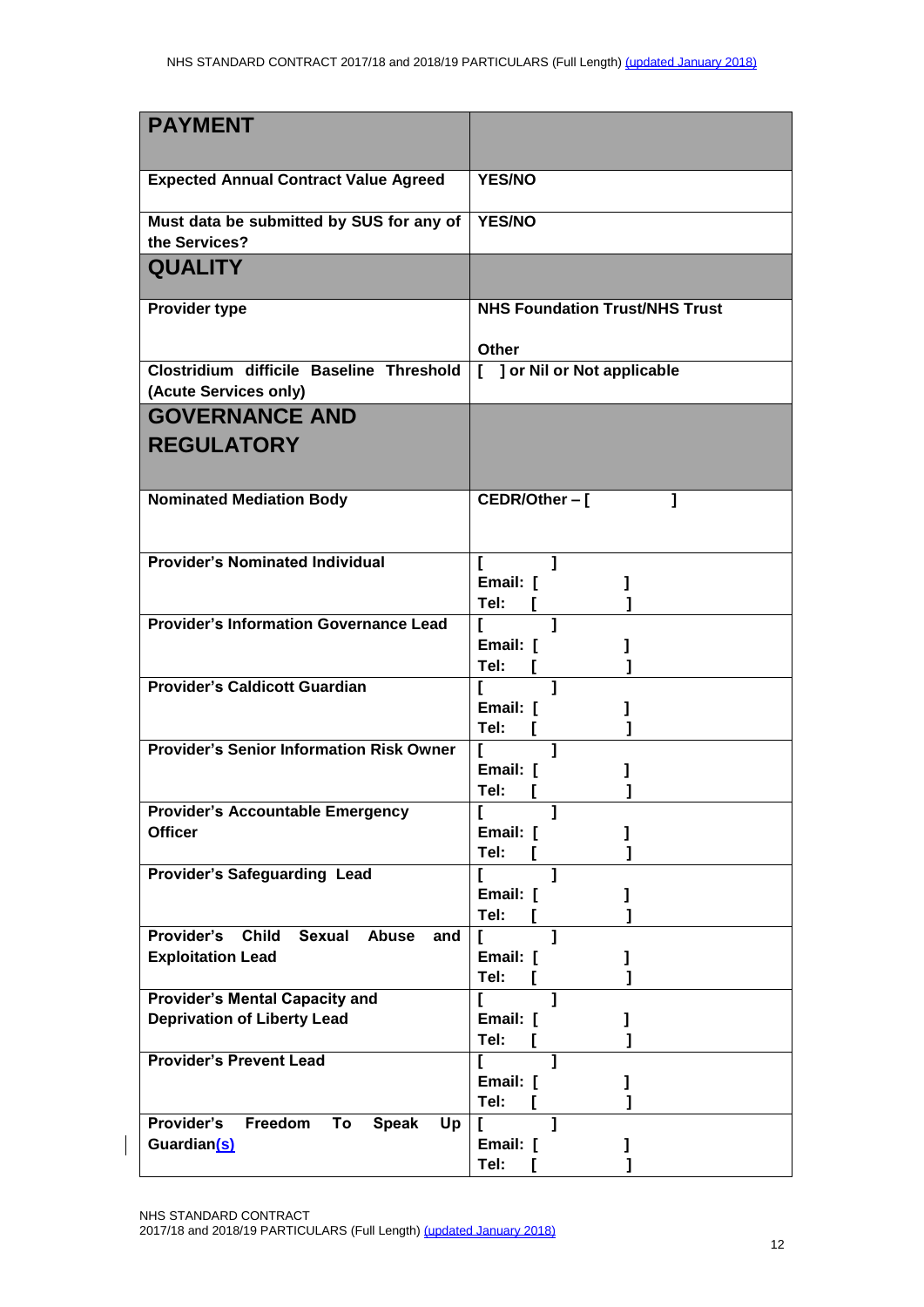| <b>CONTRACT MANAGEMENT</b>              |                                                    |
|-----------------------------------------|----------------------------------------------------|
|                                         |                                                    |
| <b>Addresses for service of Notices</b> | <b>Co-ordinating Commissioner:</b> [<br>Address: [ |
|                                         | Email: [                                           |
|                                         |                                                    |
|                                         | <b>Commissioner:</b> [                             |
|                                         | Address: [                                         |
|                                         | Email: [                                           |
|                                         | <b>IINSERT AS ABOVE FOR</b>                        |
|                                         | <b>EACH COMMISSIONER]</b>                          |
|                                         |                                                    |
|                                         | Provider: [                                        |
|                                         | Address: [                                         |
|                                         | Email: [                                           |
| <b>Frequency of Review Meetings</b>     | Ad hoc/Monthly/Quarterly/Six Monthly               |
|                                         |                                                    |
| <b>Commissioner Representative(s)</b>   |                                                    |
|                                         | Address: [                                         |
|                                         | Email: [                                           |
|                                         | Tel: [                                             |
| <b>Provider Representative</b>          | $\mathbf{I}$<br>L<br>Address: [                    |
|                                         | Email: [                                           |
|                                         | Tel: [                                             |
|                                         |                                                    |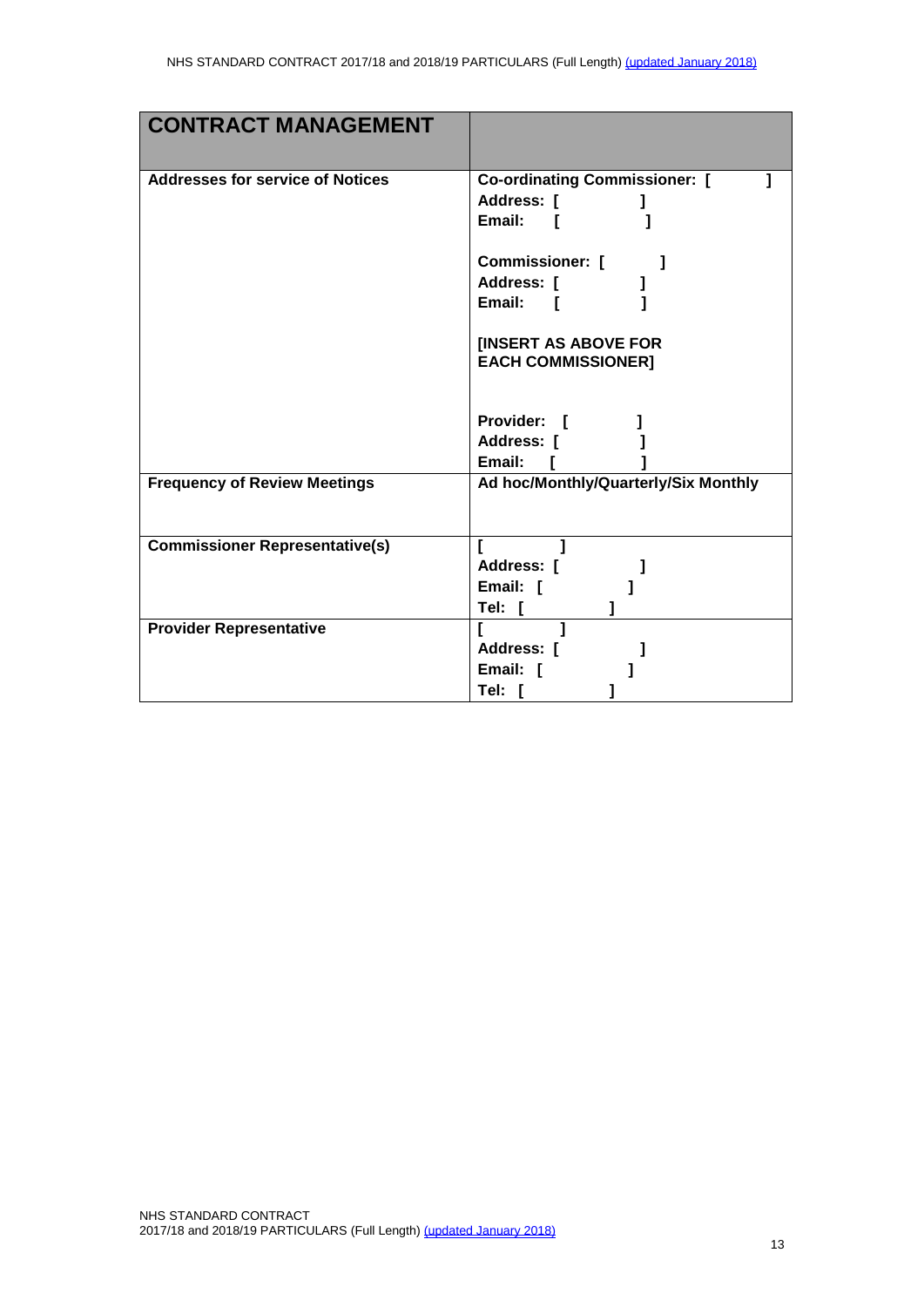# **SCHEDULE 1 – SERVICE COMMENCEMENT AND CONTRACT TERM**

#### **A. Conditions Precedent**

<span id="page-13-0"></span>The Provider must provide the Co-ordinating Commissioner with the following documents:

| 1. | Evidence of appropriate Indemnity Arrangements                                                                                                                                                       |
|----|------------------------------------------------------------------------------------------------------------------------------------------------------------------------------------------------------|
| 2. | [Evidence of CQC registration in respect of Provider and Material Sub-<br>Contractors (where required)]                                                                                              |
| 3. | [Evidence of Monitor's Licence in respect of Provider and Material Sub-<br>Contractors (where required)]                                                                                             |
| 4. | [Copies of all Mandatory Material Sub-Contracts, signed and dated and in a<br>form approved by the Co-ordinating Commissioner]                                                                       |
| 5. | [Copies of the following Permitted Material Sub-Contracts, signed and dated and<br>in a form approved by the Co-ordinating Commissioner][LIST ONLY THOSE<br><b>REQUIRED FOR SERVICE COMMENCEMENT</b> |
| 6. | [A copy of the/each Direction Letter]                                                                                                                                                                |
| 7. | [Insert text locally as required]                                                                                                                                                                    |

The Provider must complete the following actions:

[**Insert text locally as required**]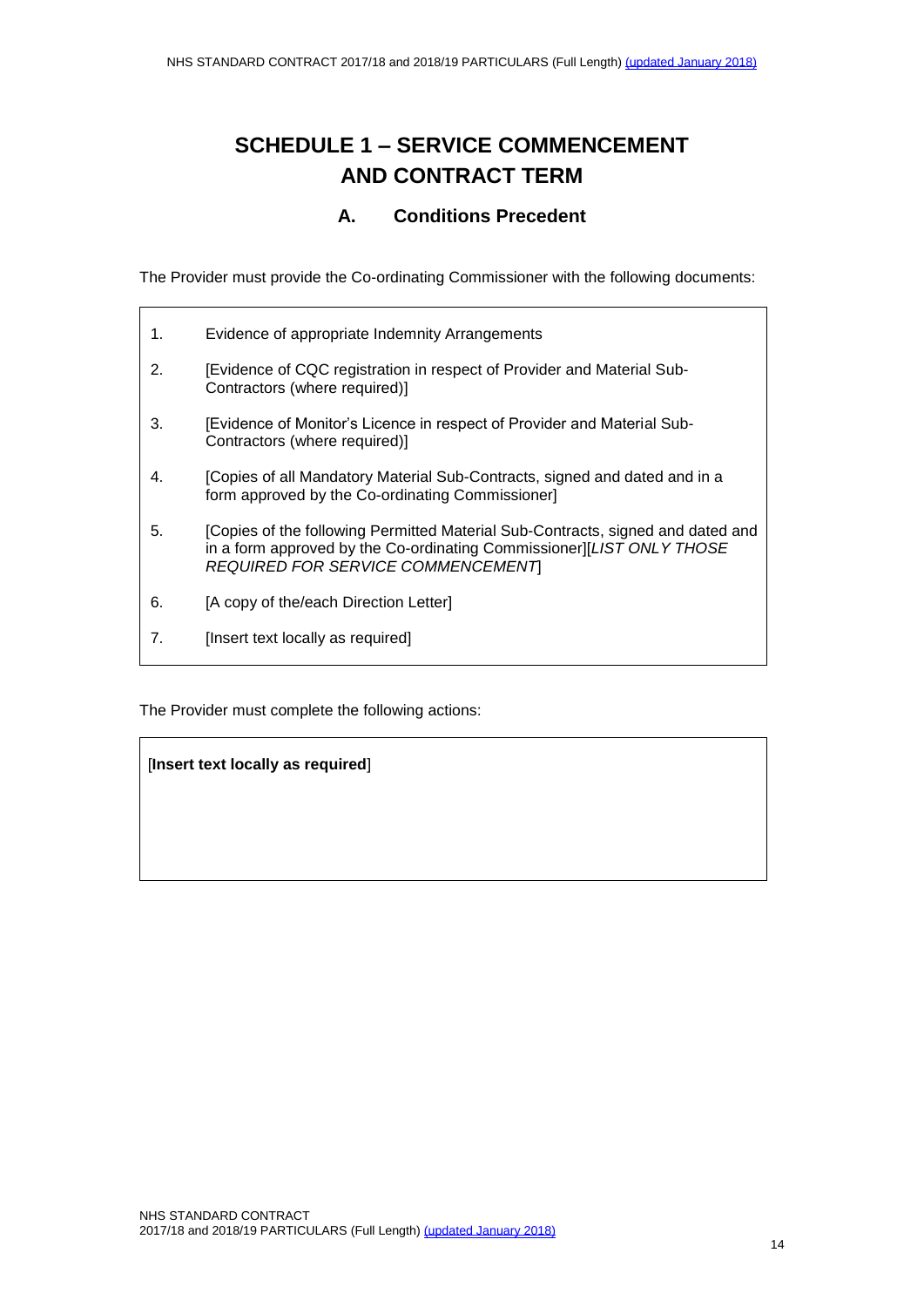### **SCHEDULE 1 – SERVICE COMMENCEMENT AND CONTRACT TERM**

#### **B. Commissioner Documents**

<span id="page-14-0"></span>

| <b>Date</b>                                           | <b>Document</b> | <b>Description</b> |
|-------------------------------------------------------|-----------------|--------------------|
| Insert text locally or state<br><b>Not Applicable</b> |                 |                    |
|                                                       |                 |                    |
|                                                       |                 |                    |
|                                                       |                 |                    |
|                                                       |                 |                    |
|                                                       |                 |                    |
|                                                       |                 |                    |
|                                                       |                 |                    |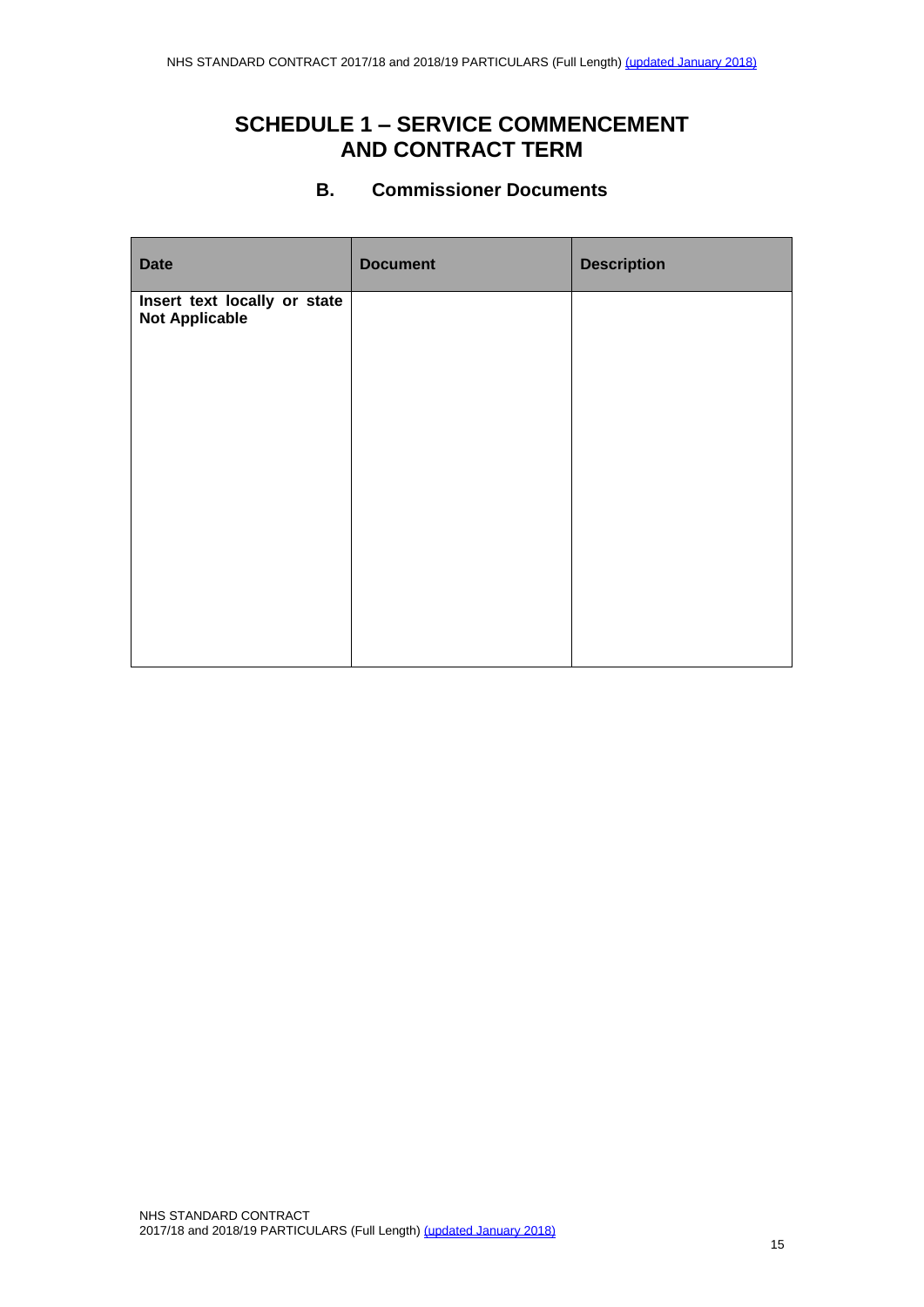### **SCHEDULE 1 – SERVICE COMMENCEMENT AND CONTRACT TERM**

#### **C. Extension of Contract Term**

*To be included only in accordance with NHS Standard Contract Technical Guidance.*

- 1. As advertised to all prospective providers before the award of this Contract, the Commissioners may opt to extend the Contract Term by [ ] months/year(s).
- 2. If the Commissioners wish to exercise the option to extend the Contract Term, the Coordinating Commissioner must give written notice to that effect to the Provider no later than [ ] months before the original Expiry Date.
- 3. The option to extend the Contract Term may be exercised:
	- 3.1 only once, and only on or before the date referred to in paragraph 2 above;
	- 3.2 only by all Commissioners; and
	- 3.3 only in respect of all Services
- 4. If the Co-ordinating Commissioner gives notice to extend the Contract Term in accordance with paragraph 2 above, the Contract Term will be extended by the period specified in that notice and the Expiry Date will be deemed to be the date of expiry of that period.

**Or**

**NOT USED**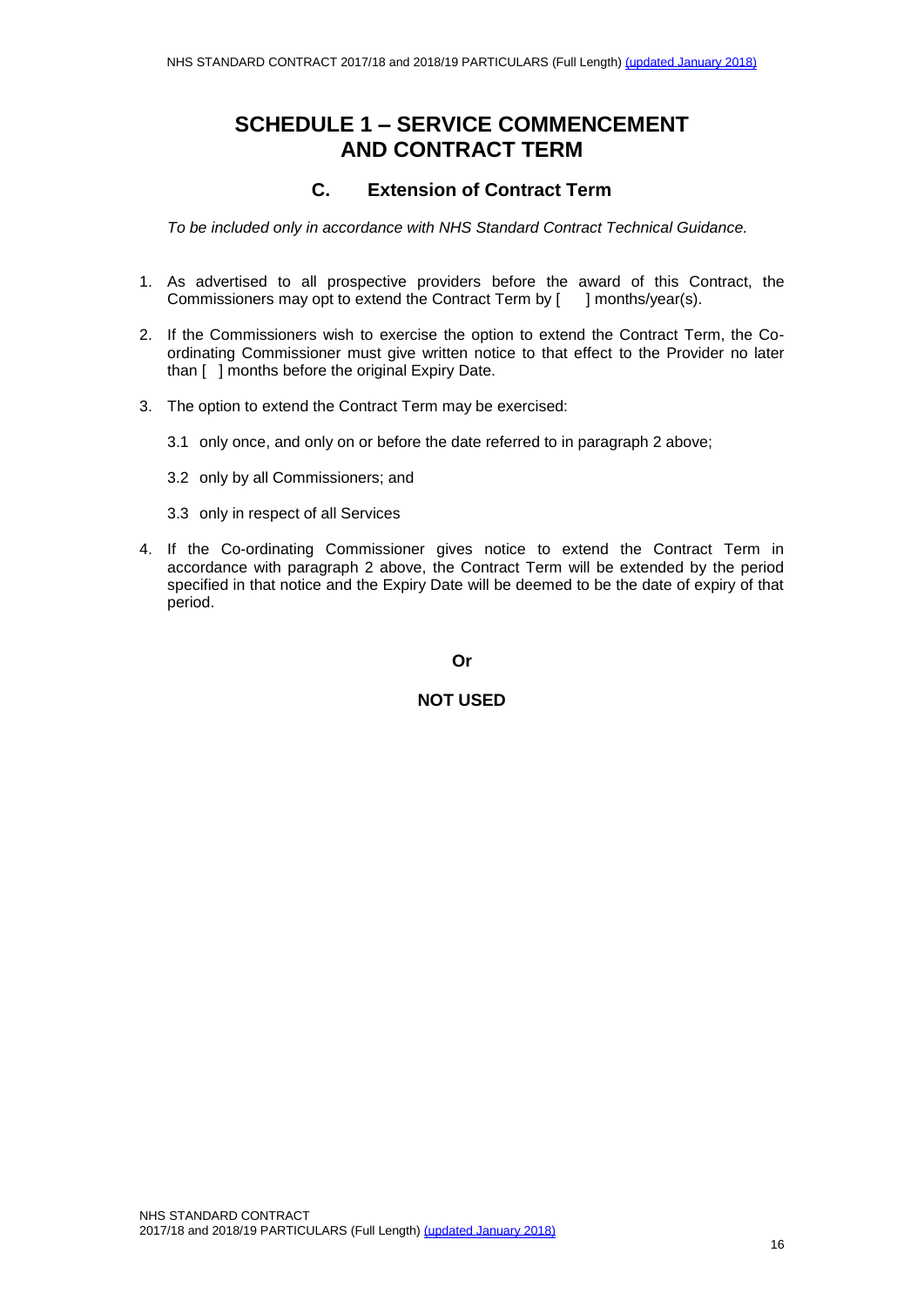#### **A. Service Specifications**

<span id="page-16-1"></span><span id="page-16-0"></span>*This is a non-mandatory model template for local population. Commissioners may retain the structure below, or may determine their own in accordance with the NHS Standard Contract Technical Guidance.* 

| <b>Service Specification</b> |  |
|------------------------------|--|
| No.                          |  |
| <b>Service</b>               |  |
| <b>Commissioner Lead</b>     |  |
| <b>Provider Lead</b>         |  |
| <b>Period</b>                |  |
| <b>Date of Review</b>        |  |

# **1. Population Needs 1.1 National/local context and evidence base 2. Outcomes 2.1 NHS Outcomes Framework Domains & Indicators Domain 1 Preventing people from dying prematurely Domain 2 Enhancing quality of life for people with long-term conditions Domain 3 Helping people to recover from episodes of ill-health or following injury Domain 4 Ensuring people have a positive experience of care Domain 5 Treating and caring for people in safe environment and protecting them from avoidable harm 2.2 Local defined outcomes 3. Scope 3.1 Aims and objectives of service 3.2 Service description/care pathway 3.3 Population covered**

**3.4 Any acceptance and exclusion criteria and thresholds**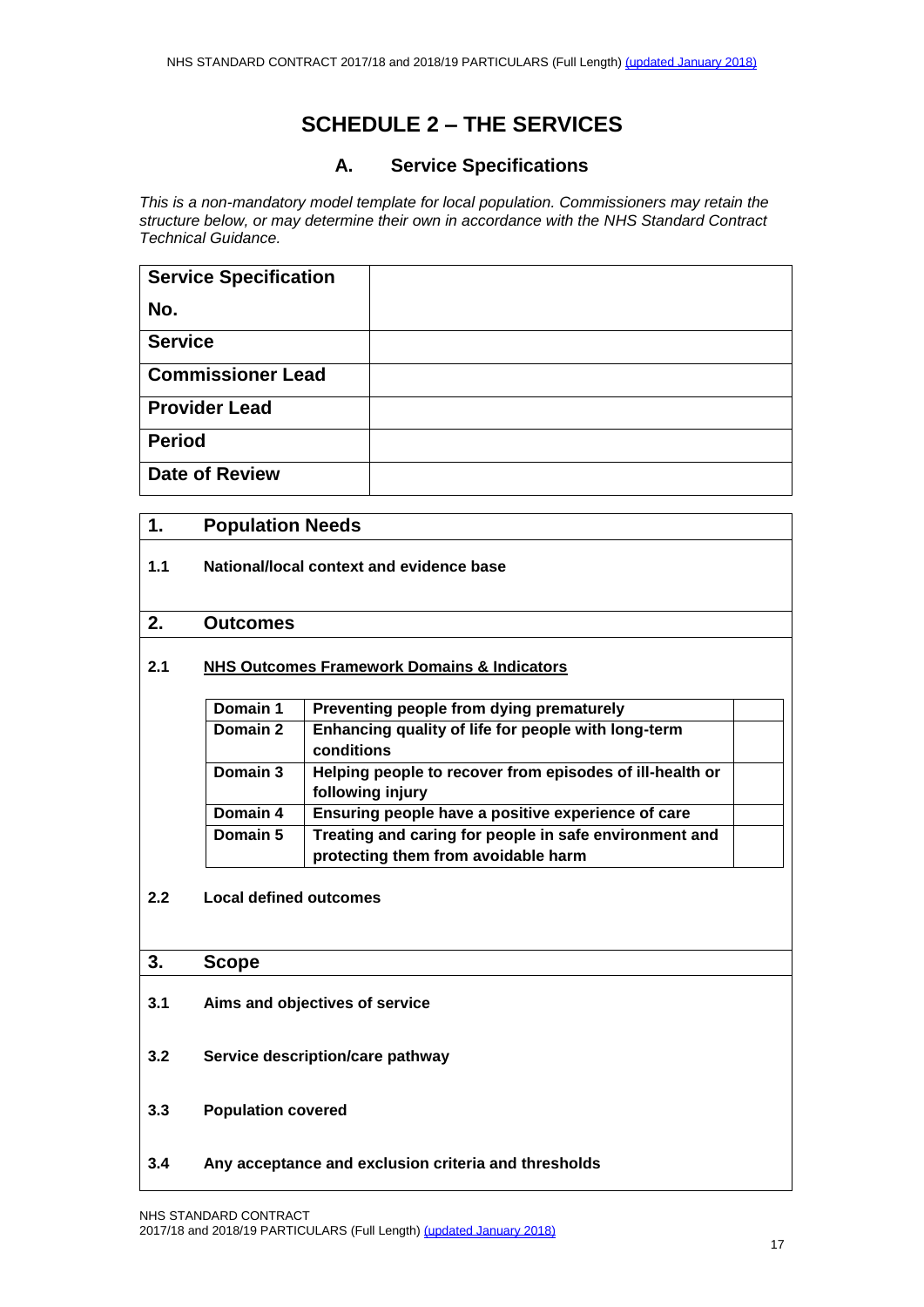| 3.5 | Interdependence with other services/providers                                                     |
|-----|---------------------------------------------------------------------------------------------------|
| 4.  | <b>Applicable Service Standards</b>                                                               |
| 4.1 | Applicable national standards (eg NICE)                                                           |
| 4.2 | Applicable standards set out in Guidance and/or issued by a competent body<br>(eg Royal Colleges) |
| 4.3 | <b>Applicable local standards</b>                                                                 |
| 5.  | Applicable quality requirements and CQUIN goals                                                   |
| 5.1 | <b>Applicable Quality Requirements (See Schedule 4A-C)</b>                                        |
| 5.2 | Applicable CQUIN goals (See Schedule 4D)                                                          |
| 6.  | <b>Location of Provider Premises</b>                                                              |
|     | The Provider's Premises are located at:                                                           |
| 7.  | <b>Individual Service User Placement</b>                                                          |
|     |                                                                                                   |
|     |                                                                                                   |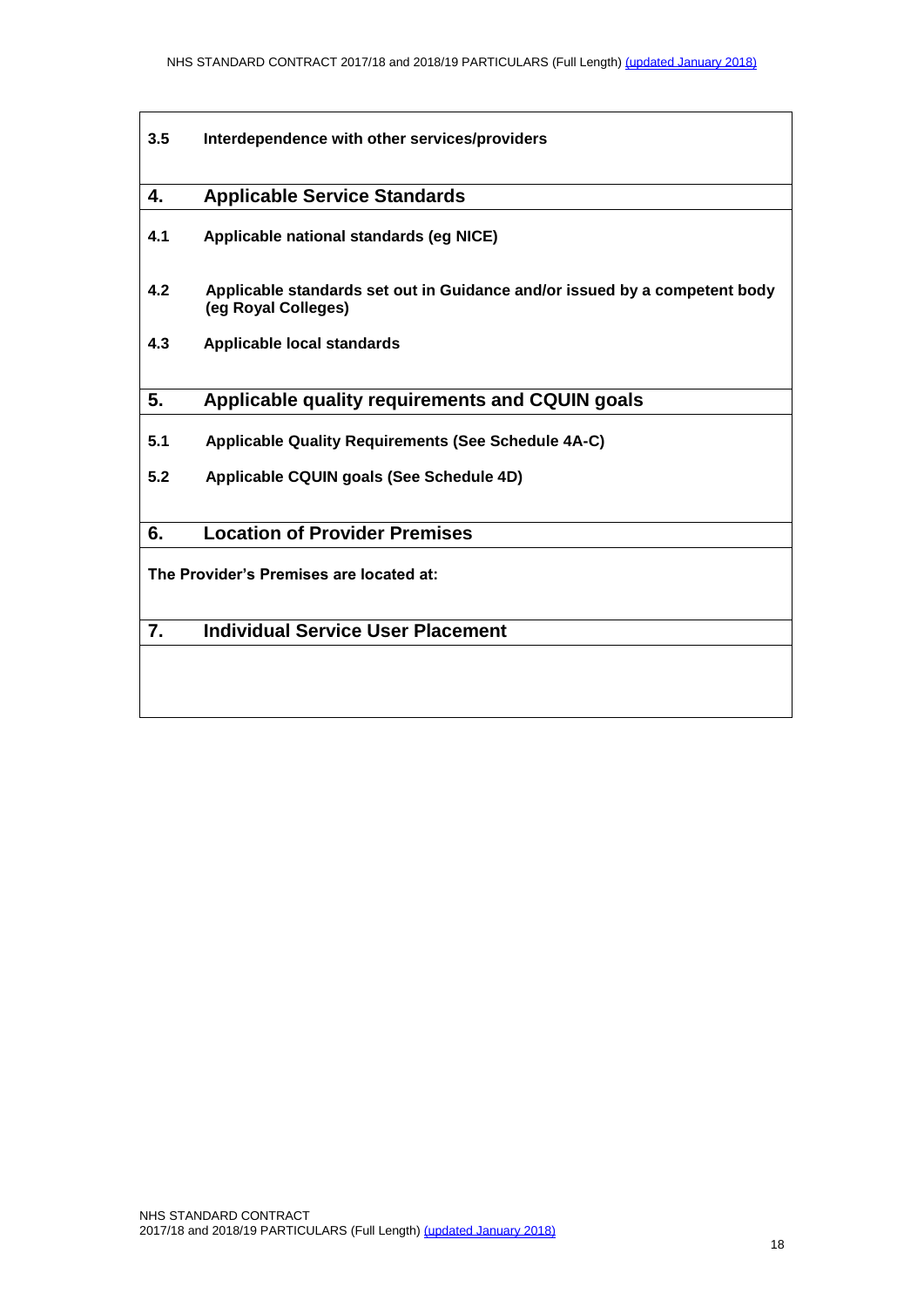#### **A.1 Specialised Services – Derogations from National Service Specifications**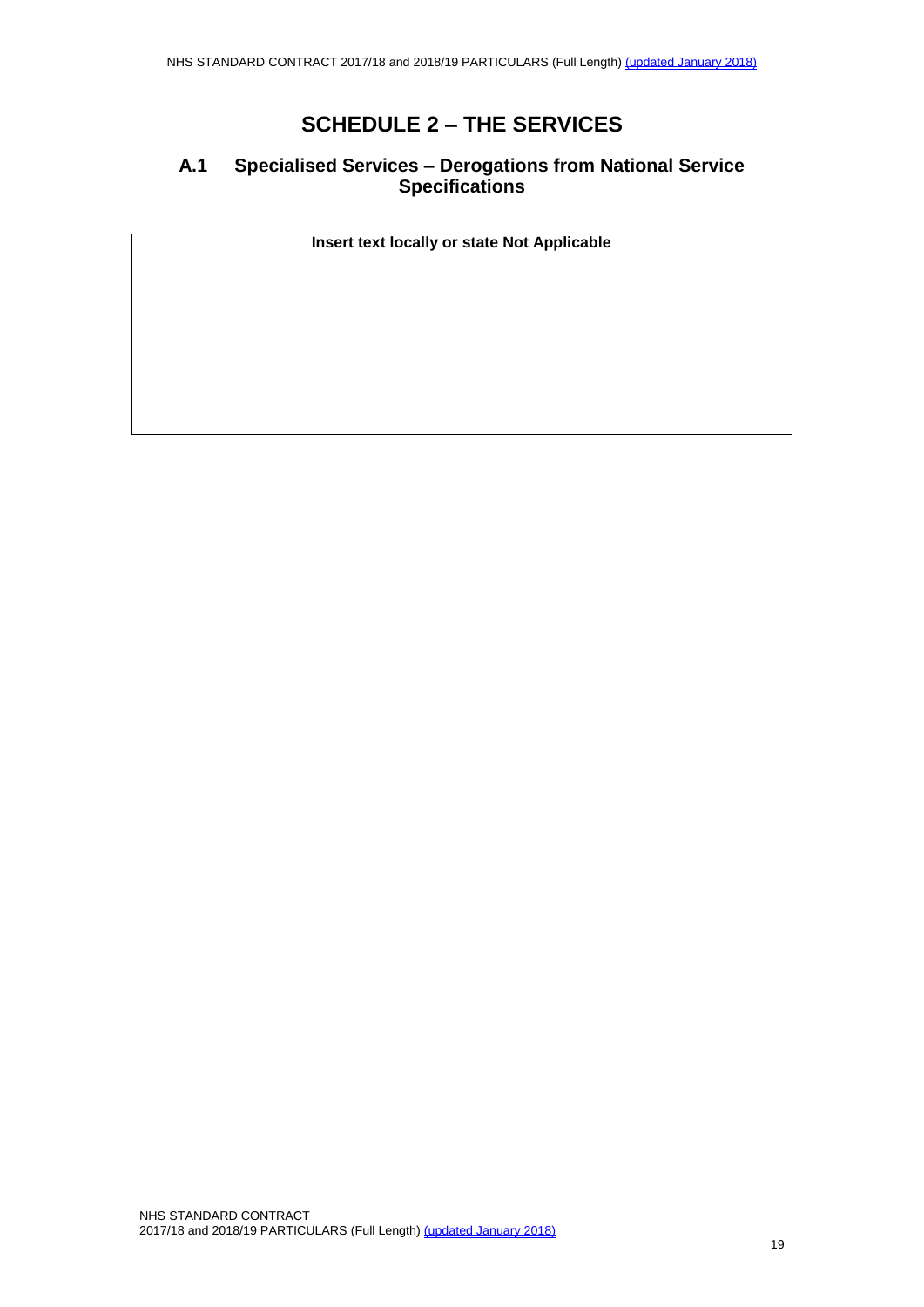### **B. Indicative Activity Plan**

<span id="page-19-0"></span>**Insert text locally in respect of one or more Contract Years, or state Not Applicable**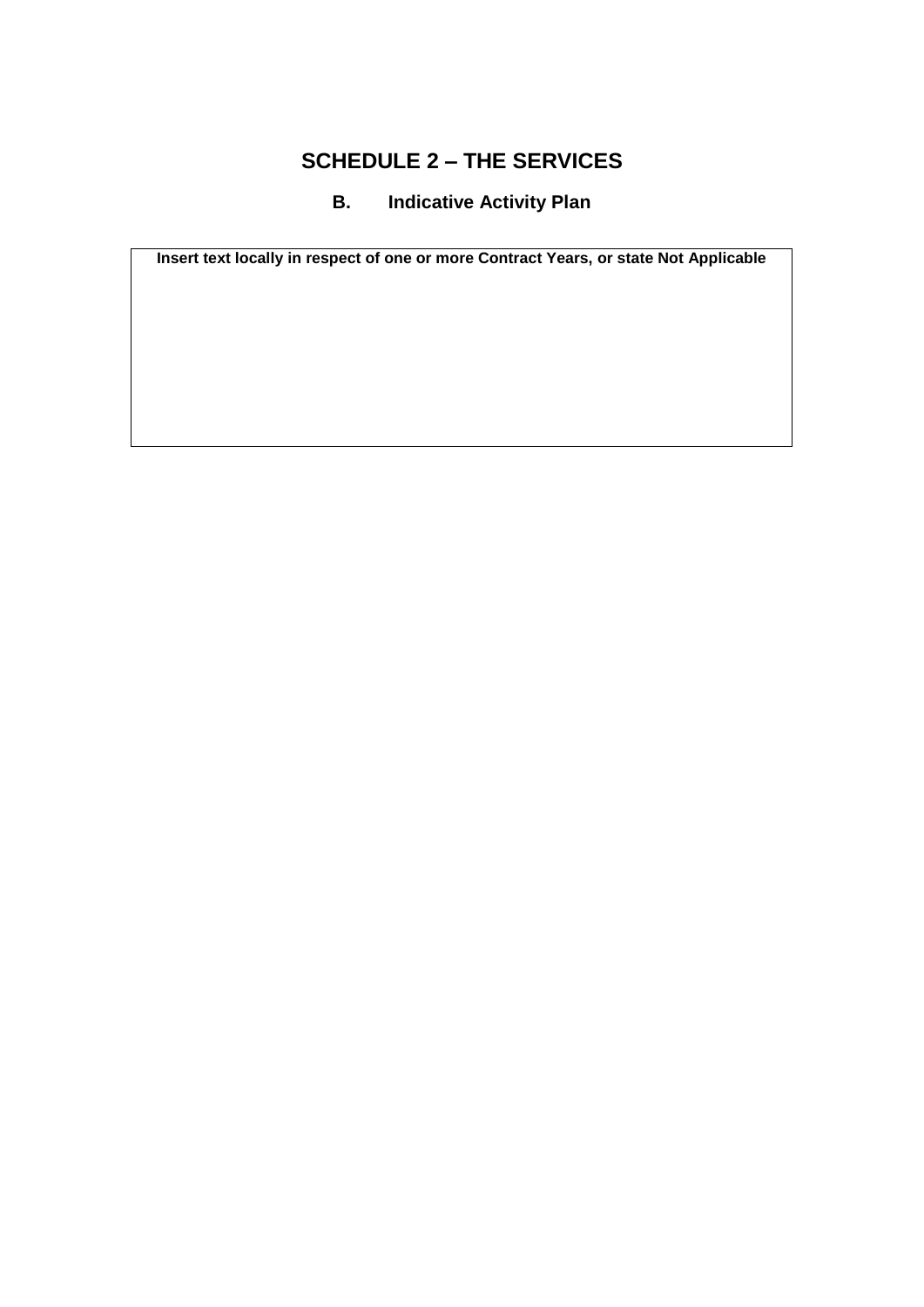#### **C. Activity Planning Assumptions**

<span id="page-20-0"></span>**Insert text locally in respect of one or more Contract Years, or state Not Applicable**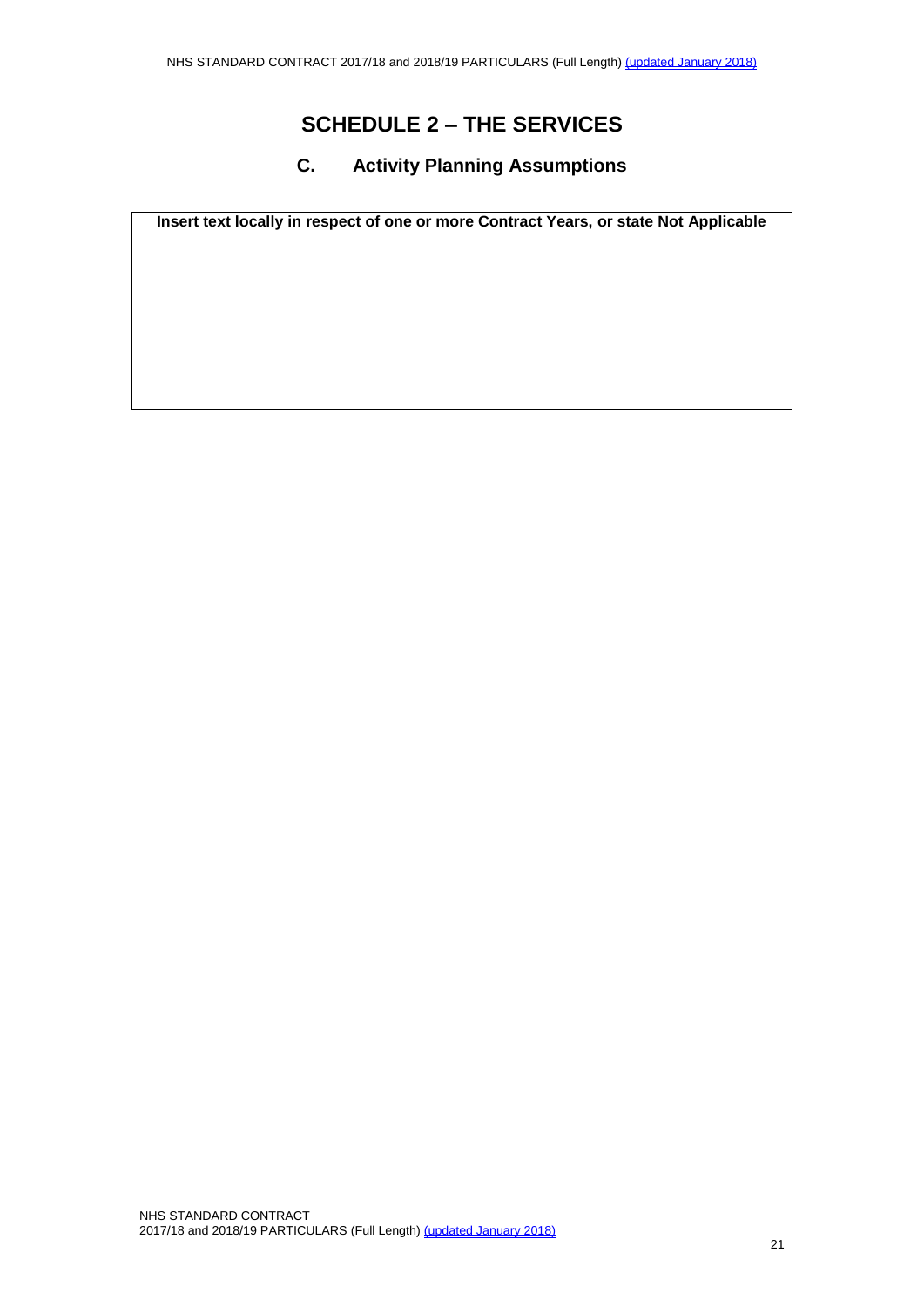#### <span id="page-21-0"></span>**D. Essential Services (NHS Trusts only)**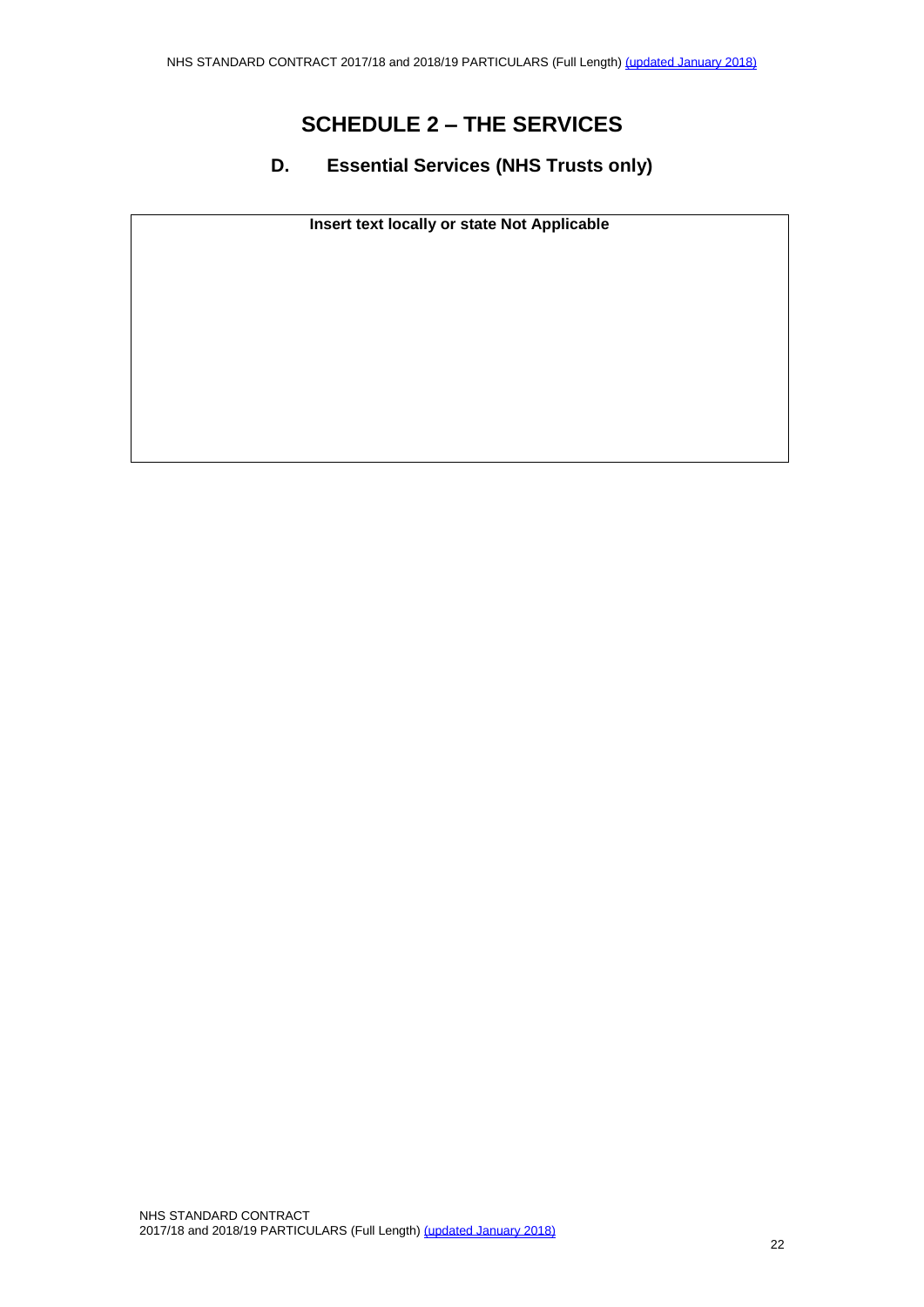#### <span id="page-22-0"></span>**E. Essential Services Continuity Plan (NHS Trusts only)**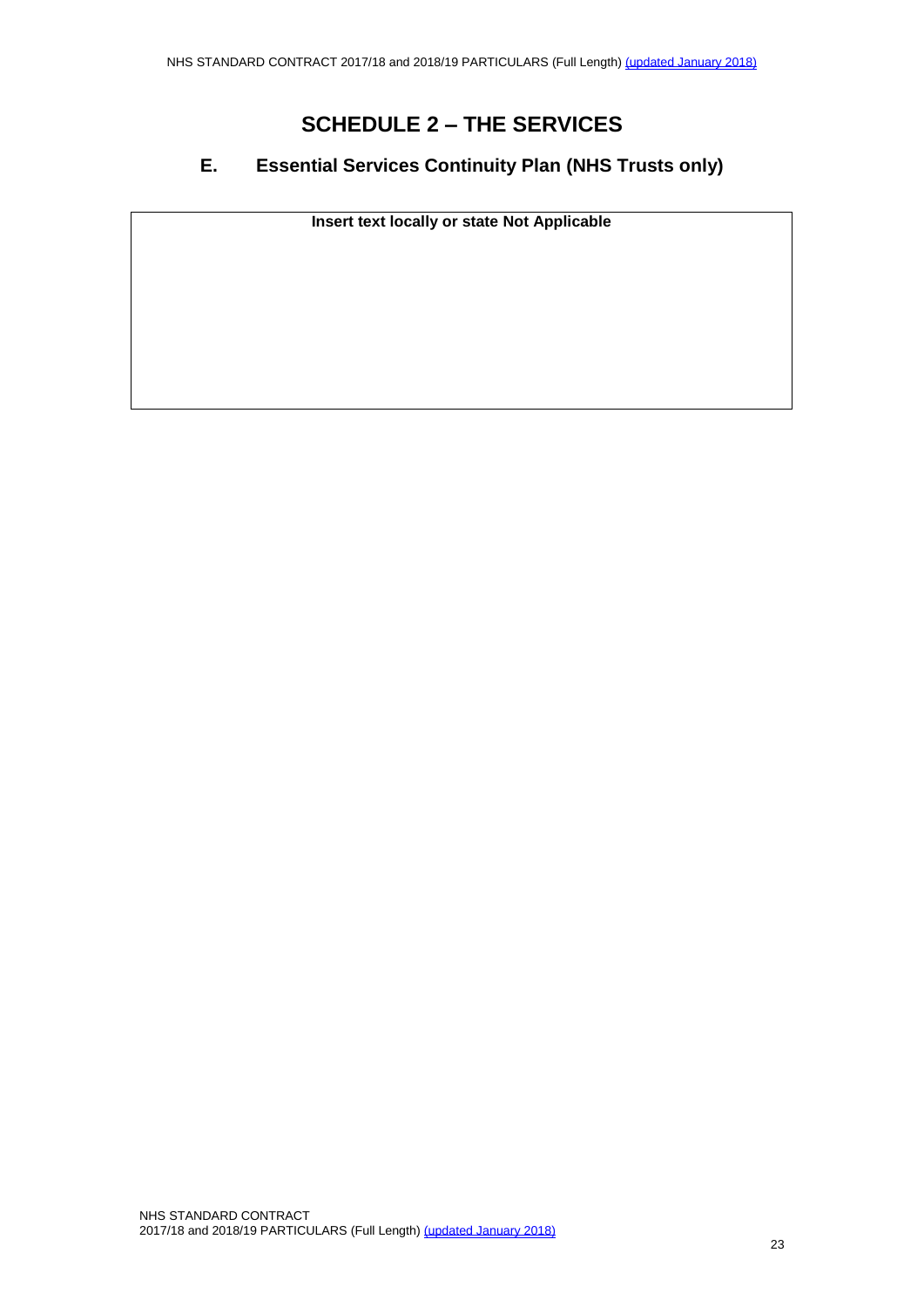#### <span id="page-23-0"></span>**F. Clinical Networks**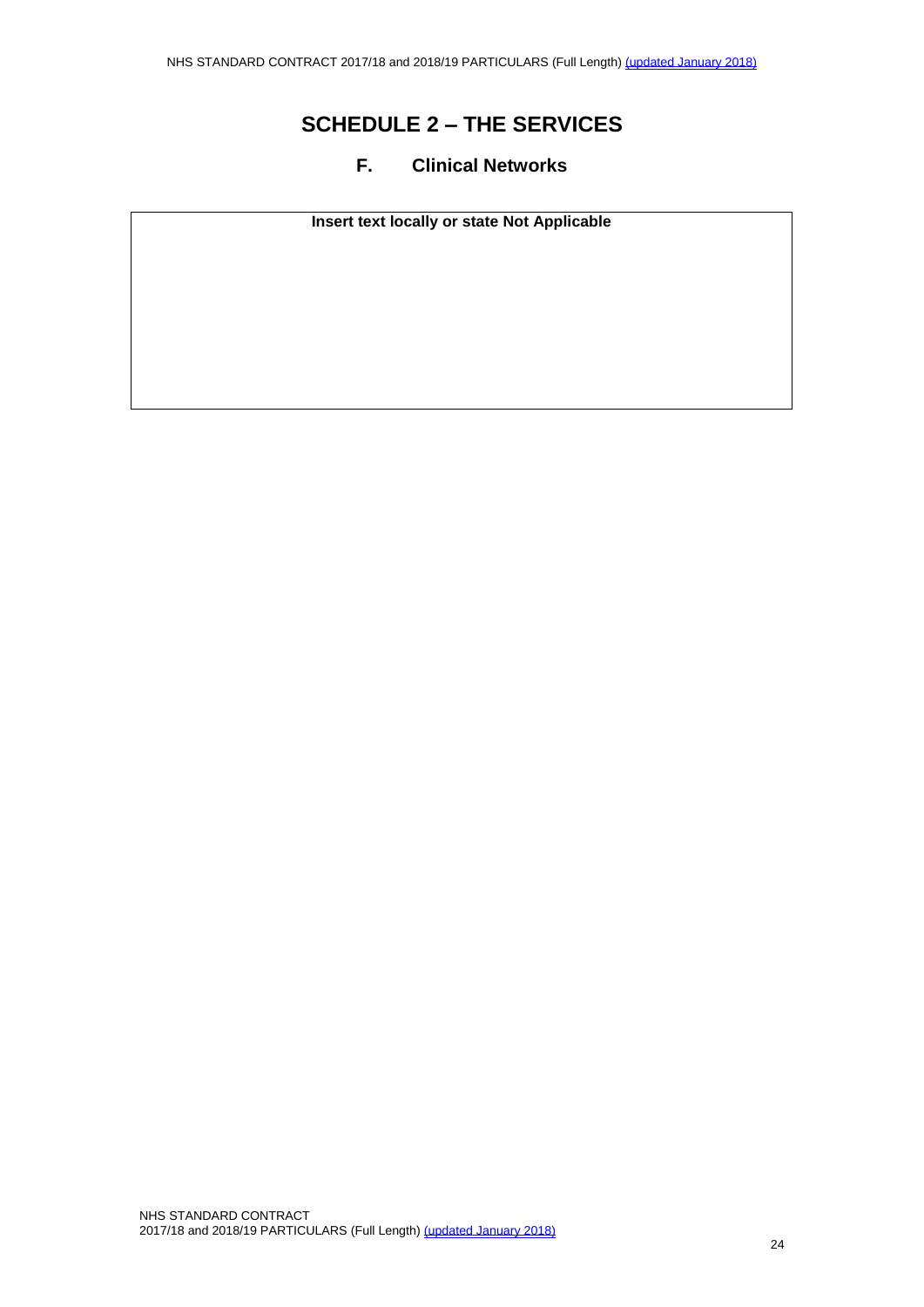#### <span id="page-24-0"></span>**G. Other Local Agreements, Policies and Procedures**

**Insert details/web links as required\* or state Not Applicable**

**\* ie details of and/or web links to local agreement, policy or procedure as at date of Contract. Subsequent changes to those agreements, policies or procedures, or the incorporation of new ones, must be agreed between the Parties.**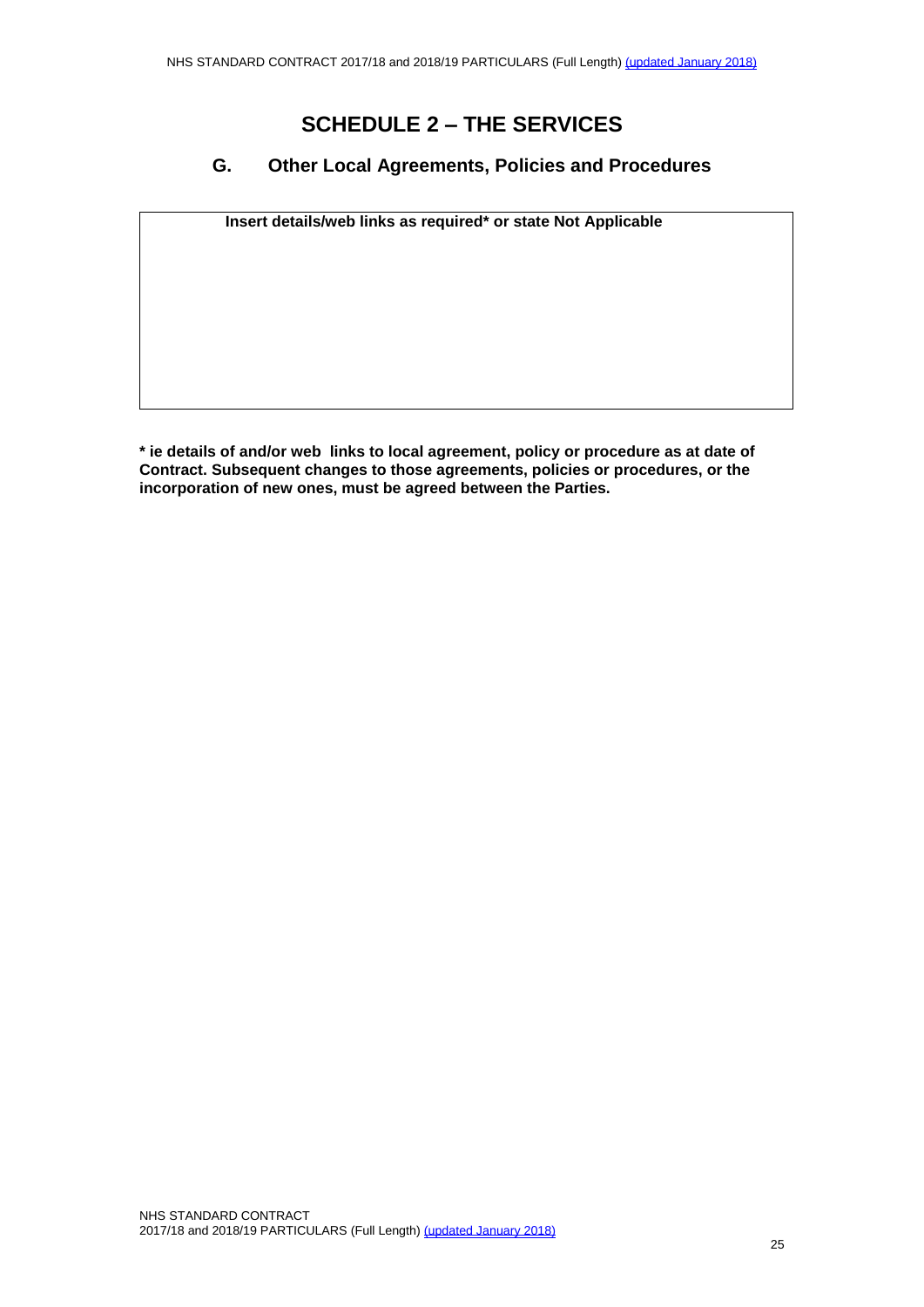# <span id="page-25-0"></span>**H. Transition Arrangements**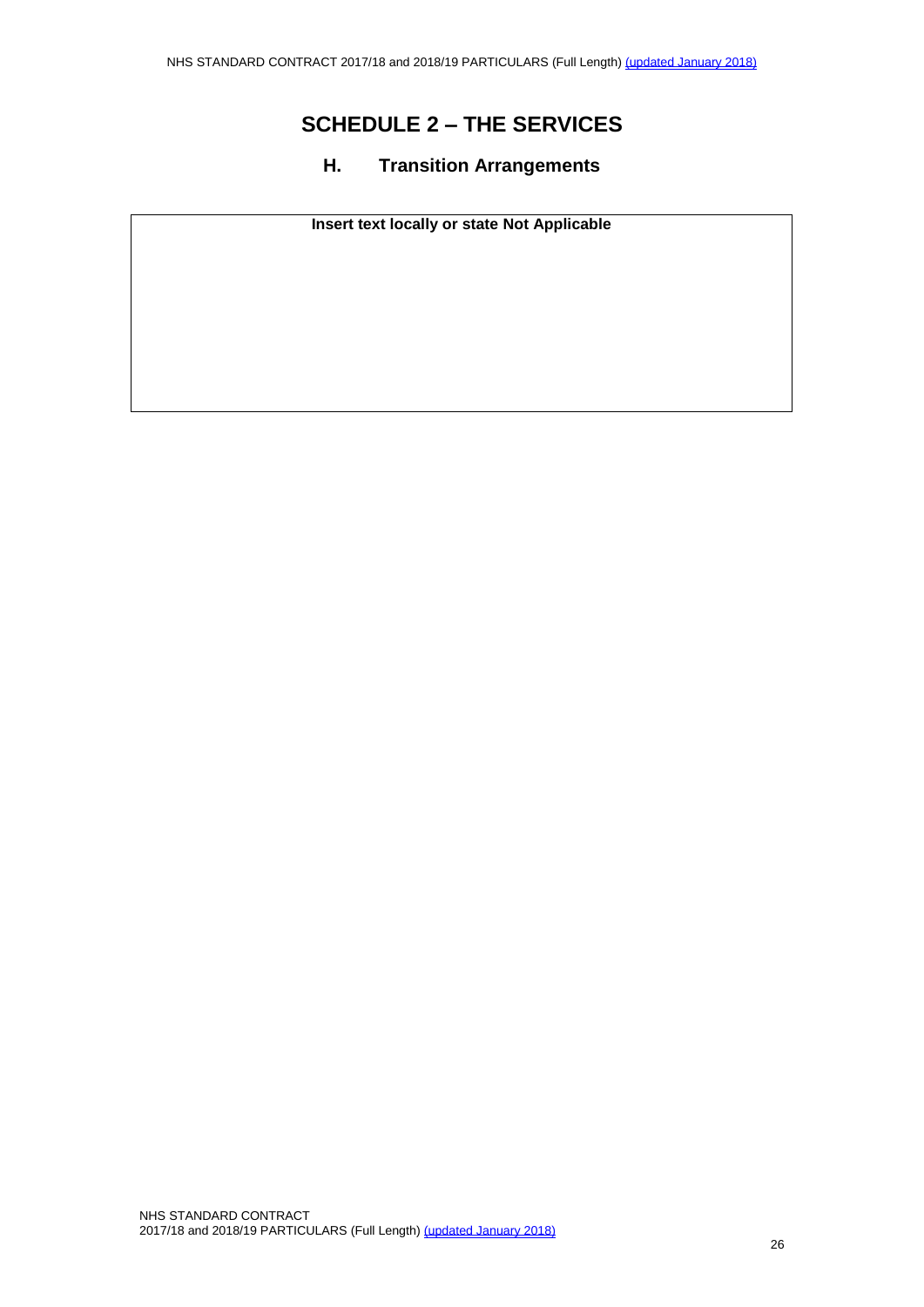#### <span id="page-26-0"></span>**I. Exit Arrangements**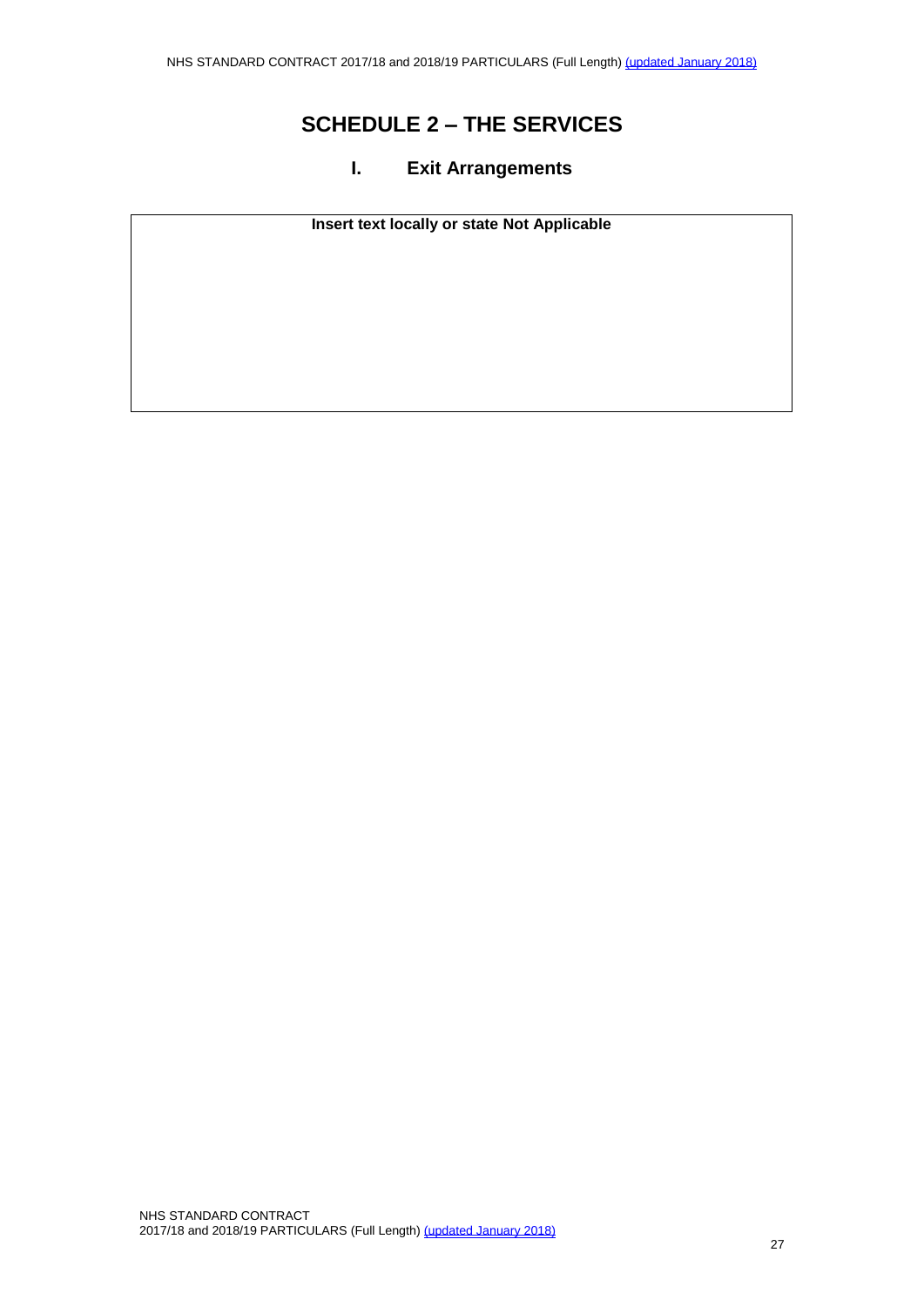#### <span id="page-27-0"></span>**J. Transfer of and Discharge from Care Protocols**

**Insert text locally**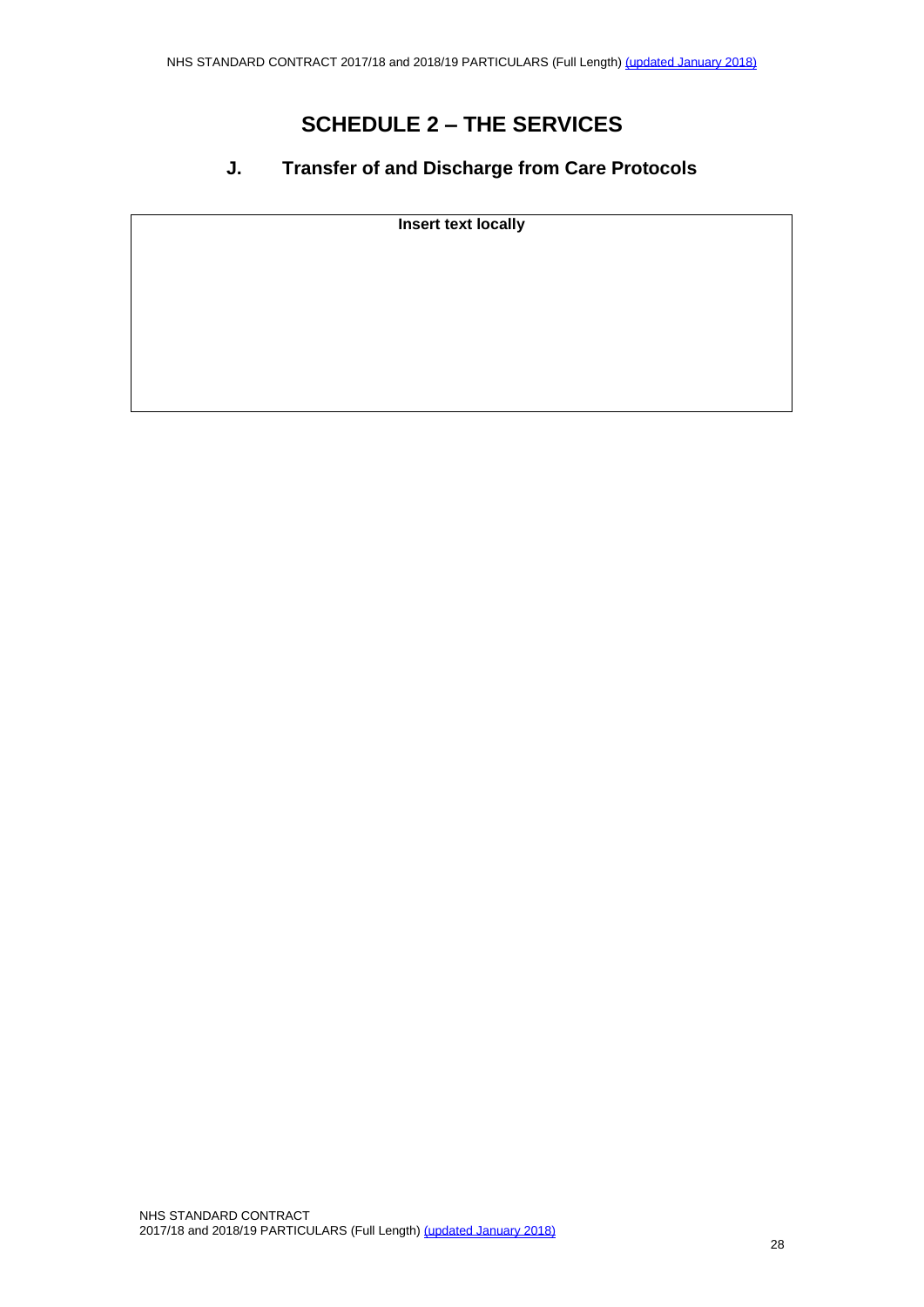### <span id="page-28-0"></span>**K. Safeguarding Policies and Mental Capacity Act Policies**

**Insert text locally**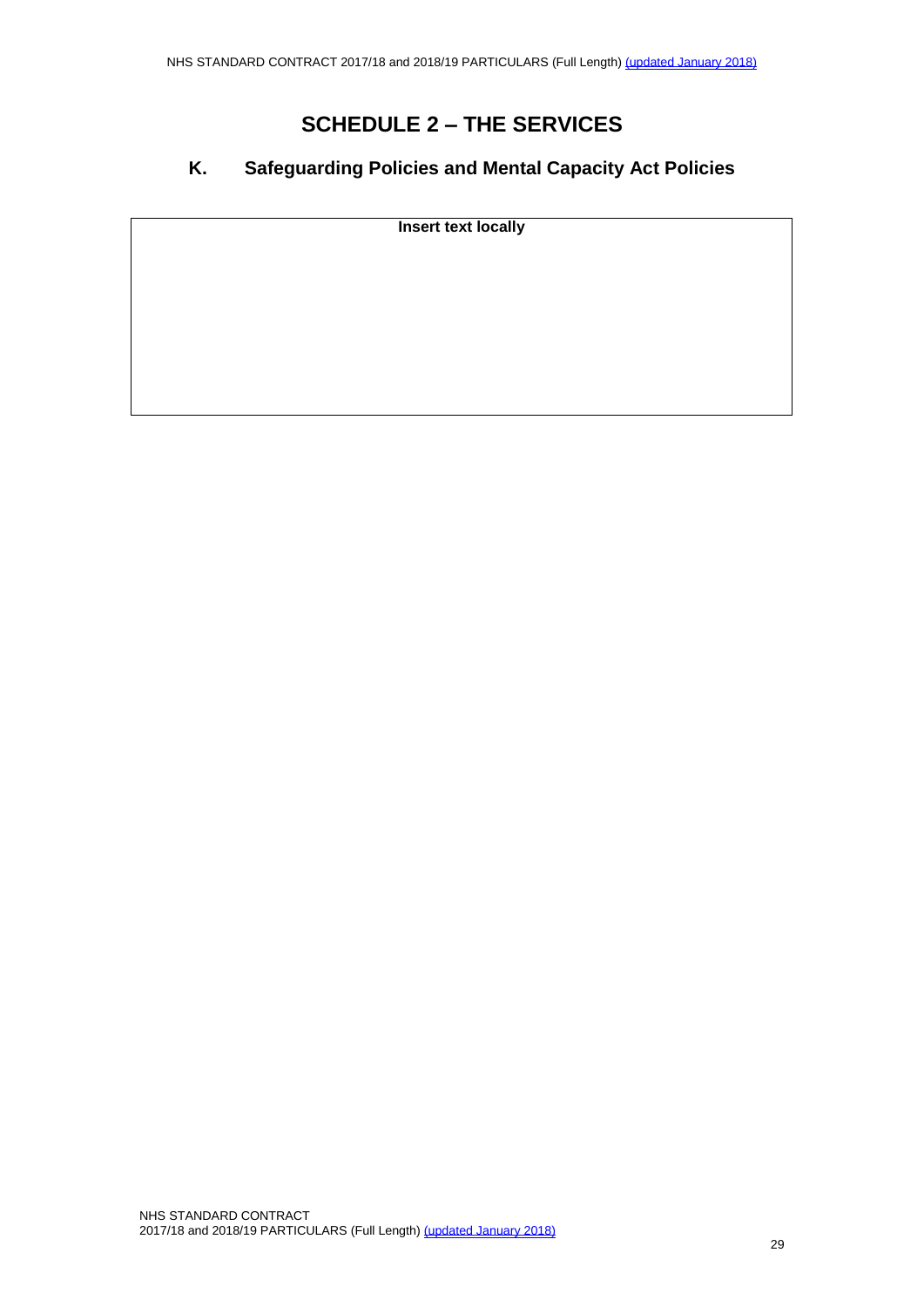#### **L. Provisions Applicable to Primary Care Services**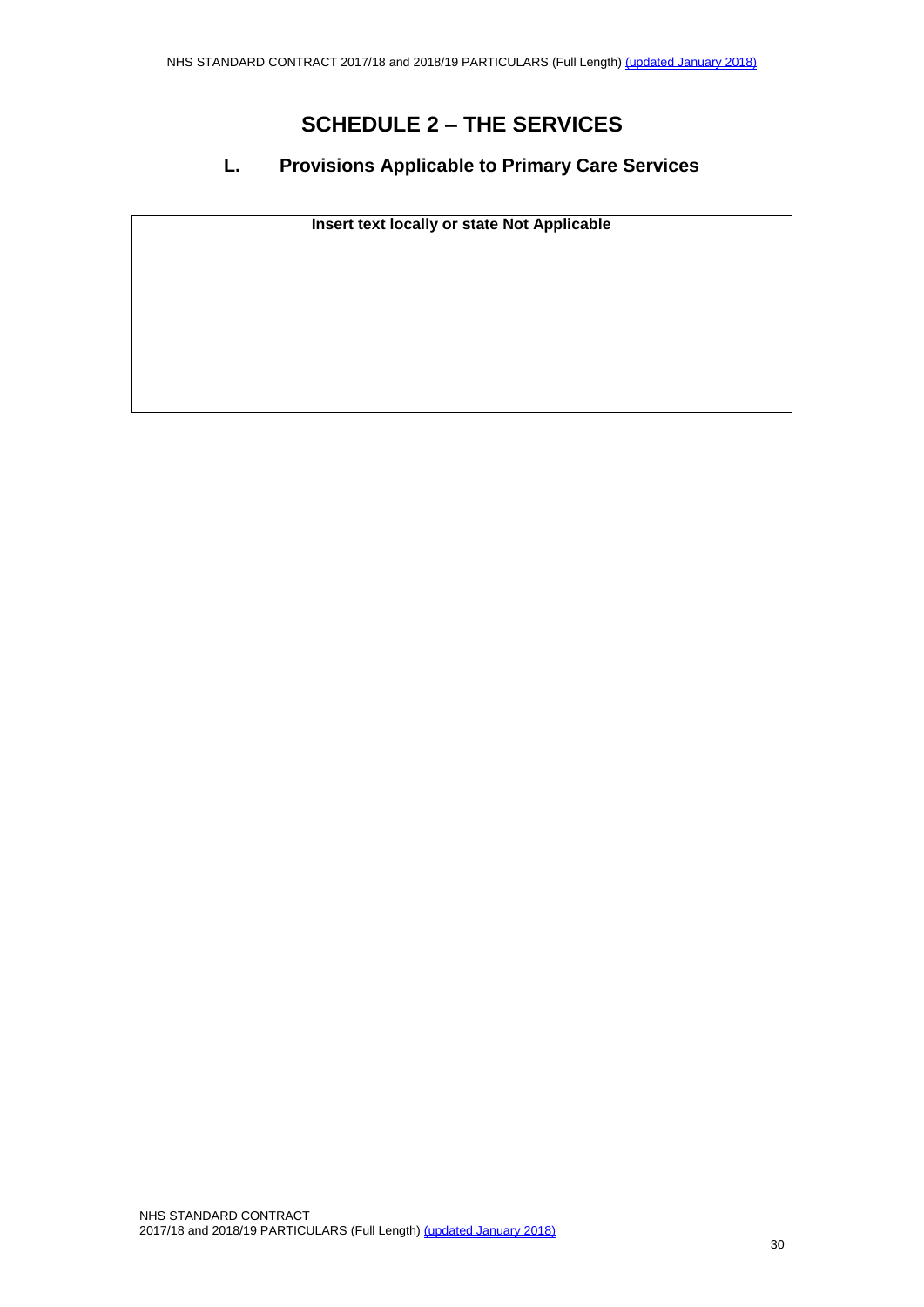#### **A. Local Prices**

*Enter text below which, for each separately priced Service:*

- *identifies the Service;*
- *describes any agreement to depart from an applicable national currency (in respect of which the appropriate summary template (available at: [https://www.gov.uk/guidance/nhs](https://www.gov.uk/guidance/nhs-providers-and-commissioners-submit-locally-determined-prices-to-monitor)[providers-and-commissioners-submit-locally-determined-prices-to-monitor\)](https://www.gov.uk/guidance/nhs-providers-and-commissioners-submit-locally-determined-prices-to-monitor) should be copied or attached)*
- *describes any currencies (including national currencies) to be used to measure activity*
- *describes the basis on which payment is to be made (that is, whether dependent on activity, quality or outcomes (and if so how), a block payment, or made on any other basis)*
- *sets out prices for the first Contract Year*
- *sets out prices and/or any agreed regime for adjustment of prices for the second and any subsequent Contract Year(s)*.

**Insert template in respect of any departure from an applicable national currency; insert text and/or attach spreadsheets or documents locally – or state Not Applicable**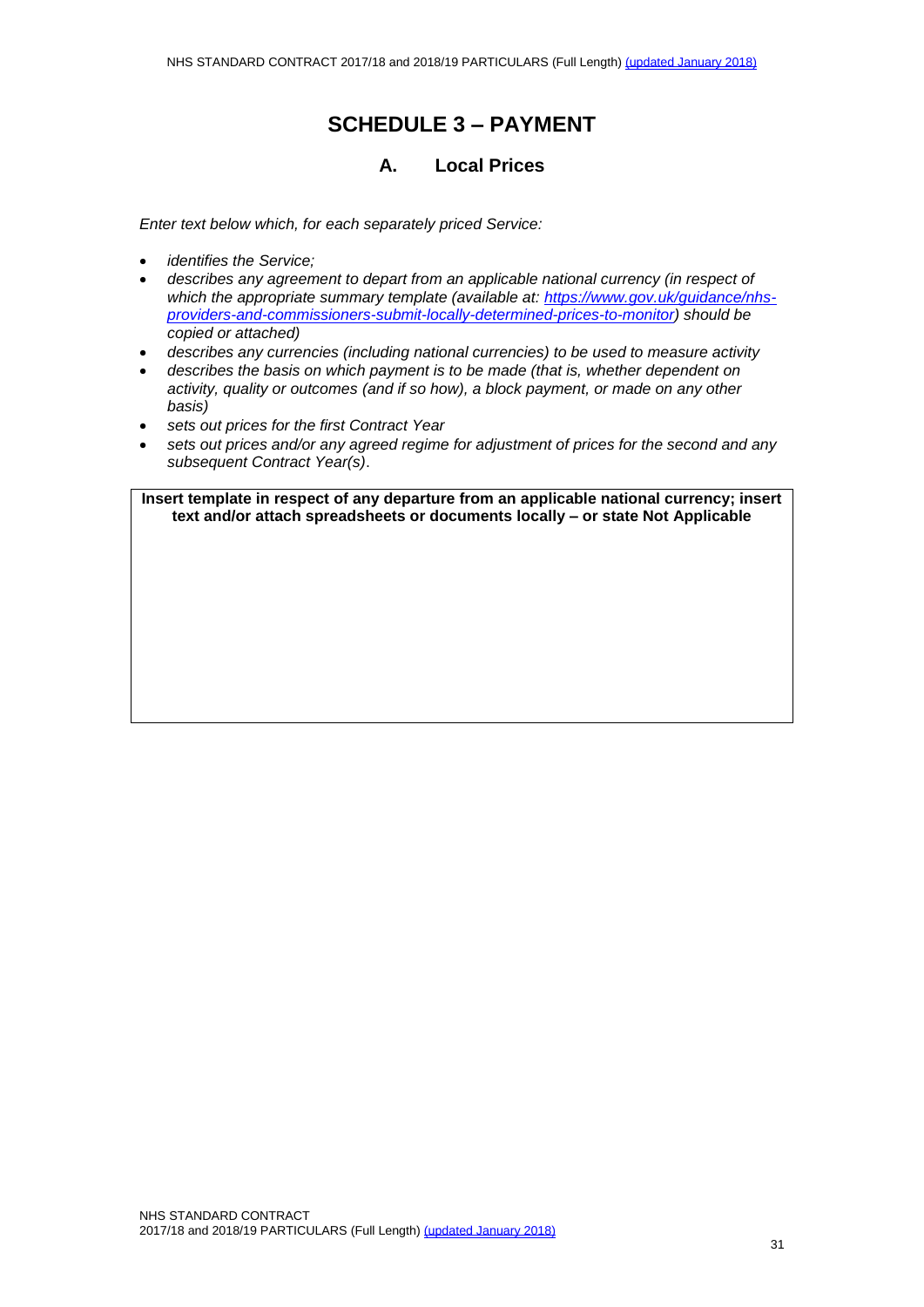#### **B. Local Variations**

*For each Local Variation which has been agreed for this Contract, copy or attach the completed publication template required by NHS Improvement (available at: [https://www.gov.uk/guidance/nhs-providers-and-commissioners-submit-locally-determined](https://www.gov.uk/guidance/nhs-providers-and-commissioners-submit-locally-determined-prices-to-monitor)[prices-to-monitor\)](https://www.gov.uk/guidance/nhs-providers-and-commissioners-submit-locally-determined-prices-to-monitor) – or state Not Applicable. Additional locally-agreed detail may be included as necessary by attaching further documents or spreadsheets.*

**Insert template; insert any additional text and/or attach spreadsheets or documents locally – or state Not Applicable**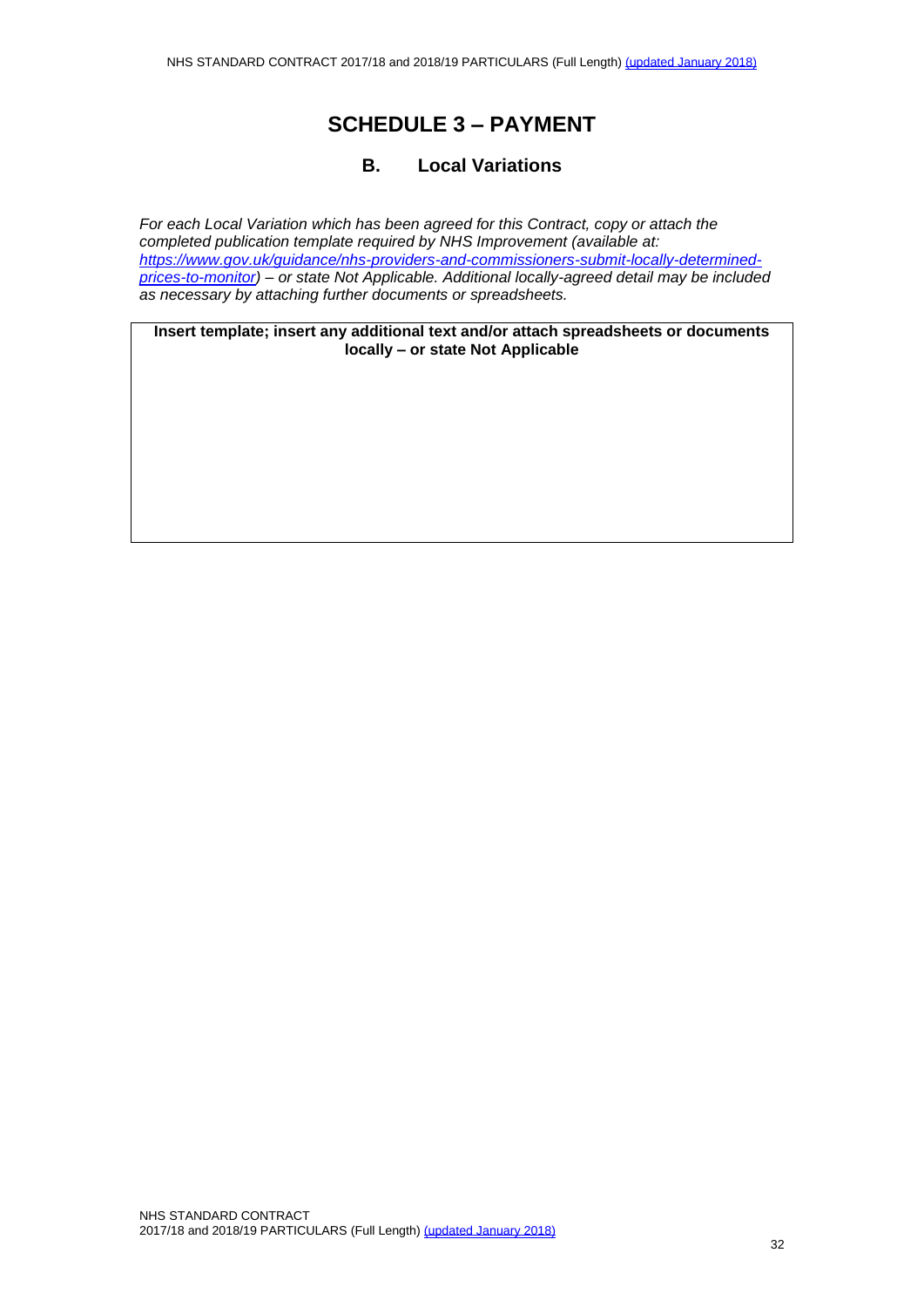#### **C. Local Modifications**

*For each Local Modification Agreement (as defined in the National Tariff) which applies to this Contract, copy or attach the completed submission template required by NHS Improvement (available at:*

*[https://www.gov.uk/guidance/nhs-providers-and-commissioners-submit-locally-determined](https://www.gov.uk/guidance/nhs-providers-and-commissioners-submit-locally-determined-prices-to-monitor)[prices-to-monitor\)](https://www.gov.uk/guidance/nhs-providers-and-commissioners-submit-locally-determined-prices-to-monitor). For each Local Modification application granted by NHS Improvement, copy or attach the decision notice published by NHS Improvement. Additional locally-agreed detail may be included as necessary by attaching further documents or spreadsheets*.

**Insert template; insert any additional text and/or attach spreadsheets or documents locally – or state Not Applicable**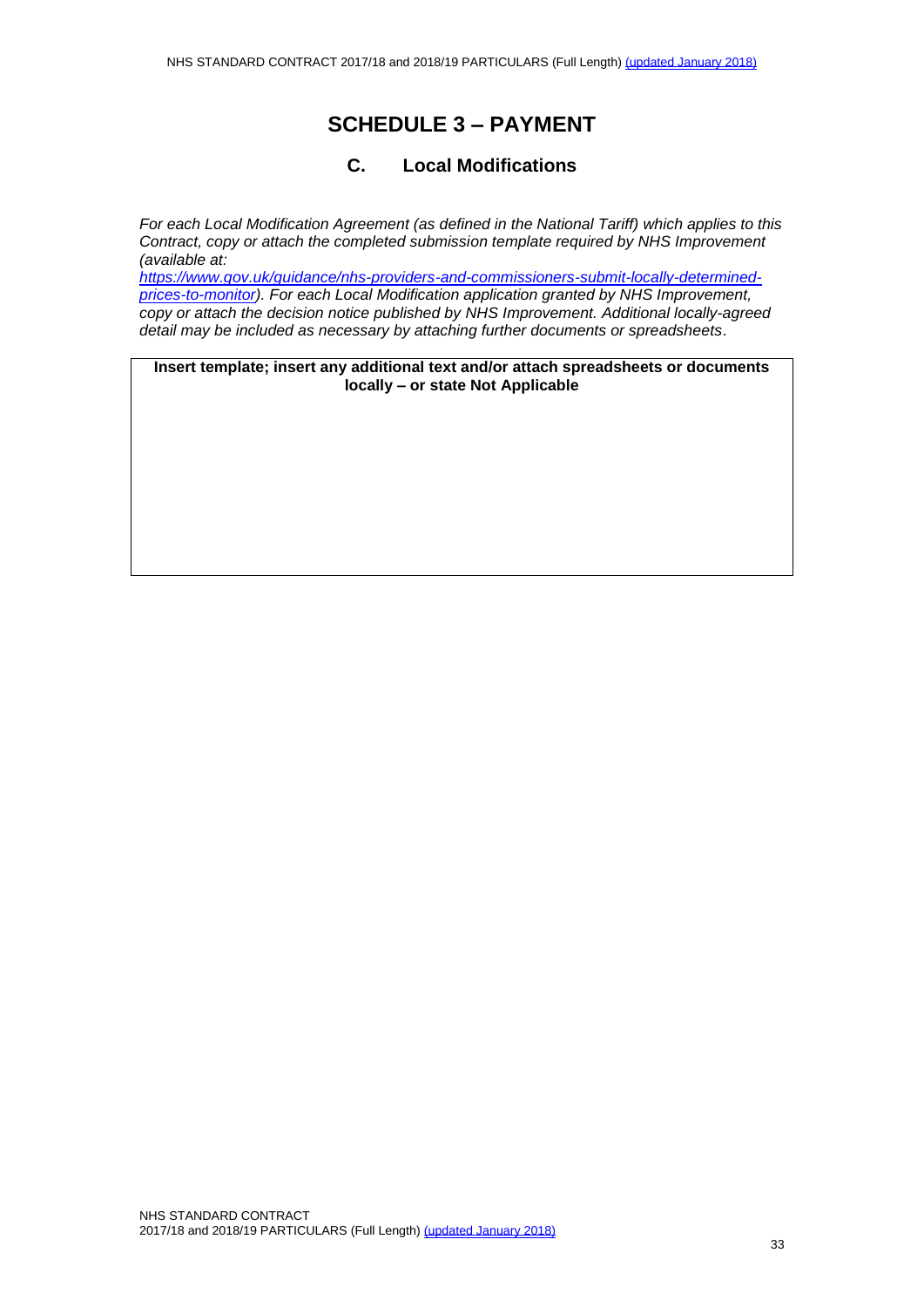#### **D. Marginal Rate Emergency Rule: Agreed Baseline Value**

**In line with the requirements set out in the National Tariff, insert text and/or attach spreadsheets or documents locally – or state Not Applicable**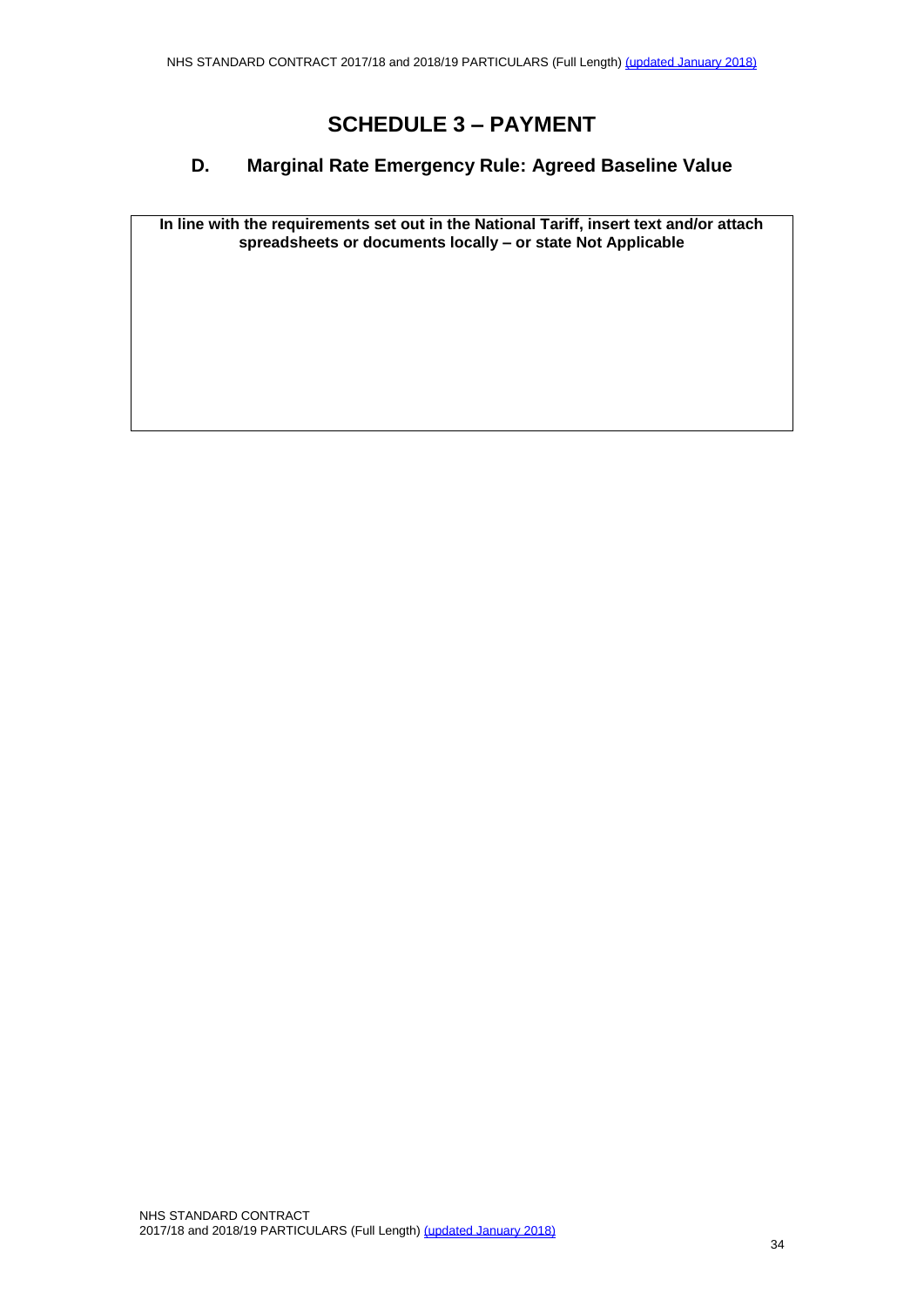#### **E. Emergency Re-admissions Within 30 Days: Agreed Threshold**

**In line with the requirements set out in the National Tariff, insert text and/or attach spreadsheets or documents locally – or state Not Applicable**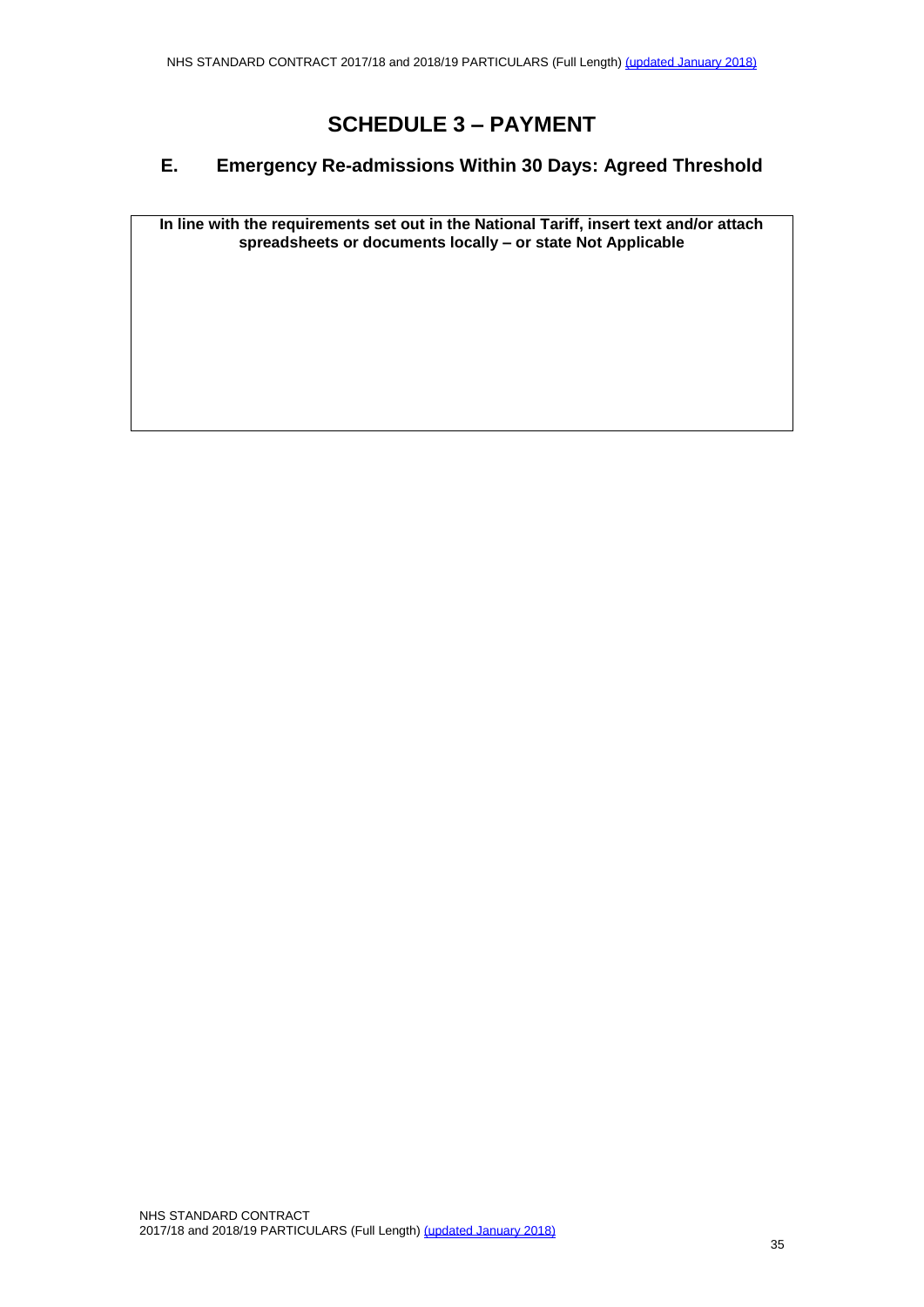#### **F. Expected Annual Contract Values**

| <b>Commissioner</b>                                               | <b>Expected Annual Contract Value (include separate)</b><br>values for each of one or more Contract Years, as<br>required)<br>(Exclude any expected CQUIN payments. CQUIN on<br>account payments are set out separately in Table 2 of<br>Schedule 4D, as required under SC38.3.) |
|-------------------------------------------------------------------|----------------------------------------------------------------------------------------------------------------------------------------------------------------------------------------------------------------------------------------------------------------------------------|
| Insert text and/or attach<br>spreadsheets or documents<br>locally |                                                                                                                                                                                                                                                                                  |
|                                                                   |                                                                                                                                                                                                                                                                                  |
|                                                                   |                                                                                                                                                                                                                                                                                  |
|                                                                   |                                                                                                                                                                                                                                                                                  |
|                                                                   |                                                                                                                                                                                                                                                                                  |
| Total                                                             |                                                                                                                                                                                                                                                                                  |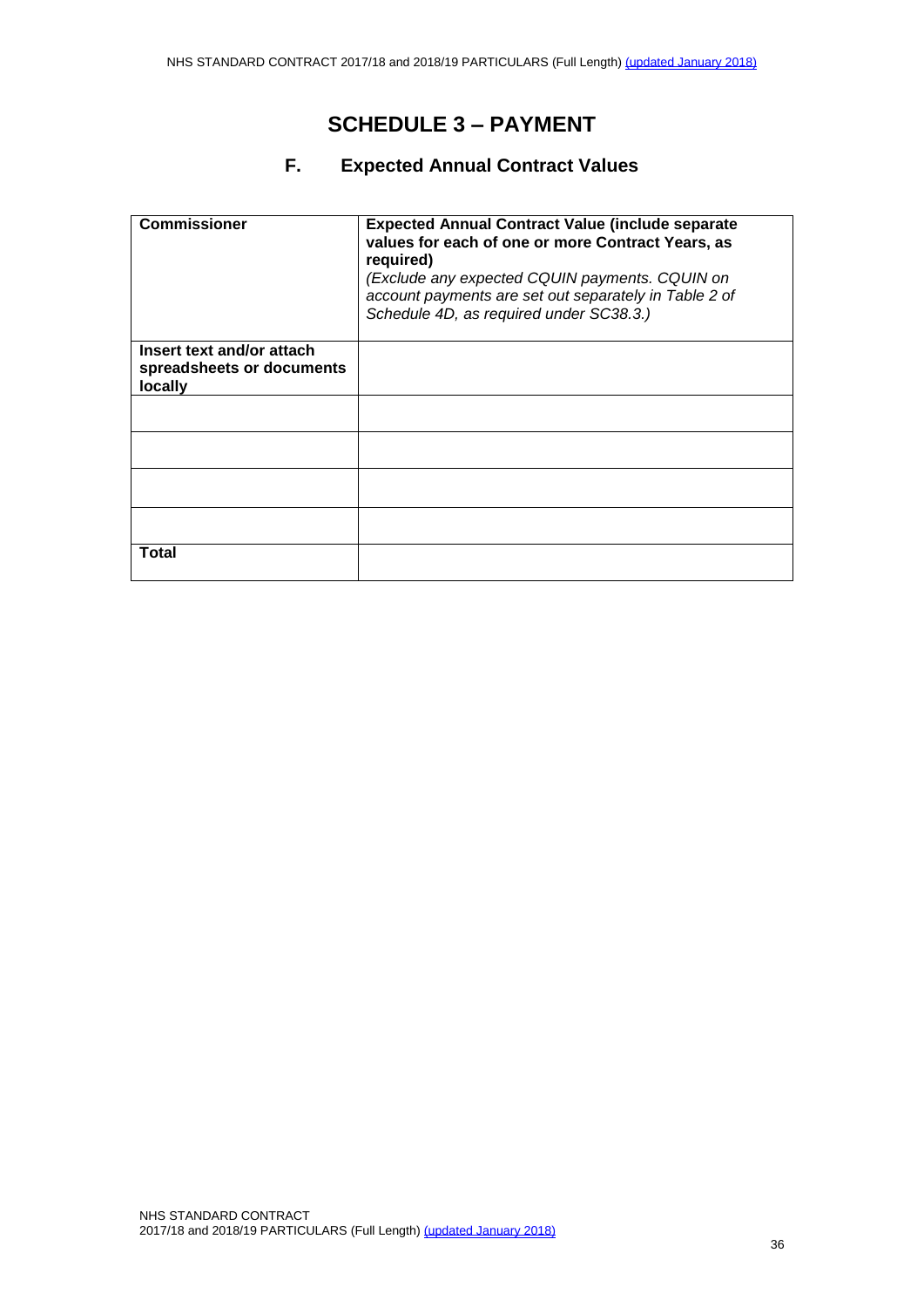#### **G. Timing and Amounts of Payments in First and/or Final Contract Year**

**Insert text and/or attach spreadsheets or documents locally – or state Not Applicable**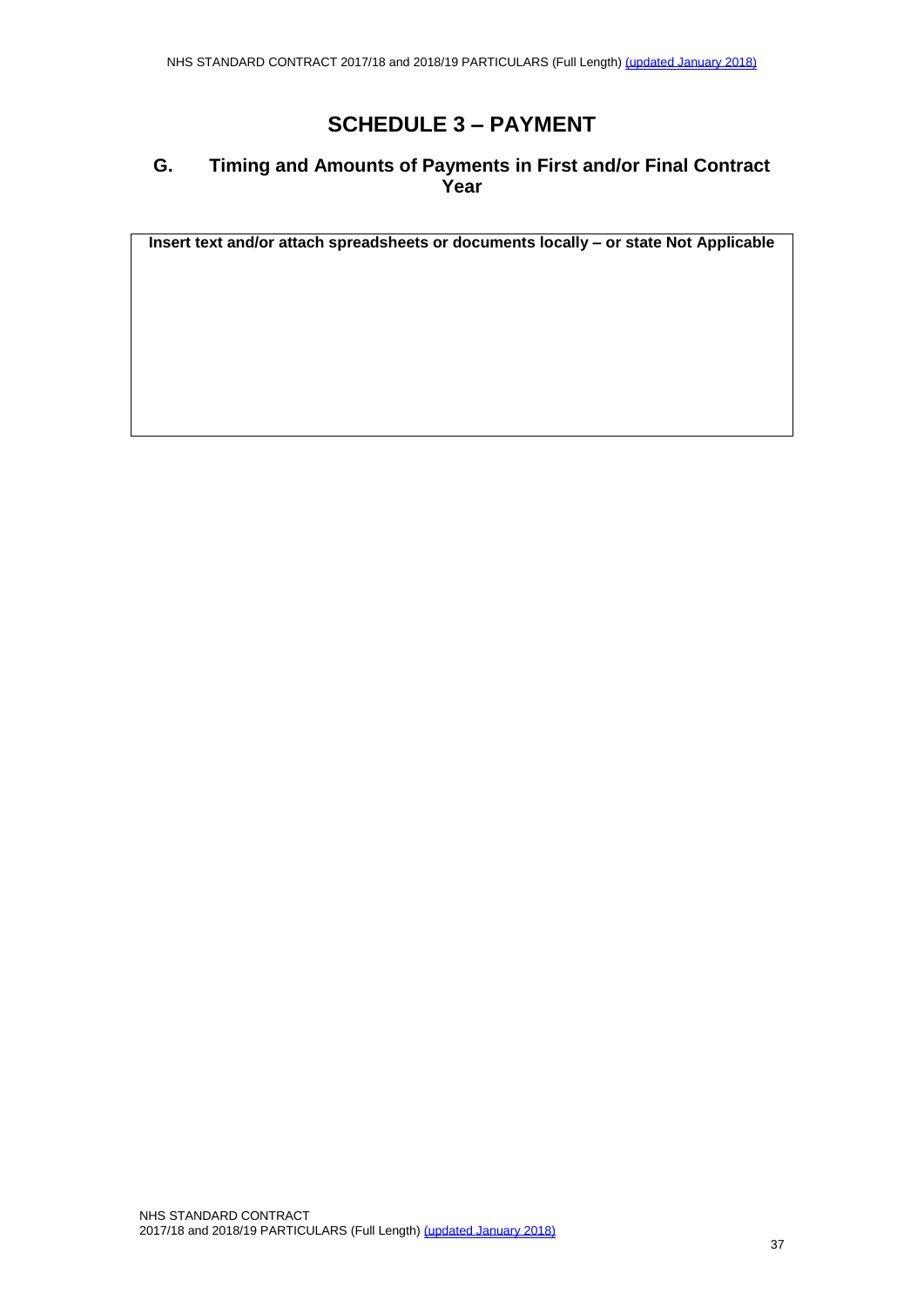#### **A. Operational Standards**

| $\overline{Ref}$ | <b>Operational Standards</b>                                                                                                                                     | <b>Threshold</b>                                                                                | <b>Method of Measurement</b>                                   | <b>Consequence of breach</b>                                                                                                                                                                                                         | <b>Timing of</b><br>application of<br>consequence | <b>Application</b>                          |
|------------------|------------------------------------------------------------------------------------------------------------------------------------------------------------------|-------------------------------------------------------------------------------------------------|----------------------------------------------------------------|--------------------------------------------------------------------------------------------------------------------------------------------------------------------------------------------------------------------------------------|---------------------------------------------------|---------------------------------------------|
|                  | <b>RTT waiting times for</b><br>non-urgent consultant-<br>led treatment                                                                                          |                                                                                                 |                                                                |                                                                                                                                                                                                                                      |                                                   |                                             |
| E.B.3            | <b>Percentage of Service</b><br><b>Users on incomplete</b><br><b>RTT pathways (yet to</b><br>start treatment) waiting<br>no more than 18 weeks<br>from Referral* | <b>Operating</b><br>standard of<br>$92\%$ at<br>specialty<br>level (as<br>reported on<br>Unify) | <b>Review of Service Quality</b><br><b>Performance Reports</b> | Where the number of<br><b>Service Users waiting</b><br>more than 18 weeks at<br>the end of the month<br>exceeds the tolerance<br>permitted by the<br>threshold, £300 in respect<br>of each such Service<br>User above that threshold | <b>Monthly</b>                                    | Services to<br>which 18<br>Weeks<br>applies |
|                  | <b>Diagnostic test waiting</b><br>times                                                                                                                          |                                                                                                 |                                                                |                                                                                                                                                                                                                                      |                                                   |                                             |
| E.B.4            | <b>Percentage of Service</b><br><b>Users waiting 6 weeks</b><br>or more from Referral<br>for a diagnostic test*                                                  | <b>Operating</b><br>standard of<br>no more than<br>1%                                           | <b>Review of Service Quality</b><br><b>Performance Reports</b> | Where the number of<br><b>Service Users waiting 6</b><br>weeks or more at the end<br>of the month exceeds the<br>tolerance permitted by<br>the threshold, £200 in<br>respect of each such<br>Service User above that<br>threshold    | <b>Monthly</b>                                    | A<br>CS<br><b>CR</b><br>D                   |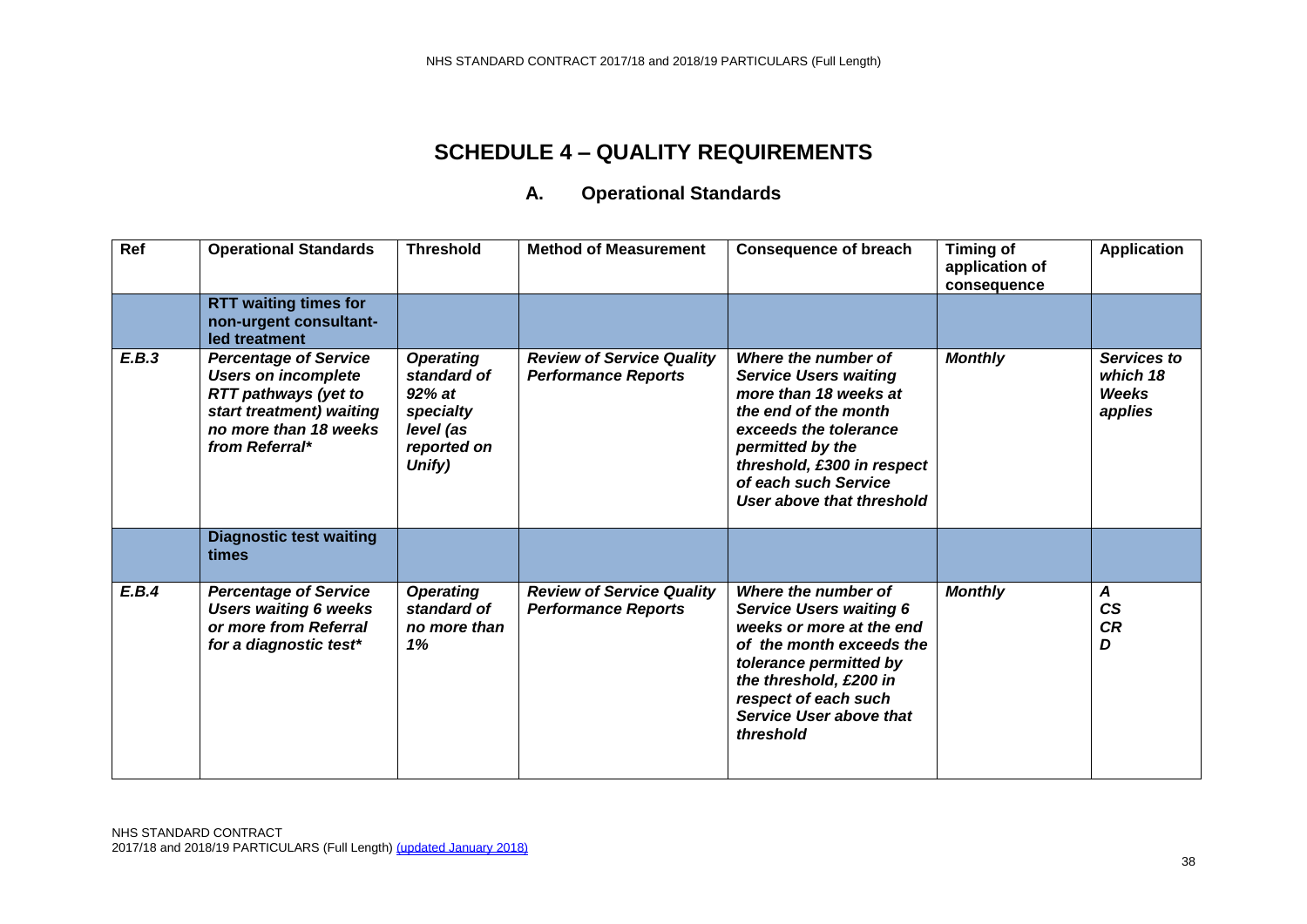| <b>Ref</b> | <b>Operational Standards</b>                                                                                                                                                  | <b>Threshold</b>                       | <b>Method of Measurement</b>                                   | <b>Consequence of breach</b>                                                                                                                                                                                                                                                                                                                                                                                                                                          | <b>Timing of</b><br>application of<br>consequence | <b>Application</b>   |
|------------|-------------------------------------------------------------------------------------------------------------------------------------------------------------------------------|----------------------------------------|----------------------------------------------------------------|-----------------------------------------------------------------------------------------------------------------------------------------------------------------------------------------------------------------------------------------------------------------------------------------------------------------------------------------------------------------------------------------------------------------------------------------------------------------------|---------------------------------------------------|----------------------|
|            | <b>A&amp;E</b> waits                                                                                                                                                          |                                        |                                                                |                                                                                                                                                                                                                                                                                                                                                                                                                                                                       |                                                   |                      |
| E.B.5      | Percentage of A & E<br>attendances where the<br><b>Service User was</b><br>admitted, transferred or<br>discharged within 4<br>hours of their arrival at<br>an A&E department* | <b>Operating</b><br>standard of<br>95% | <b>Review of Service Quality</b><br><b>Performance Reports</b> | Where the number of<br><b>Service Users in the</b><br>month not admitted,<br>transferred or discharged<br>within 4 hours exceeds<br>the tolerance permitted<br>by the threshold, £120 in<br>respect of each such<br><b>Service User above that</b><br>threshold. To the extent<br>that the number of such<br><b>Service Users exceeds</b><br>15% of A&E attendances<br>in the relevant month, no<br>further consequence will<br>be applied in respect of<br>the month | <b>Monthly</b>                                    | $A+E$<br>U           |
|            | <b>Cancer waits - 2 week</b><br>wait                                                                                                                                          |                                        |                                                                |                                                                                                                                                                                                                                                                                                                                                                                                                                                                       |                                                   |                      |
| E.B.6      | Percentage of Service<br>Users referred urgently<br>with suspected cancer by<br>a GP waiting no more<br>than two weeks for first<br>outpatient appointment*                   | Operating<br>standard of<br>93%        | <b>Review of Service Quality</b><br><b>Performance Reports</b> | Where the number of<br>Service Users who have<br>waited more than two<br>weeks during the Quarter<br>exceeds the tolerance<br>permitted by the threshold,<br>£200 in respect of each<br>such Service User above<br>that threshold                                                                                                                                                                                                                                     | Quarterly                                         | A<br><b>CR</b><br>R. |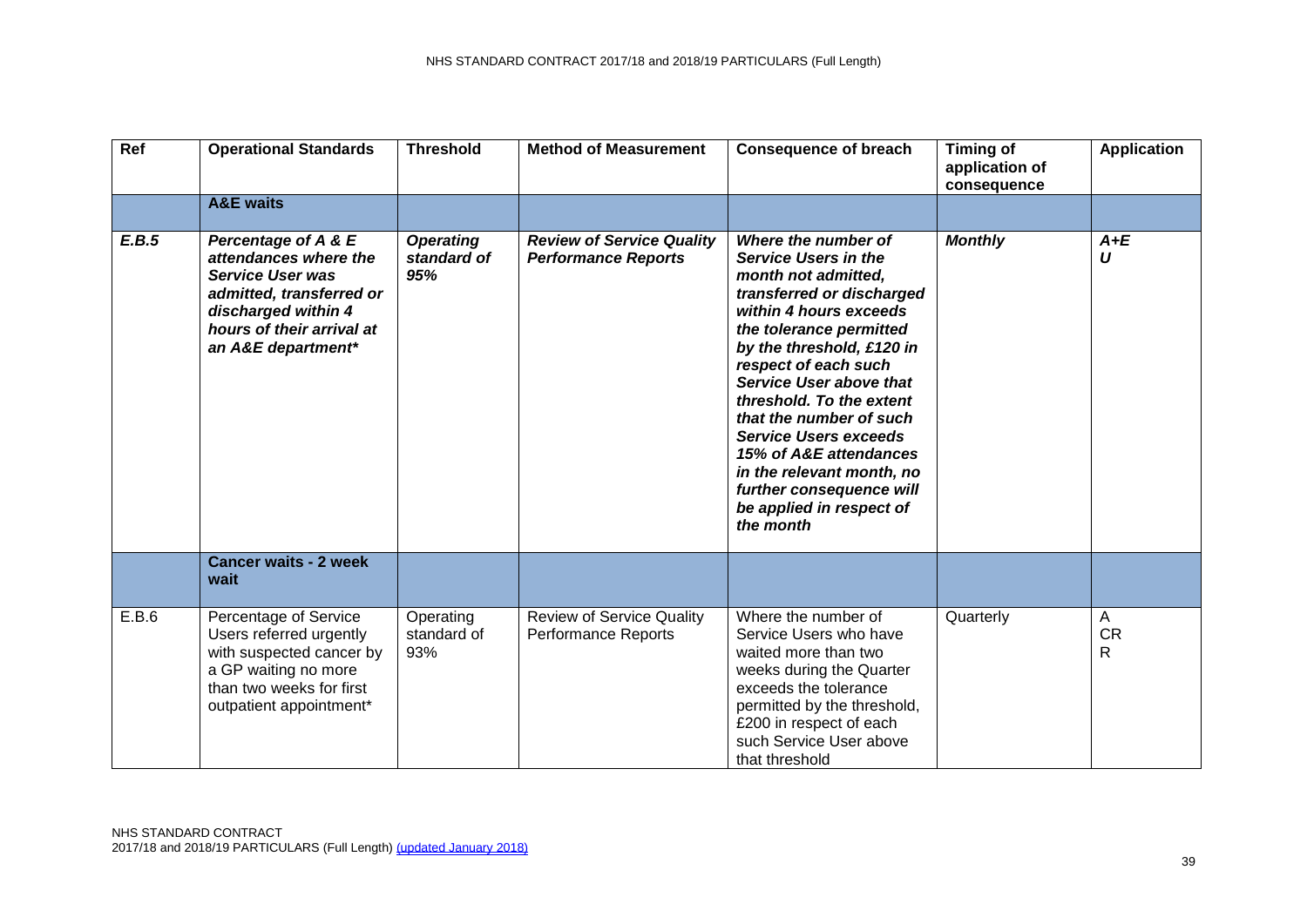| Ref   | <b>Operational Standards</b>                                                                                                                                                                        | <b>Threshold</b>                | <b>Method of Measurement</b>                                   | <b>Consequence of breach</b>                                                                                                                                                                                                      | <b>Timing of</b><br>application of<br>consequence | <b>Application</b>                        |
|-------|-----------------------------------------------------------------------------------------------------------------------------------------------------------------------------------------------------|---------------------------------|----------------------------------------------------------------|-----------------------------------------------------------------------------------------------------------------------------------------------------------------------------------------------------------------------------------|---------------------------------------------------|-------------------------------------------|
| E.B.7 | Percentage of Service<br>Users referred urgently<br>with breast symptoms<br>(where cancer was not<br>initially suspected) waiting<br>no more than two weeks<br>for first outpatient<br>appointment* | Operating<br>standard of<br>93% | <b>Review of Service Quality</b><br><b>Performance Reports</b> | Where the number of<br>Service Users who have<br>waited more than two<br>weeks during the Quarter<br>exceeds the tolerance<br>permitted by the threshold,<br>£200 in respect of each<br>such Service User above<br>that threshold | Quarterly                                         | A<br>CR<br>R                              |
|       | Cancer waits - 31 days                                                                                                                                                                              |                                 |                                                                |                                                                                                                                                                                                                                   |                                                   |                                           |
| E.B.8 | Percentage of Service<br>Users waiting no more<br>than one month (31 days)<br>from diagnosis to first<br>definitive treatment for all<br>cancers*                                                   | Operating<br>standard of<br>96% | <b>Review of Service Quality</b><br>Performance Reports        | Where the number of<br>Service Users who have<br>waited more than 31 days<br>during the Quarter exceeds<br>the tolerance permitted by<br>the threshold, £1,000 in<br>respect of each such<br>Service User above that<br>threshold | Quarterly                                         | $\mathsf{A}$<br><b>CR</b><br>R            |
| E.B.9 | Percentage of Service<br>Users waiting no more<br>than 31 days for<br>subsequent treatment<br>where that treatment is<br>surgery*                                                                   | Operating<br>standard of<br>94% | <b>Review of Service Quality</b><br><b>Performance Reports</b> | Where the number of<br>Service Users who have<br>waited more than 31 days<br>during the Quarter exceeds<br>the tolerance permitted by<br>the threshold, £1,000 in<br>respect of each such<br>Service User above that<br>threshold | Quarterly                                         | $\overline{\mathsf{A}}$<br><b>CR</b><br>R |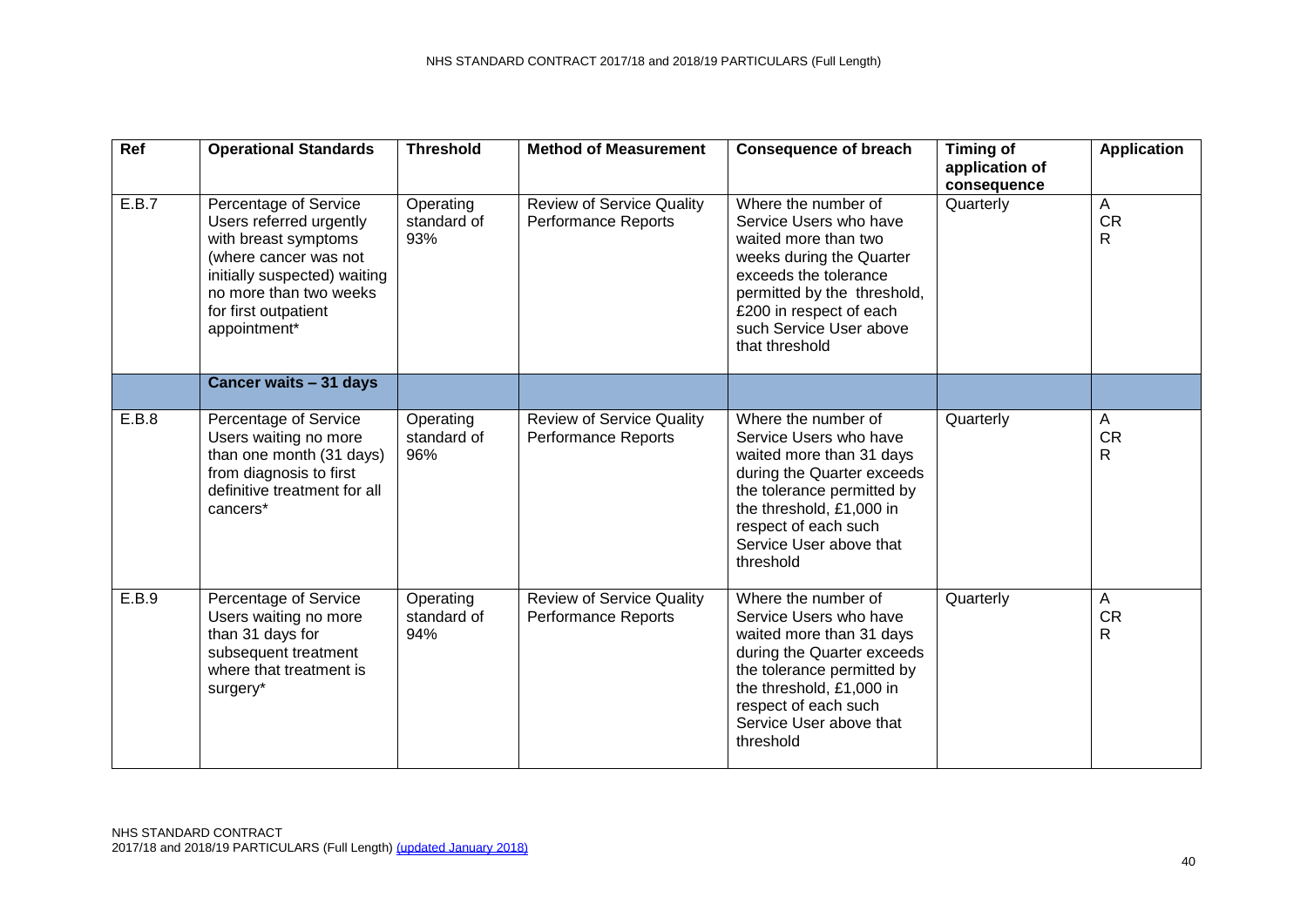| Ref    | <b>Operational Standards</b>                                                                                                                                         | <b>Threshold</b>                       | <b>Method of Measurement</b>                                   | <b>Consequence of breach</b>                                                                                                                                                                                                                | <b>Timing of</b><br>application of<br>consequence | <b>Application</b>                 |
|--------|----------------------------------------------------------------------------------------------------------------------------------------------------------------------|----------------------------------------|----------------------------------------------------------------|---------------------------------------------------------------------------------------------------------------------------------------------------------------------------------------------------------------------------------------------|---------------------------------------------------|------------------------------------|
| E.B.10 | Percentage of Service<br>Users waiting no more<br>than 31 days for<br>subsequent treatment<br>where that treatment is an<br>anti-cancer drug regimen*                | Operating<br>standard of<br>98%        | <b>Review of Service Quality</b><br>Performance Reports        | Where the number of<br>Service Users who have<br>waited more than 31 days<br>during the Quarter exceeds<br>the tolerance permitted by<br>the threshold, £1,000 in<br>respect of each such<br>Service User above that<br>threshold           | Quarterly                                         | $\mathsf{A}$<br><b>CR</b><br>R.    |
| E.B.11 | Percentage of Service<br>Users waiting no more<br>than 31 days for<br>subsequent treatment<br>where the treatment is a<br>course of radiotherapy*                    | Operating<br>standard of<br>94%        | <b>Review of Service Quality</b><br>Performance Reports        | Where the number of<br>Service Users who have<br>waited more than 31 days<br>during the Quarter exceeds<br>the tolerance permitted by<br>the threshold, £1,000 in<br>respect of each such<br>Service User above that<br>threshold           | Quarterly                                         | $\mathsf{A}$<br><b>CR</b><br>R     |
|        | Cancer waits - 62 days                                                                                                                                               |                                        |                                                                |                                                                                                                                                                                                                                             |                                                   |                                    |
| E.B.12 | <b>Percentage of Service</b><br><b>Users waiting no more</b><br>than two months (62<br>days) from urgent GP<br>referral to first definitive<br>treatment for cancer* | <b>Operating</b><br>standard of<br>85% | <b>Review of Service Quality</b><br><b>Performance Reports</b> | Where the number of<br>Service Users who have<br>waited more than 62 days<br>during the Quarter<br>exceeds the tolerance<br>permitted by the<br>threshold, £1,000 in<br>respect of each such<br><b>Service User above that</b><br>threshold | Quarterly                                         | $\boldsymbol{A}$<br><b>CR</b><br>R |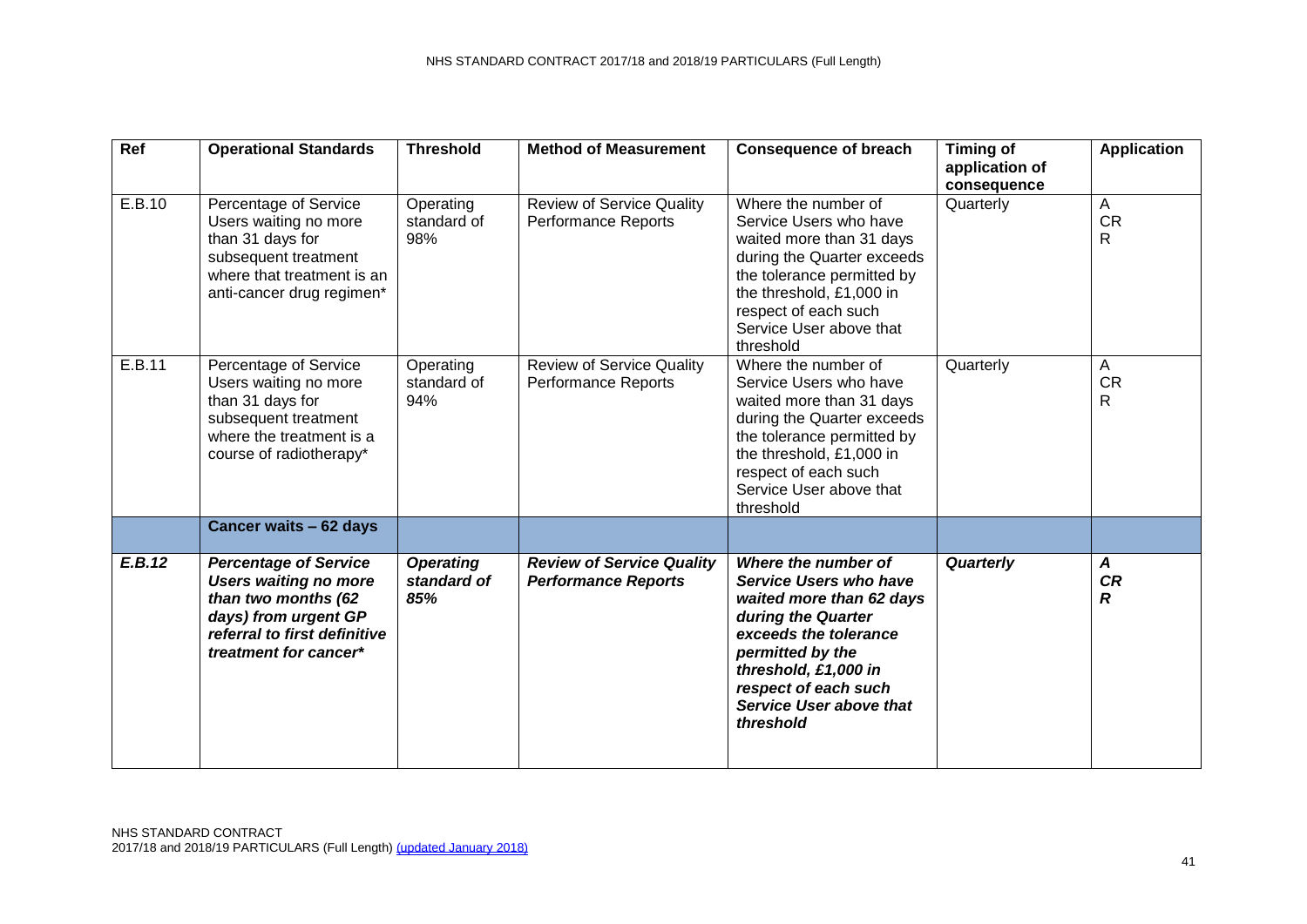| $\overline{Ref}$ | <b>Operational Standards</b>                                                                                                                                                                                                                                                                                  | <b>Threshold</b>                                                                                                                                      | <b>Method of Measurement</b>                                   | <b>Consequence of breach</b>                                                                                                                                                                                                                                                                                                                                                         | <b>Timing of</b><br>application of<br>consequence | <b>Application</b>  |
|------------------|---------------------------------------------------------------------------------------------------------------------------------------------------------------------------------------------------------------------------------------------------------------------------------------------------------------|-------------------------------------------------------------------------------------------------------------------------------------------------------|----------------------------------------------------------------|--------------------------------------------------------------------------------------------------------------------------------------------------------------------------------------------------------------------------------------------------------------------------------------------------------------------------------------------------------------------------------------|---------------------------------------------------|---------------------|
| E.B.13           | Percentage of Service<br>Users waiting no more<br>than 62 days from referral<br>from an NHS screening<br>service to first definitive<br>treatment for all cancers*                                                                                                                                            | Operating<br>standard of<br>90%                                                                                                                       | <b>Review of Service Quality</b><br><b>Performance Reports</b> | Where the number of<br>Service Users in the<br>Quarter who have waited<br>more than 62 days during<br>the Quarter exceeds the<br>tolerance permitted by the<br>threshold, £1,000 in respect<br>of each such Service User<br>above that threshold                                                                                                                                     | Quarterly                                         | A<br><b>CR</b><br>R |
|                  | Category A ambulance<br>calls-Ambulance<br><b>Service Response</b><br><b>Times</b>                                                                                                                                                                                                                            |                                                                                                                                                       |                                                                |                                                                                                                                                                                                                                                                                                                                                                                      |                                                   |                     |
| E.B.15.i         | <b>Percentage of Category</b><br>A Red 1 ambulance<br>calls resulting in an<br>emergency response<br>arriving within 8<br>minutes*(With effect<br>from 1 April 2018)<br><b>Category 1 (life-</b><br>threatening) calls -<br>percentage of calls<br>resulting in a response<br>arriving within 15<br>minutes** | <b>Operating</b><br>standard of<br>75%<br><b>Operating</b><br>standard that<br>90 <sup>th</sup> centile is<br>no greater<br><b>than 15</b><br>minutes | <b>Review of Service Quality</b><br><b>Performance Reports</b> | <b>Where, for the Contract</b><br>Year as a whole, the<br>number of Red 1 calls<br>where the emergency<br>response did not arrive<br>within 8 minutes exceeds<br>the tolerance permitted<br>by the threshold, £300 in<br>respect of each call<br>above that threshold<br><b>Issue of a Contract</b><br><b>Performance Notice and</b><br>subsequent process in<br>accordance with GC9 | <b>Annual Quarterly</b>                           | AМ                  |
| E.B.15.ii        | <b>Percentage of Category</b><br>A Red 2 ambulance<br>calls resulting in an<br>emergency response<br>arriving within 8                                                                                                                                                                                        | <b>Operating</b><br>standard of<br><del>75%</del> Mean is<br>no greater<br>than <b>7</b>                                                              | <b>Review of Service Quality</b><br><b>Performance Reports</b> | <b>Where, for the Contract</b><br>Year as a whole, the<br>number of Red 2 calls<br>where the emergency<br>response did not arrive                                                                                                                                                                                                                                                    | <b>Annual Quarterly</b>                           | AM                  |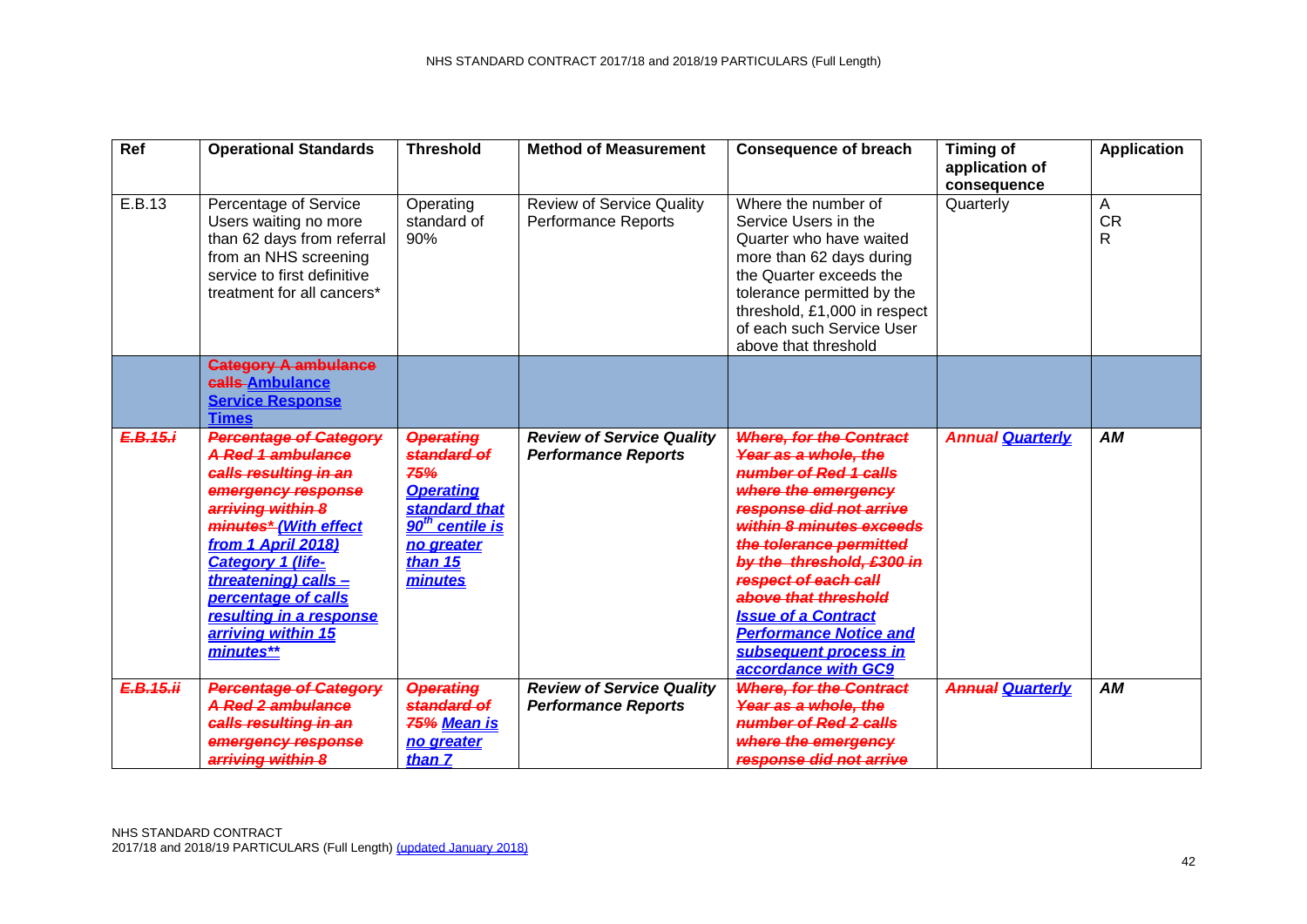| $\overline{Ref}$ | <b>Operational Standards</b>                                                                                                                                                                                                                                                                           | <b>Threshold</b>                                                                                                                            | <b>Method of Measurement</b>                                   | <b>Consequence of breach</b>                                                                                                                                                                                                                                                                                                                                            | <b>Timing of</b><br>application of<br>consequence | <b>Application</b> |
|------------------|--------------------------------------------------------------------------------------------------------------------------------------------------------------------------------------------------------------------------------------------------------------------------------------------------------|---------------------------------------------------------------------------------------------------------------------------------------------|----------------------------------------------------------------|-------------------------------------------------------------------------------------------------------------------------------------------------------------------------------------------------------------------------------------------------------------------------------------------------------------------------------------------------------------------------|---------------------------------------------------|--------------------|
|                  | minutes* (With effect<br>from 1 April 2018)<br><b>Category 1 (life-</b><br>threatening) calls -<br>mean time taken for a<br>response to arrive **                                                                                                                                                      | minutes                                                                                                                                     |                                                                | within 8 minutes exceeds<br>the tolerance permitted<br>by the threshold, £100 in<br>respect of each call<br>above that threshold**<br><b>Issue of a Contract</b><br><b>Performance Notice and</b><br>subsequent process in<br>accordance with GC9                                                                                                                       |                                                   |                    |
| E.B.16           | <b>Percentage of Category</b><br>A calls resulting in an<br>ambulance arriving at<br>the scene within 19<br>minutes* (With effect<br>from 1 April 2018)<br><b>Category 2 (emergency)</b><br>calls - percentage of<br>calls resulting in an<br>appropriate response<br>arriving within 40<br>minutes ** | <b>Operating</b><br>standard of<br>95%<br><b>Operating</b><br>standard that<br>$90th$ centile is<br>no greater<br><b>than 40</b><br>minutes | <b>Review of Service Quality</b><br><b>Performance Reports</b> | <b>Where, for the Contract</b><br>Year as a whole, the<br>number of calls where the<br>response did not arrive<br>within 19 minutes<br>exceeds the tolerance<br>permitted by the<br>threshold, £100 in respect<br>of each call above that<br>threshold** Issue of a<br><b>Contract Performance</b><br><b>Notice and subsequent</b><br>process in accordance<br>with GC9 | <b>Annual Quarterly</b>                           | <b>AM</b>          |
|                  | (With effect from 1 April<br>2018) Category 2<br>(emergency) calls -<br>mean time taken for an<br>appropriate response to<br>arrive **                                                                                                                                                                 | <b>Mean is no</b><br>greater than<br>18 minutes                                                                                             | <b>Review of Service Quality</b><br><b>Performance Reports</b> | <b>Issue of a Contract</b><br><b>Performance Notice and</b><br>subsequent process in<br>accordance with GC9                                                                                                                                                                                                                                                             | <b>Quarterly</b>                                  | <b>AM</b>          |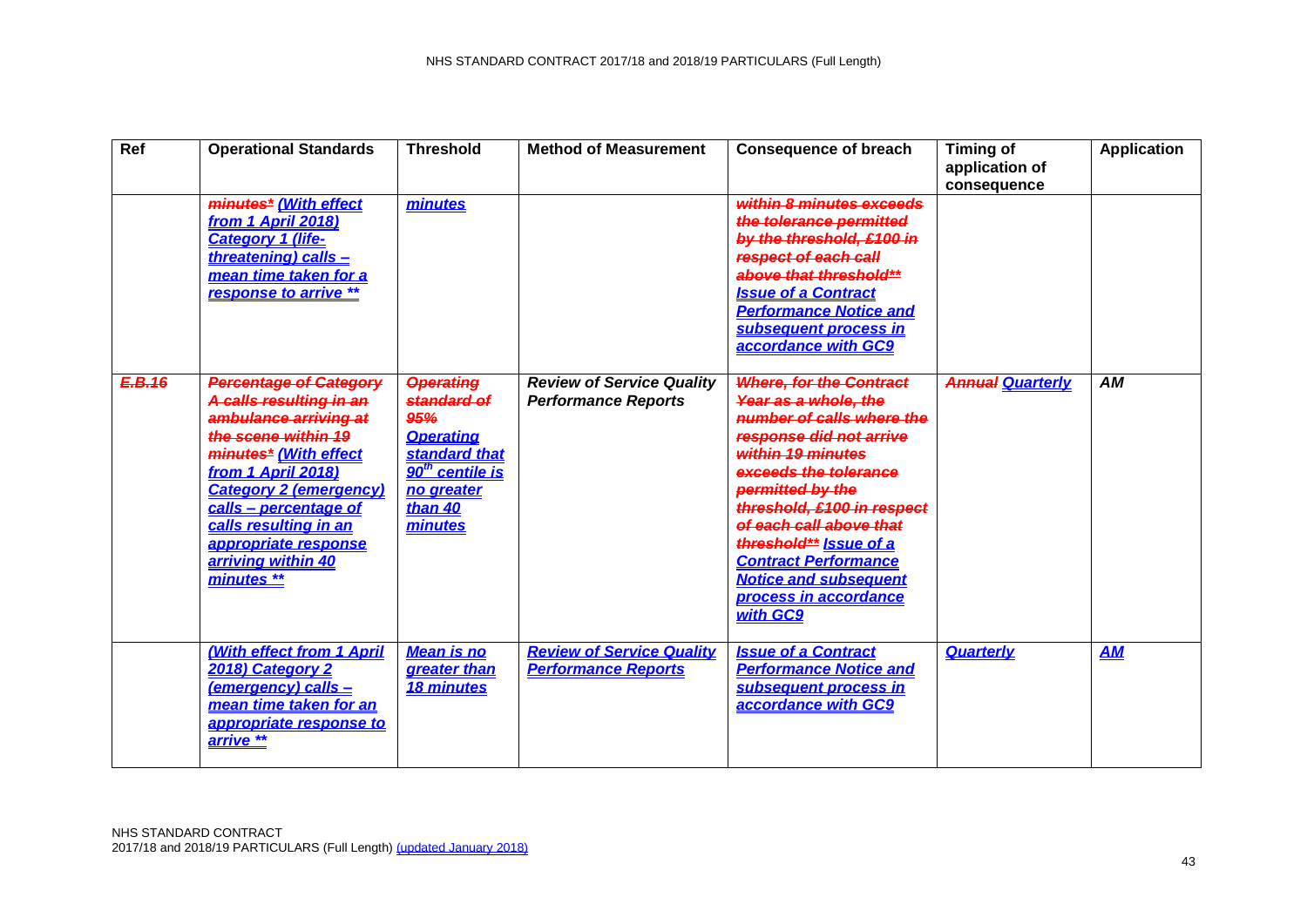| <b>Ref</b> | <b>Operational Standards</b>                                                                                                                                                                                     | <b>Threshold</b>                                                                                      | <b>Method of Measurement</b>                                   | <b>Consequence of breach</b>                                                                                           | <b>Timing of</b><br>application of<br>consequence | <b>Application</b>        |
|------------|------------------------------------------------------------------------------------------------------------------------------------------------------------------------------------------------------------------|-------------------------------------------------------------------------------------------------------|----------------------------------------------------------------|------------------------------------------------------------------------------------------------------------------------|---------------------------------------------------|---------------------------|
|            | (With effect from 1 April<br>2018) Category 3<br>(urgent) calls -<br>percentage of calls<br>resulting in an<br>appropriate response<br>arriving within 120<br>minutes **                                         | <b>Operating</b><br>standard that<br>90 <sup>th</sup> centile is<br>no areater<br>than 120<br>minutes | <b>Review of Service Quality</b><br><b>Performance Reports</b> | <b>Issue of a Contract</b><br><b>Performance Notice and</b><br>subsequent process in<br>accordance with GC9            | Quarterly                                         | AM                        |
|            | (With effect from 1 April<br>2018) Category 4 (non-<br>urgent "assess, treat,<br>transport" calls only) -<br>percentage of calls<br>resulting in an<br>appropriate response<br>arriving within 180<br>minutes ** | <b>Operating</b><br>standard that<br>90 <sup>th</sup> centile is<br>no greater<br>than 180<br>minutes | <b>Review of Service Quality</b><br><b>Performance Reports</b> | <b>Issue of a Contract</b><br><b>Performance Notice and</b><br>subsequent process in<br>accordance with GC9            | <b>Quarterly</b>                                  | AM                        |
|            | <b>Mixed sex</b><br>accommodation<br>breaches                                                                                                                                                                    |                                                                                                       |                                                                |                                                                                                                        |                                                   |                           |
| E.B.S.1    | Mixed sex<br>accommodation breach*                                                                                                                                                                               | >0                                                                                                    | <b>Review of Service Quality</b><br>Performance Reports        | £250 per day per Service<br>User affected                                                                              | Monthly                                           | A<br><b>CR</b><br>MH      |
|            | <b>Cancelled operations</b>                                                                                                                                                                                      |                                                                                                       |                                                                |                                                                                                                        |                                                   |                           |
| E.B.S.2    | All Service Users who<br>have operations<br>cancelled, on or after the<br>day of admission<br>(including the day of                                                                                              | Number of<br><b>Service Users</b><br>who are not<br>offered<br>another                                | <b>Review of Service Quality</b><br><b>Performance Reports</b> | Non-payment of costs<br>associated with<br>cancellation and non-<br>payment or reimbursement<br>(as applicable) of re- | Monthly                                           | $\mathsf{A}$<br><b>CR</b> |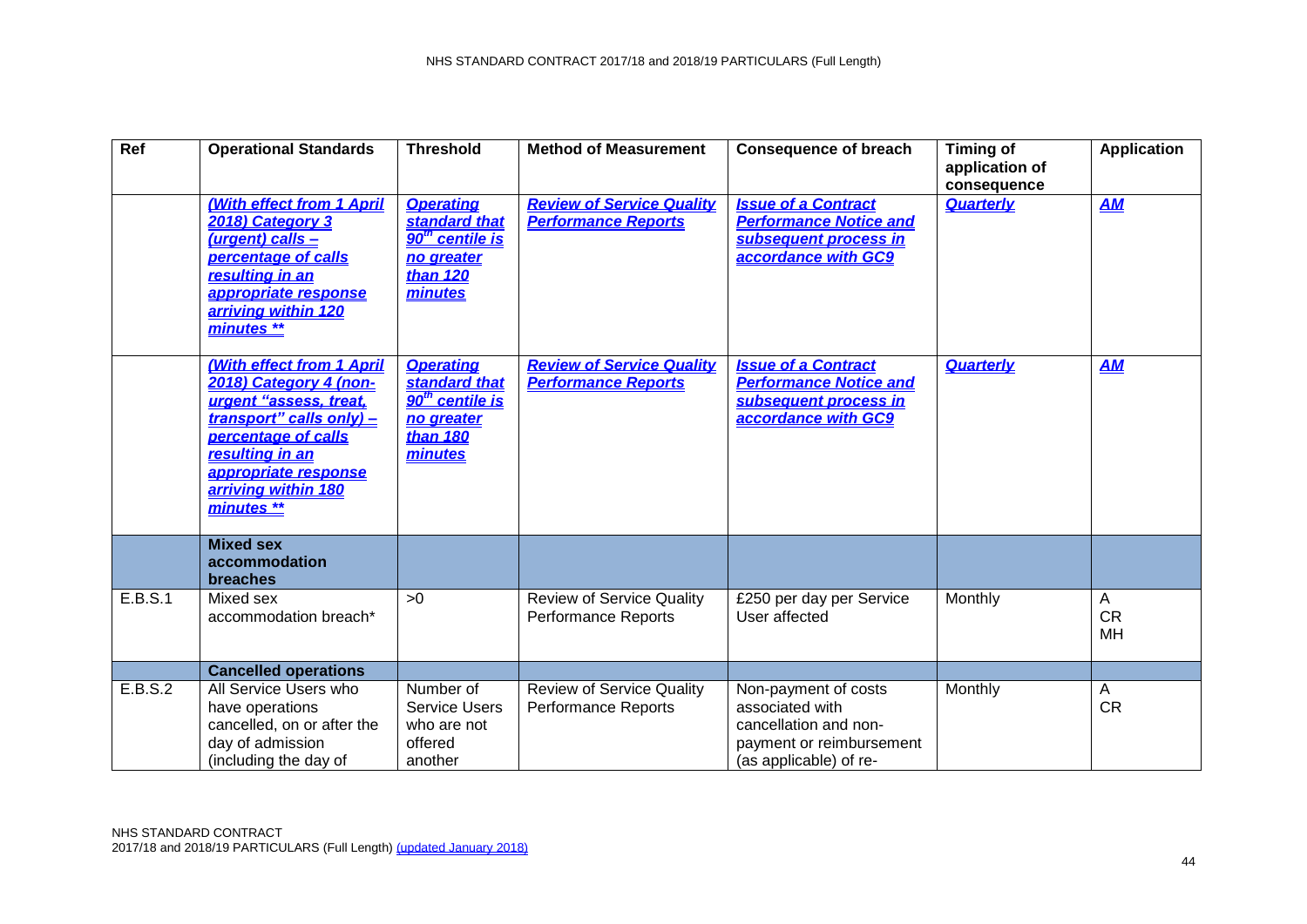| Ref     | <b>Operational Standards</b>                                                                                                                                                                                           | <b>Threshold</b>                     | <b>Method of Measurement</b>                            | <b>Consequence of breach</b>                                                                                                                                                                                         | <b>Timing of</b><br>application of<br>consequence | <b>Application</b> |
|---------|------------------------------------------------------------------------------------------------------------------------------------------------------------------------------------------------------------------------|--------------------------------------|---------------------------------------------------------|----------------------------------------------------------------------------------------------------------------------------------------------------------------------------------------------------------------------|---------------------------------------------------|--------------------|
|         | surgery), for non-clinical<br>reasons to be offered<br>another binding date<br>within 28 days, or the<br>Service User's treatment<br>to be funded at the time<br>and hospital of the<br>Service User's choice*         | binding date<br>within 28 days<br>>0 |                                                         | scheduled episode of care                                                                                                                                                                                            |                                                   |                    |
|         | <b>Mental health</b>                                                                                                                                                                                                   |                                      |                                                         |                                                                                                                                                                                                                      |                                                   |                    |
| E.B.S.3 | Care Programme<br>Approach (CPA): The<br>percentage of Service<br>Users under adult mental<br>illness specialties on CPA<br>who were followed up<br>within 7 days of discharge<br>from psychiatric in-patient<br>care* | Operating<br>standard of<br>95%      | <b>Review of Service Quality</b><br>Performance Reports | Where the number of<br>Service Users in the<br>Quarter not followed up<br>within 7 days exceeds the<br>tolerance permitted by the<br>threshold, £200 in respect<br>of each such Service User<br>above that threshold | Quarterly                                         | MH<br><b>MHSS</b>  |

In respect of those Operational Standards shown in *bold italics*, the provisions of SC36.37A apply.

\* as further described in *Joint Technical Definitions for Performance and Activity 2017/18-2018/19*, available at: [https://www.england.nhs.uk/wp](https://www.england.nhs.uk/wp-content/uploads/2015/12/joint-technical-definitions-performance-activity.pdf)[content/uploads/2015/12/joint-technical-definitions-performance-activity.pdf](https://www.england.nhs.uk/wp-content/uploads/2015/12/joint-technical-definitions-performance-activity.pdf)

\*\* (The Co-ordinating Commissioner has discretion to vary the consequence of breach, in agreement with the Provider, where it is appropriate to do so to take account of the operation of a nationally-approved pilot project.) as further described in *Ambulance System Indicators*, available at <https://www.england.nhs.uk/statistics/wp-content/uploads/sites/2/2013/04/20170926-Ambulance-System-Indicators.docx>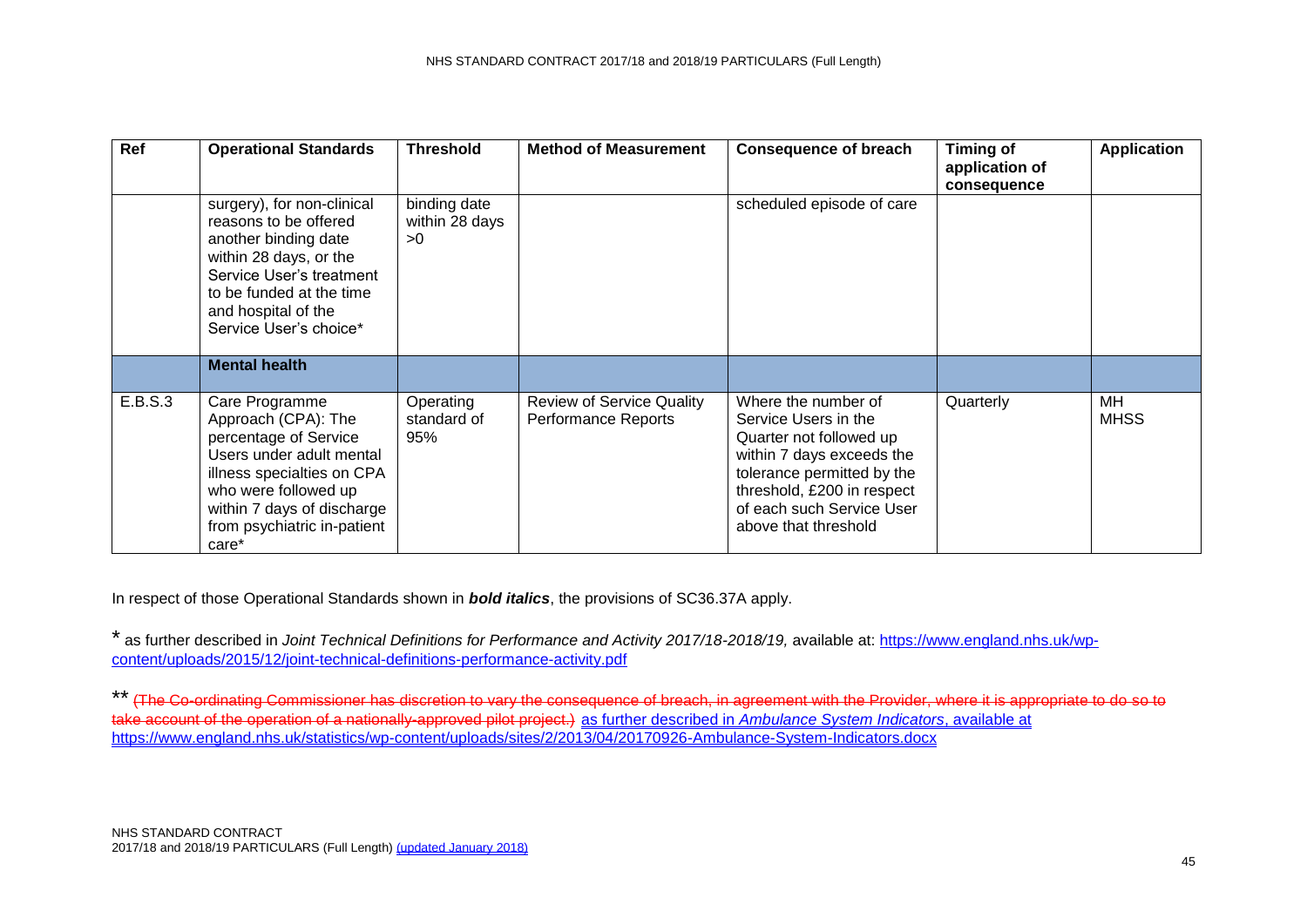### **B. National Quality Requirements**

|                      | <b>National Quality</b><br><b>Requirement</b>                                                                                    | <b>Threshold</b>                                                                       | <b>Method of Measurement</b>                                             | <b>Consequence of breach</b>                                                                                                              | <b>Timing of</b><br>application of<br>consequence | <b>Application</b>                          |
|----------------------|----------------------------------------------------------------------------------------------------------------------------------|----------------------------------------------------------------------------------------|--------------------------------------------------------------------------|-------------------------------------------------------------------------------------------------------------------------------------------|---------------------------------------------------|---------------------------------------------|
| E.A.S.4              | Zero tolerance methicillin-<br>resistant Staphylococcus<br>aureus*                                                               | >0                                                                                     | <b>Review of Service Quality</b><br>Performance Reports                  | £10,000 in respect of<br>each incidence in the<br>relevant month                                                                          | Monthly                                           | $\overline{A}$                              |
| $E.A.\overline{S.5}$ | Minimise rates of<br>Clostridium difficile*                                                                                      | <b>Insert baseline</b><br>threshold<br>identified for<br>Provider: see<br>Schedule 4F] | <b>Review of Service Quality</b><br><b>Performance Reports</b>           | As set out in Schedule 4F,<br>in accordance with<br>applicable Guidance                                                                   | Annual                                            | Α                                           |
| E.B.S.4              | <b>Zero tolerance RTT</b><br>waits over 52 weeks for<br>incomplete pathways*                                                     | >0                                                                                     | <b>Review of Service</b><br><b>Quality Performance</b><br><b>Reports</b> | £5,000 per Service User<br>with an incomplete RTT<br>pathway waiting over 52<br>weeks at the end of the<br>relevant month                 | <b>Monthly</b>                                    | Services to<br>which 18<br>Weeks<br>applies |
| E.B.S.7a             | All handovers between<br>ambulance and A&E<br>must take place within<br>15 minutes with none<br>waiting more than 30<br>minutes* | >0                                                                                     | <b>Review of Service</b><br><b>Quality Performance</b><br><b>Reports</b> | £200 per Service User<br>waiting over 30 minutes<br>in the relevant month                                                                 | <b>Monthly</b>                                    | $A+E$                                       |
| E.B.S.7b             | All handovers between<br>ambulance and A&E<br>must take place within<br>15 minutes with none<br>waiting more than 60<br>minutes* | >0                                                                                     | <b>Review of Service</b><br><b>Quality Performance</b><br><b>Reports</b> | £1,000 per Service User<br>waiting over 60 minutes<br>(in total, not aggregated<br>with E.B.S.7a<br>consequence) in the<br>relevant month | <b>Monthly</b>                                    | $A+E$                                       |
| E.B.S.8a             | <b>Following handover</b><br>between ambulance and                                                                               | >0                                                                                     | <b>Review of Service</b><br><b>Quality Performance</b>                   | £20 per event where ><br>30 minutes in the                                                                                                | <b>Monthly</b>                                    | AM                                          |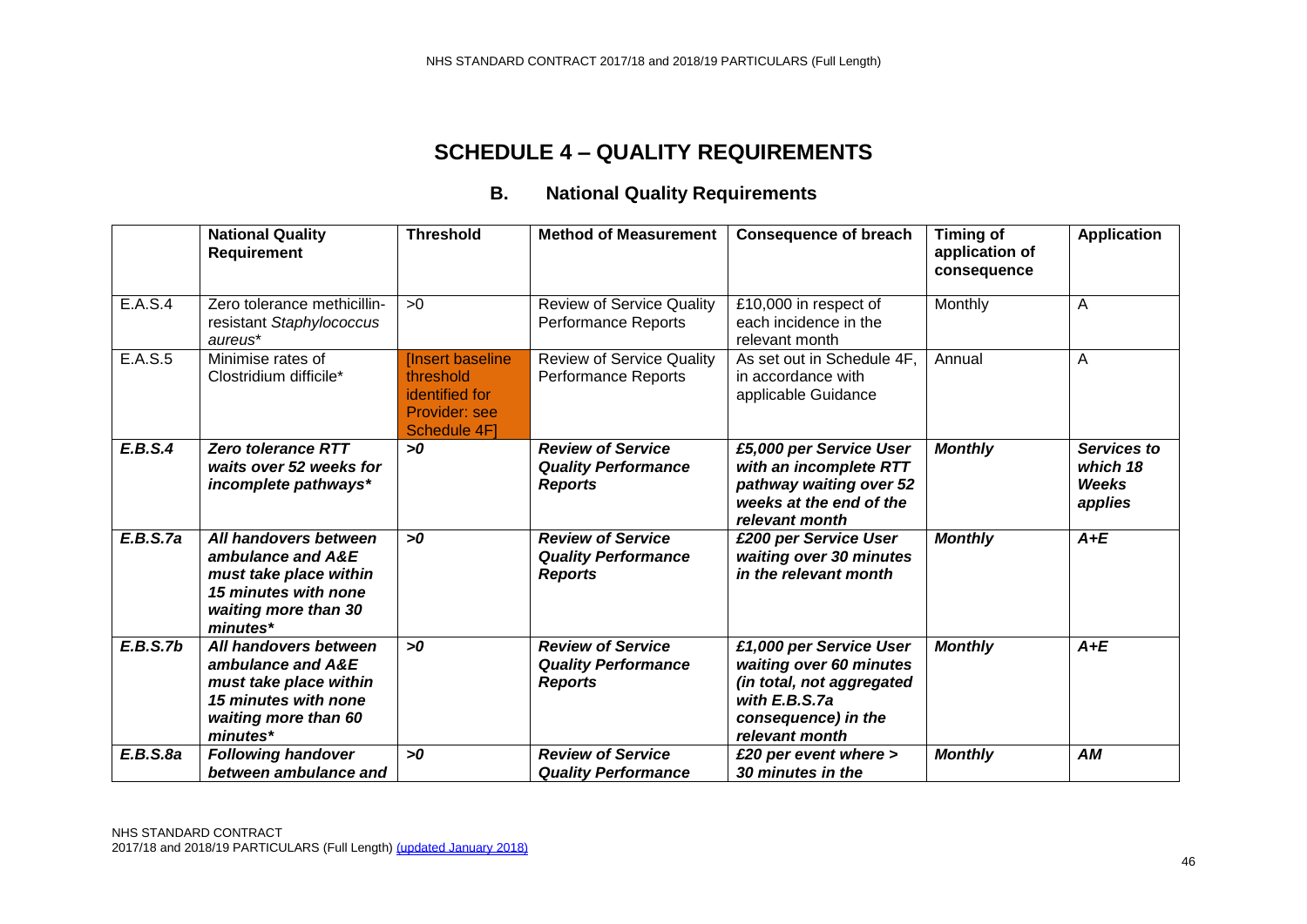|          | <b>National Quality</b><br>Requirement                                                                                                                                     | <b>Threshold</b>                                                                                            | <b>Method of Measurement</b>                                             | <b>Consequence of breach</b>                                                                                                       | <b>Timing of</b><br>application of<br>consequence | <b>Application</b> |
|----------|----------------------------------------------------------------------------------------------------------------------------------------------------------------------------|-------------------------------------------------------------------------------------------------------------|--------------------------------------------------------------------------|------------------------------------------------------------------------------------------------------------------------------------|---------------------------------------------------|--------------------|
|          | A & E, ambulance crew<br>should be ready to<br>accept new calls within<br>15 minutes and no<br>longer than 30 minutes*                                                     |                                                                                                             | <b>Reports</b>                                                           | relevant month                                                                                                                     |                                                   |                    |
| E.B.S.8b | <b>Following handover</b><br>between ambulance and<br>A&E, ambulance crew<br>should be ready to<br>accept new calls within<br>15 minutes and no<br>longer than 60 minutes* | >0                                                                                                          | <b>Review of Service</b><br><b>Quality Performance</b><br><b>Reports</b> | £100 per event where ><br>60 minutes (in total, not<br>aggregated with<br>E.B.S.8a consequence)<br>in the relevant month           | <b>Monthly</b>                                    | AM                 |
| E.B.S.5  | Trolley waits in A&E not<br>longer than 12 hours*                                                                                                                          | >0                                                                                                          | <b>Review of Service</b><br><b>Quality Performance</b><br><b>Reports</b> | £1,000 per incidence in<br>the relevant month                                                                                      | <b>Monthly</b>                                    | $A+E$              |
| E.B.S.6  | No urgent operation<br>should be cancelled for a<br>second time*                                                                                                           | >0                                                                                                          | <b>Review of Service Quality</b><br><b>Performance Reports</b>           | £5,000 per incidence in<br>the relevant month                                                                                      | Monthly                                           | A<br><b>CR</b>     |
|          | VTE risk assessment: all<br>inpatient Service Users<br>undergoing risk<br>assessment for VTE, as<br>defined in Contract<br><b>Technical Guidance</b>                       | 95%                                                                                                         | <b>Review of Service Quality</b><br><b>Performance Reports</b>           | <b>Issue of Contract</b><br>Performance Notice and<br>subsequent process in<br>accordance with GC9                                 | Quarterly                                         | A                  |
|          | Duty of candour                                                                                                                                                            | Each failure to<br>notify the<br><b>Relevant Person</b><br>of a suspected<br>or actual<br>Notifiable Safety | <b>Review of Service Quality</b><br><b>Performance Reports</b>           | Recovery of the cost of<br>the episode of care, or<br>£10,000 if the cost of the<br>episode of care is<br>unknown or indeterminate | Monthly                                           | All                |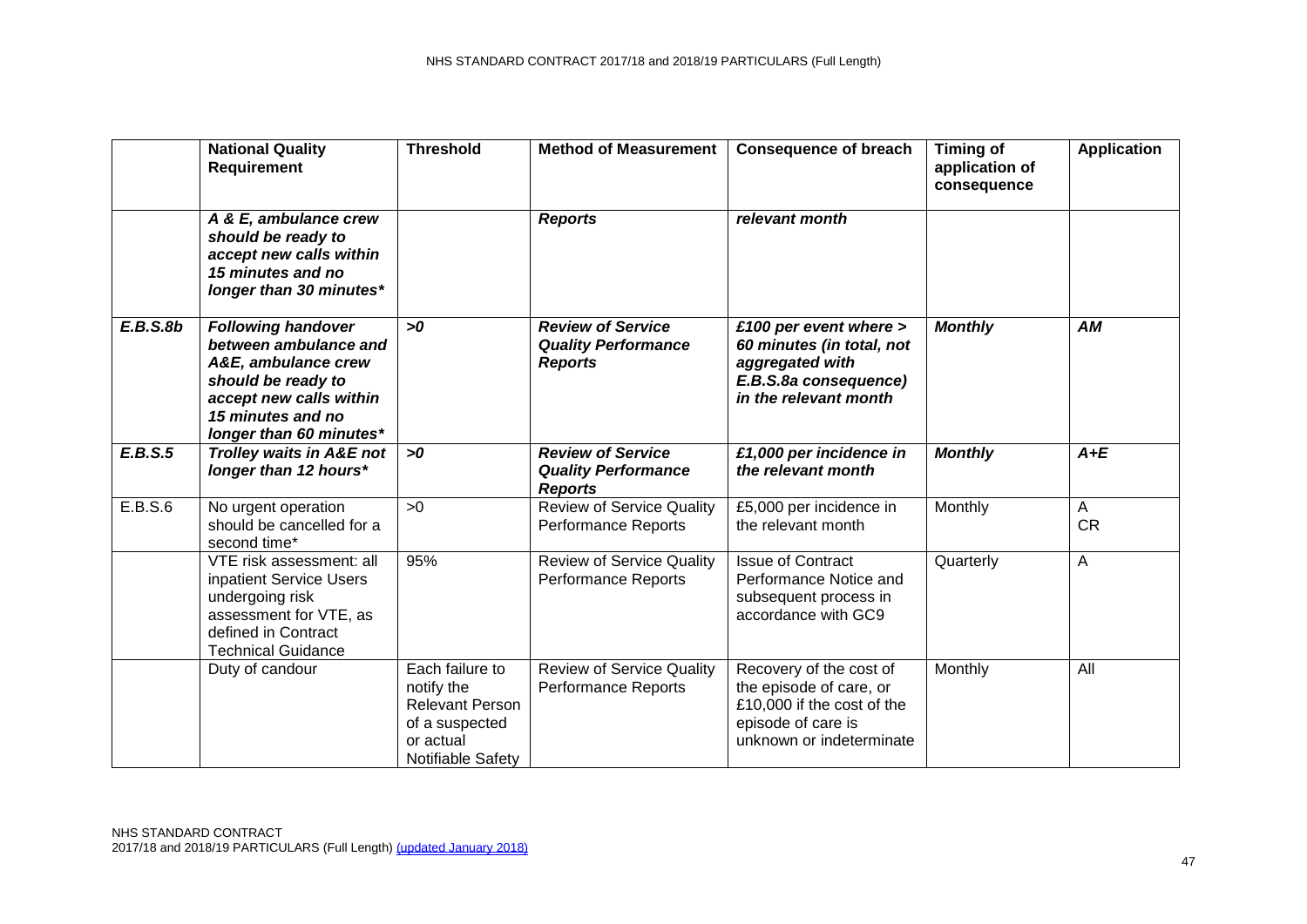| <b>National Quality</b><br>Requirement                                                                                                                                          | <b>Threshold</b>                                                              | <b>Method of Measurement</b>                                   | <b>Consequence of breach</b>                                                                                                                                            | <b>Timing of</b><br>application of<br>consequence | <b>Application</b>            |
|---------------------------------------------------------------------------------------------------------------------------------------------------------------------------------|-------------------------------------------------------------------------------|----------------------------------------------------------------|-------------------------------------------------------------------------------------------------------------------------------------------------------------------------|---------------------------------------------------|-------------------------------|
|                                                                                                                                                                                 | Incident in<br>accordance with<br>Regulation 20 of<br>the 2014<br>Regulations |                                                                |                                                                                                                                                                         |                                                   |                               |
| Completion of a valid<br>NHS Number field in<br>mental health and acute<br>commissioning data sets<br>submitted via SUS, as<br>defined in Contract<br><b>Technical Guidance</b> | 99%                                                                           | <b>Review of Service Quality</b><br><b>Performance Reports</b> | Where the number of<br>breaches in the month<br>exceeds the tolerance<br>permitted by the<br>threshold, £10 in respect<br>of each excess breach<br>above that threshold | Monthly                                           | A<br><b>MH</b><br><b>MHSS</b> |
| Completion of a valid<br>NHS Number field in A&E<br>commissioning data sets<br>submitted via SUS, as<br>defined in Contract<br><b>Technical Guidance</b>                        | 95%                                                                           | <b>Review of Service Quality</b><br><b>Performance Reports</b> | Where the number of<br>breaches in the month<br>exceeds the tolerance<br>permitted by the<br>threshold, £10 in respect<br>of each excess breach<br>above that threshold | Monthly                                           | A&E                           |
| <b>Completion of Mental</b><br><b>Health Services Data Set</b><br>ethnicity coding for all<br>Service Users, as defined<br>in Contract Technical<br>Guidance                    | Operating<br>standard of 90%                                                  | <b>Review of Service Quality</b><br><b>Performance Reports</b> | Where the number of<br>breaches in the month<br>exceeds the tolerance<br>permitted by the<br>threshold, £10 in respect<br>of each excess breach<br>above that threshold | Monthly                                           | <b>MH</b><br><b>MHSS</b>      |
| Completion of IAPT<br>Minimum Data Set<br>outcome data for all<br>appropriate Service<br>Users, as defined in                                                                   | Operating<br>standard of 90%                                                  | <b>Review of Service Quality</b><br><b>Performance Reports</b> | Where the number of<br>breaches in the month<br>exceeds the tolerance<br>permitted by the<br>threshold, £10 in respect                                                  | Monthly                                           | <b>MH</b><br><b>MHSS</b>      |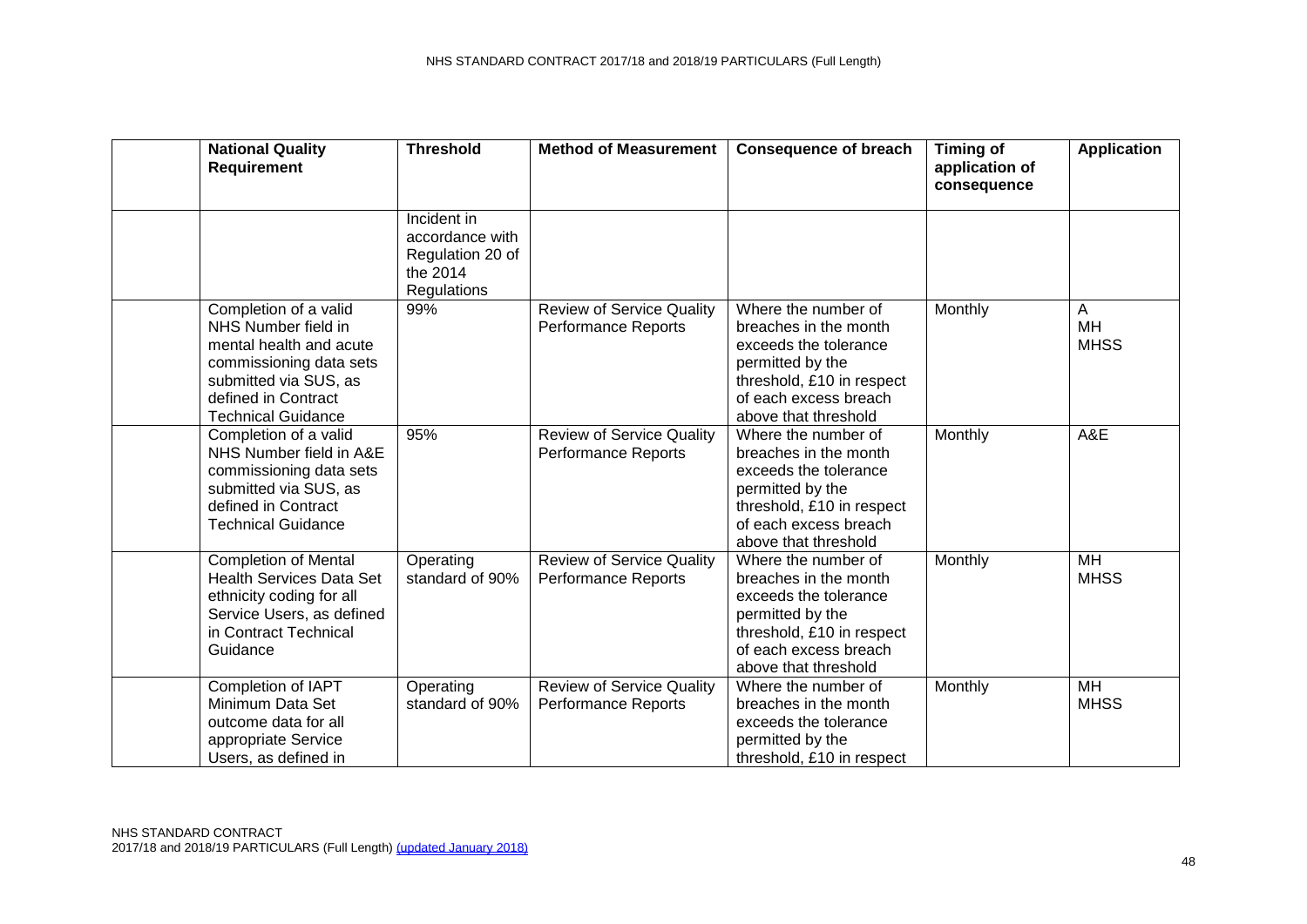|       | <b>National Quality</b><br>Requirement                                                                                                                                                                                                                    | <b>Threshold</b>                                                                                                                              | <b>Method of Measurement</b>                                   | <b>Consequence of breach</b>                                                                       | <b>Timing of</b><br>application of<br>consequence | <b>Application</b>             |
|-------|-----------------------------------------------------------------------------------------------------------------------------------------------------------------------------------------------------------------------------------------------------------|-----------------------------------------------------------------------------------------------------------------------------------------------|----------------------------------------------------------------|----------------------------------------------------------------------------------------------------|---------------------------------------------------|--------------------------------|
|       | <b>Contract Technical</b><br>Guidance                                                                                                                                                                                                                     |                                                                                                                                               |                                                                | of each excess breach<br>above that threshold                                                      |                                                   |                                |
| E.H.4 | Early Intervention in<br>Psychosis programmes:<br>the percentage of Service<br>Users experiencing a first<br>episode of psychosis or<br>ARMS (at risk mental<br>state) who wait less than<br>two weeks to start a<br>NICE-recommended<br>package of care* | For the period 1<br>April 2017 to 31<br>March 2018,<br>operating<br>standard of<br>50%. From 1<br>April 2018,<br>operating<br>standard of 53% | <b>Review of Service Quality</b><br><b>Performance Reports</b> | <b>Issue of Contract</b><br>Performance Notice and<br>subsequent process in<br>accordance with GC9 | Quarterly                                         | <b>MH</b><br><b>MHSS</b>       |
| E.H.1 | Improving Access to<br><b>Psychological Therapies</b><br>(IAPT) programmes: the<br>percentage of Service<br>Users referred to an IAPT<br>programme who wait six<br>weeks or less from<br>referral to entering a<br>course of IAPT treatment*              | Operating<br>standard of 75%                                                                                                                  | <b>Review of Service Quality</b><br><b>Performance Reports</b> | <b>Issue of Contract</b><br>Performance Notice and<br>subsequent process in<br>accordance with GC9 | Quarterly                                         | <b>MH</b><br><b>MHSS</b>       |
| E.H.2 | Improving Access to<br><b>Psychological Therapies</b><br>(IAPT) programmes: the<br>percentage of Service<br>Users referred to an IAPT<br>programme who wait 18<br>weeks or less from<br>referral to entering a<br>course of IAPT treatment*               | Operating<br>standard of 95%                                                                                                                  | Review of Service Quality<br><b>Performance Reports</b>        | <b>Issue of Contract</b><br>Performance Notice and<br>subsequent process in<br>accordance with GC9 | Quarterly                                         | $\overline{MH}$<br><b>MHSS</b> |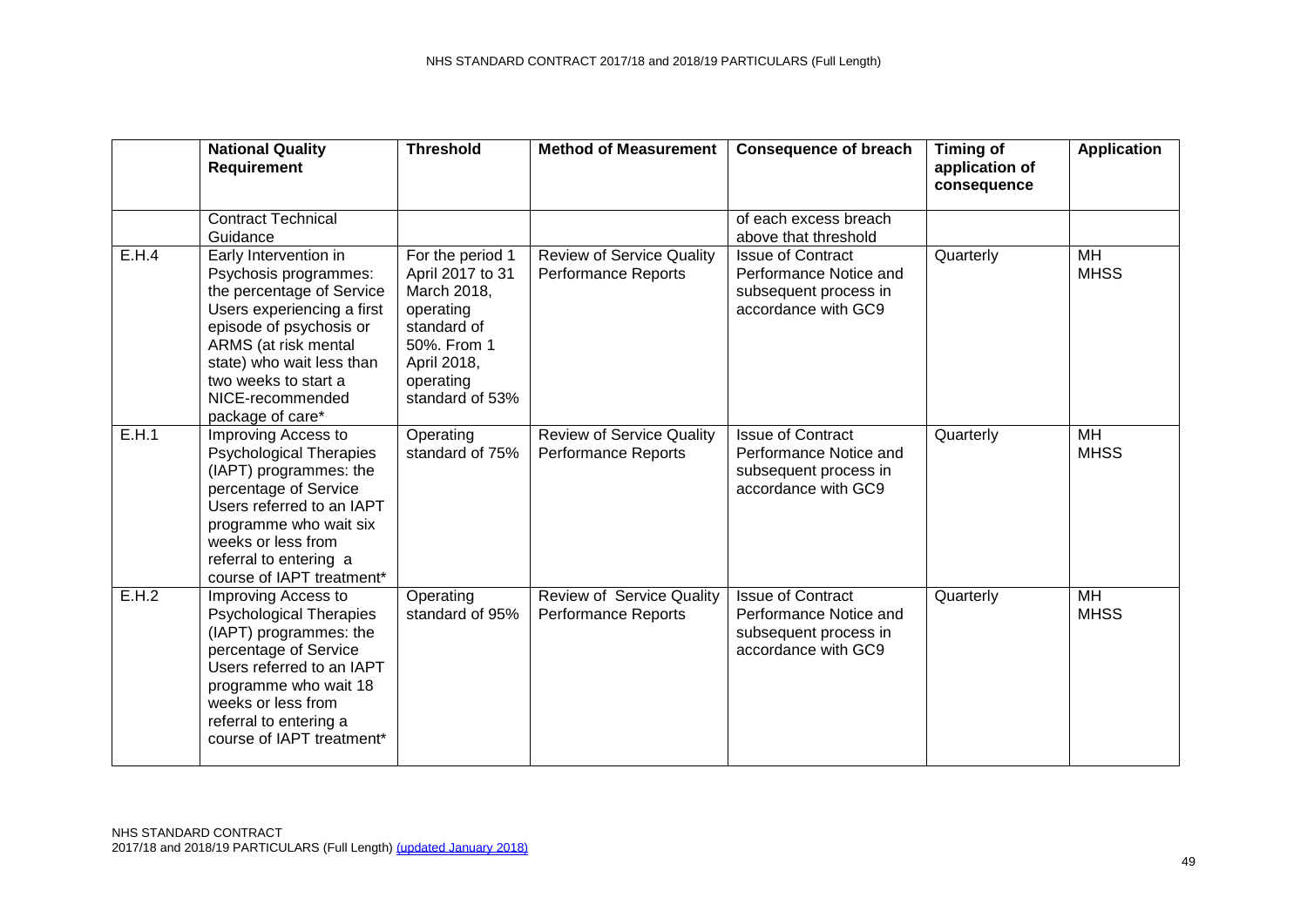| <b>National Quality</b><br>Requirement                                                                                                                                                                                                                | <b>Threshold</b>                                                                                                                                                                                             | <b>Method of Measurement</b>                            | <b>Consequence of breach</b>                                                                                                                                                                                                      | Timing of<br>application of | Application                                               |
|-------------------------------------------------------------------------------------------------------------------------------------------------------------------------------------------------------------------------------------------------------|--------------------------------------------------------------------------------------------------------------------------------------------------------------------------------------------------------------|---------------------------------------------------------|-----------------------------------------------------------------------------------------------------------------------------------------------------------------------------------------------------------------------------------|-----------------------------|-----------------------------------------------------------|
| Full implementation of an<br>effective e-Prescribing<br>system for chemotherapy<br>across all relevant clinical<br>teams within the Provider<br>(other than those dealing<br>with children, teenagers<br>and young adults) across<br>all tumour sites | Failure to<br>achieve full<br>implementation<br>as described<br>under Service<br>Specification<br>B15/S/a Cancer:<br>Chemotherapy<br>(Adult) by 31<br>March 2017                                             | <b>Review of Service Quality</b><br>Performance Reports | 5% of the Actual Monthly<br>Value for the Services<br>provided under Service<br>Specification B15/S/a<br>(Cancer: Chemotherapy<br>(Adult) per month, until full<br>implementation is<br>acheived                                  | consequence<br>Monthly      | Where both<br>Specialised<br>Services and<br>Cancer apply |
| Full implementation of an<br>effective e-Prescribing<br>system for chemotherapy<br>across all relevant clinical<br>teams within the Provider<br>dealing with children,<br>teenagers and young<br>adults across all tumour<br>sites                    | Failure to<br>achieve full<br>implementation<br>as described<br>under Service<br>Specification<br>B15/S/b Cancer:<br>Chemotherapy<br>(Children,<br>Teenagers and<br>Young Adults)<br>by 30<br>September 2017 | <b>Review of Service Quality</b><br>Performance Reports | 5% of the Actual Monthly<br>Value for the Services<br>provided under Service<br>Specification B15/S/b<br>Cancer: Chemotherapy<br>(Children, Teenagers and<br>Young Adults) per month,<br>until full implementation is<br>acheived | Monthly                     | Where both<br>Specialised<br>Services and<br>Cancer apply |

In respect of the National Quality Requirements shown in *bold italics* the provisions of SC36.37A apply.

\* as further described in *Joint Technical Definitions for Performance and Activity 2017/18-2018/19*, available at: [https://www.england.nhs.uk/wp](https://www.england.nhs.uk/wp-content/uploads/2015/12/joint-technical-definitions-performance-activity.pdf)[content/uploads/2015/12/joint-technical-definitions-performance-activity.pdf](https://www.england.nhs.uk/wp-content/uploads/2015/12/joint-technical-definitions-performance-activity.pdf)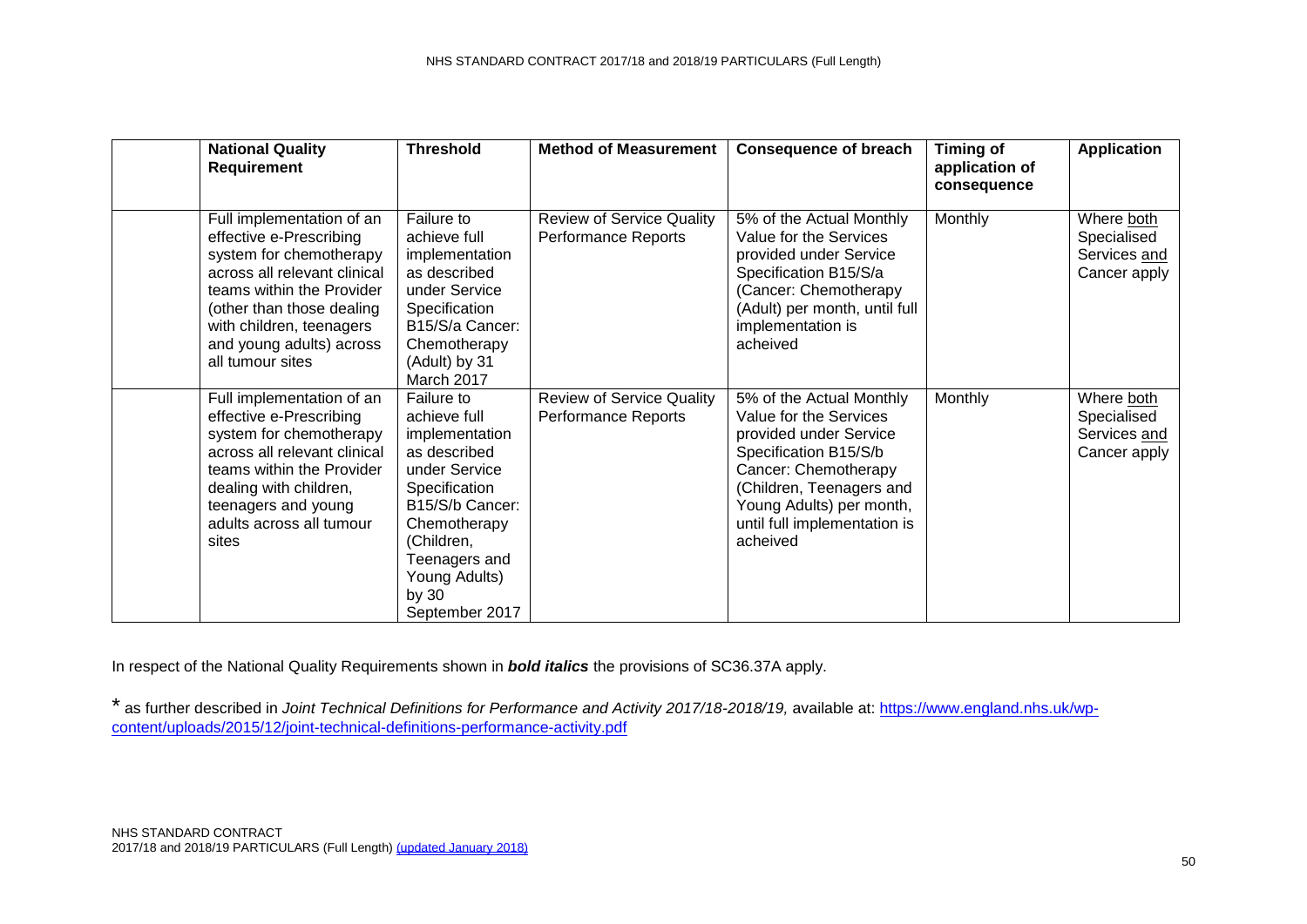### **C. Local Quality Requirements**

<span id="page-50-0"></span>

| <b>Quality Requirement</b>                                                                                | <b>Threshold</b> | <b>Method of Measurement</b> | <b>Consequence of</b><br>breach | <b>Timing of</b><br>application of<br>consequence | Applicable<br><b>Service</b><br><b>Specification</b> |
|-----------------------------------------------------------------------------------------------------------|------------------|------------------------------|---------------------------------|---------------------------------------------------|------------------------------------------------------|
| Insert text and/or attach spreadsheet<br>or documents locally in respect of<br>one or more Contract Years |                  |                              |                                 |                                                   |                                                      |
|                                                                                                           |                  |                              |                                 |                                                   |                                                      |
|                                                                                                           |                  |                              |                                 |                                                   |                                                      |
|                                                                                                           |                  |                              |                                 |                                                   |                                                      |
|                                                                                                           |                  |                              |                                 |                                                   |                                                      |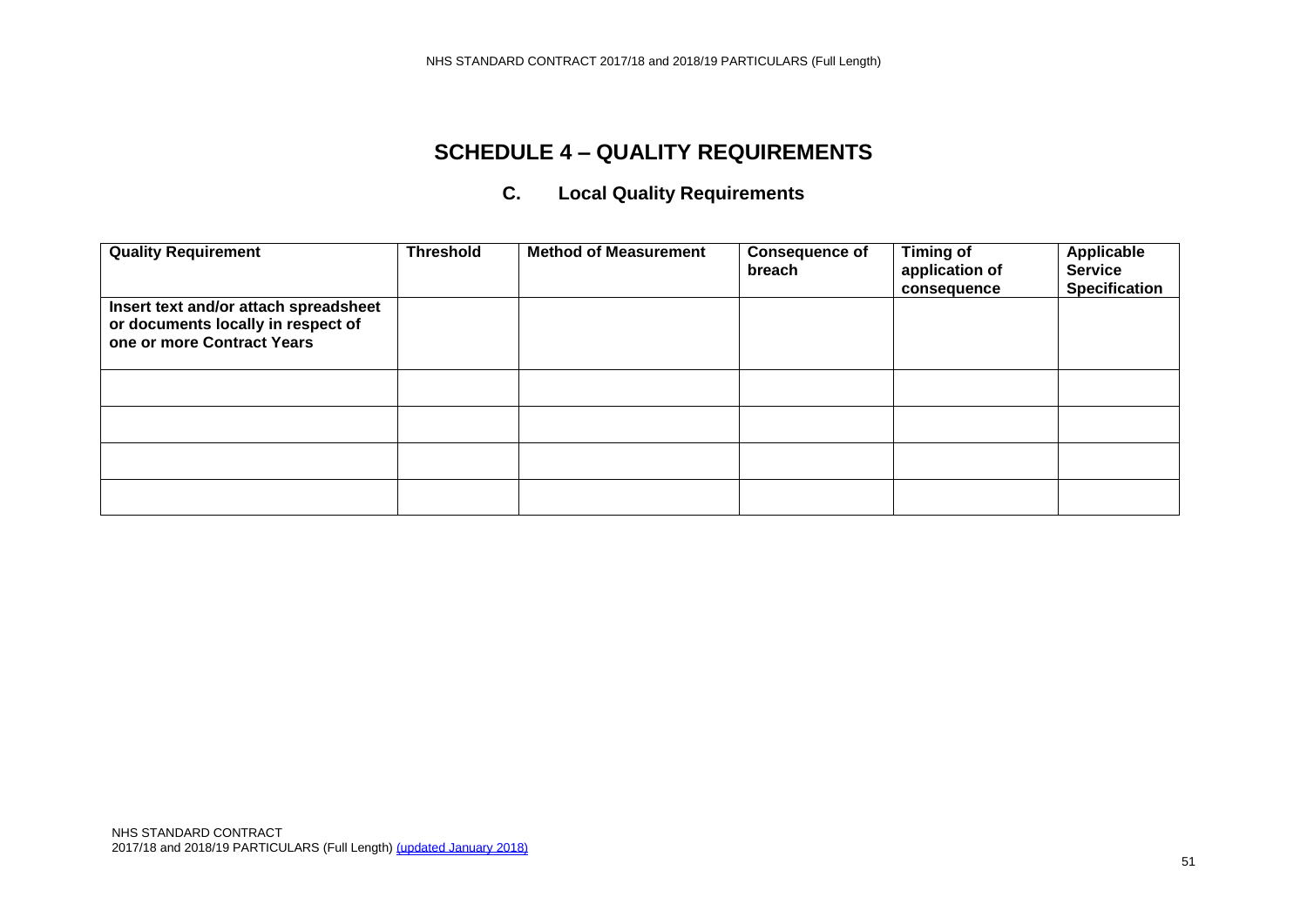#### **D. Commissioning for Quality and Innovation (CQUIN)**

<span id="page-51-0"></span>**CQUIN Table 1: CQUIN Indicators**

**Insert completed CQUIN template spreadsheet(s) in respect of one or more Contract Years, or state Not Applicable**

#### **CQUIN Table 2**: **CQUIN Payments on Account**

| <b>Commissioner</b> | <b>Payment</b> | <b>Frequency/Timing</b> | <b>Agreed provisions for</b><br>adjustment of CQUIN<br><b>Payments on Account</b><br>based on performance |
|---------------------|----------------|-------------------------|-----------------------------------------------------------------------------------------------------------|
|                     |                |                         |                                                                                                           |
|                     |                |                         |                                                                                                           |
|                     |                |                         |                                                                                                           |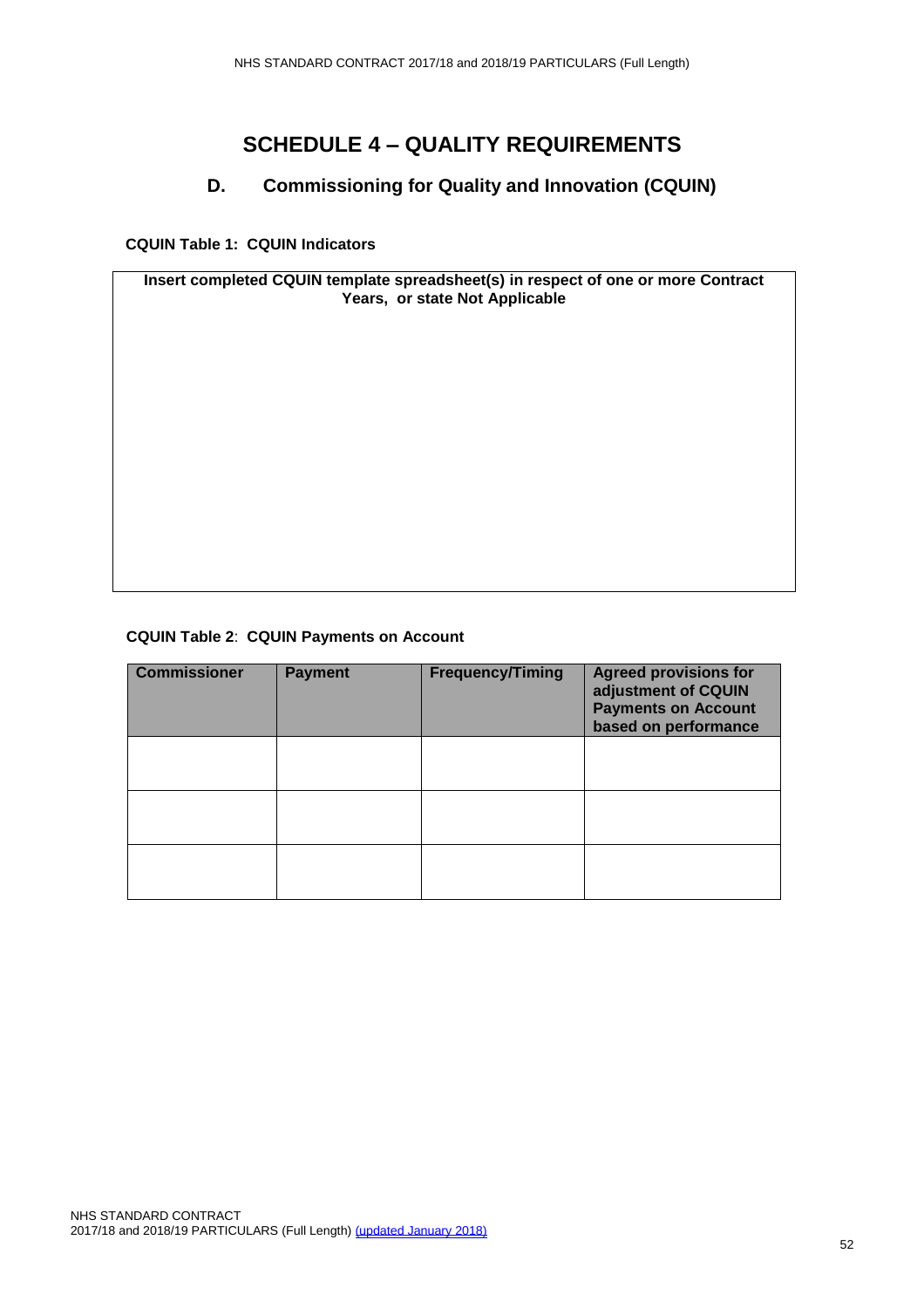#### **E. Local Incentive Scheme**

<span id="page-52-0"></span>**Insert text locally in respect of one or more Contract Years, or state Not Applicable**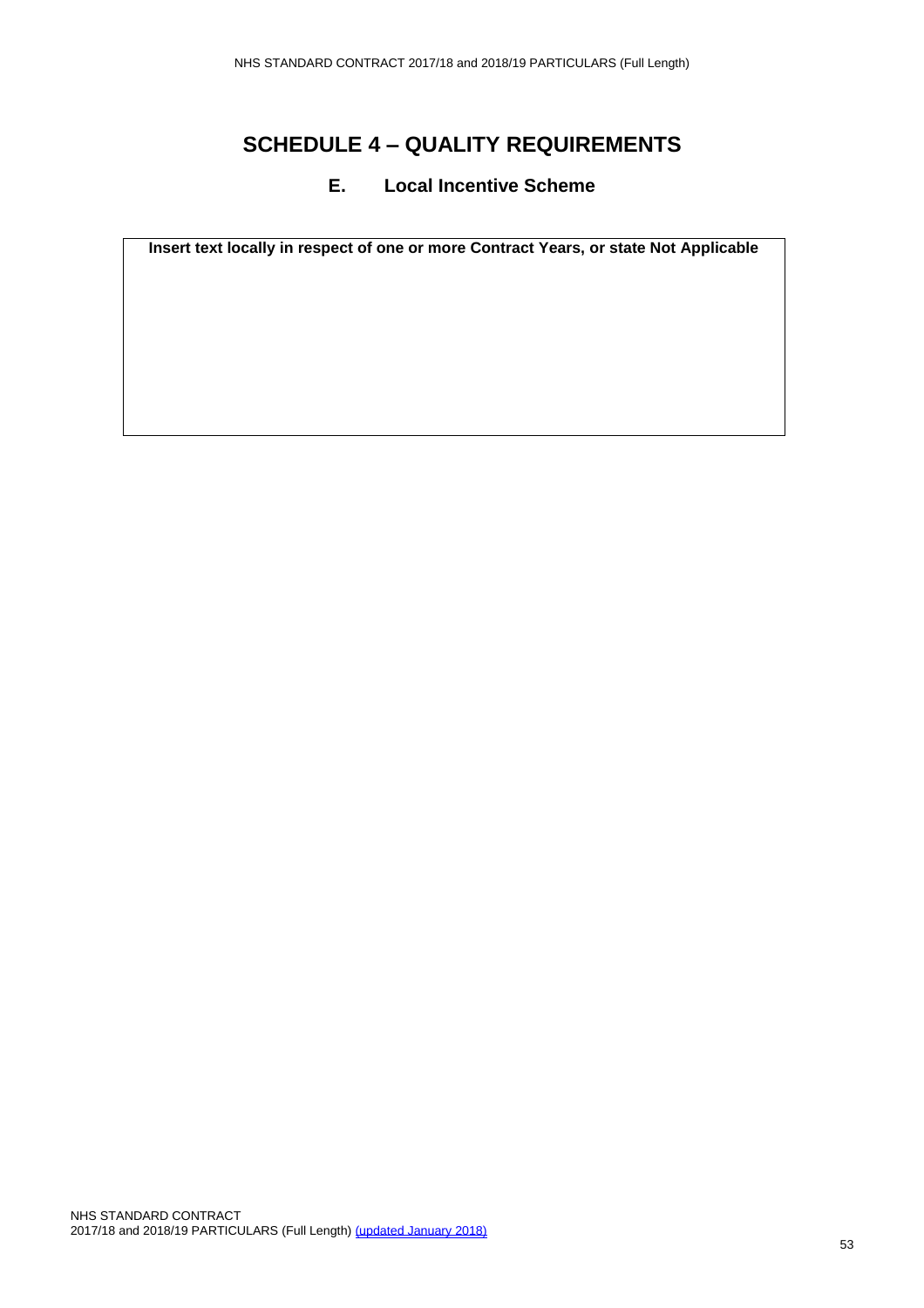#### **F. Clostridium difficile**

#### **Clostridium difficile adjustment: NHS Foundation Trust/NHS Trust (Acute Services only)**

The financial adjustment  $(E)$  is the sum which is the greater of Y and Z, where:

Y = 0

 $Z = ((A - B) \times 10,000) \times C$ 

where:

- A = the actual number of cases of Clostridium difficile in respect of all NHS patients treated by the Provider in the Contract Year
- $B =$  the baseline threshold (the figure as notified to the Provider and recorded in the Particulars, being the Provider's threshold for the number of cases of Clostridium difficile for the Contract Year, in accordance with Guidance:

[https://www.england.nhs.uk/patientsafety/associated-infections/clostridium-difficile/\)](https://www.england.nhs.uk/patientsafety/associated-infections/clostridium-difficile/)

C = no. of inpatient bed days in respect of Service Users in the Contract Year no. of inpatient bed days in respect of all NHS patients treated by the Provider in the Contract Year

The financial adjustment is calculated on the basis of annual performance. For the purposes of SC36.37 (*Operational Standards, National Quality Requirements and Local Quality Requirements*), any repayment or withholding in respect of Clostridium difficile performance will be made in respect of the final quarter of the Contract Year.

#### **Clostridium difficile adjustment: Other Providers (Acute Services only)**

The financial adjustment  $(E)$  is the sum equal to A x 10,000, where:

A  $=$  the actual number of cases of Clostridium difficile in respect of Service Users in the Contract Year.

The financial adjustment is calculated on the basis of annual performance. For the purposes of SC36.47 (*Operational Standards, National Quality Requirements and Local Quality Requirements*), any repayment or withholding in respect of Clostridium difficile performance will be made in respect of the final quarter of the Contract Year.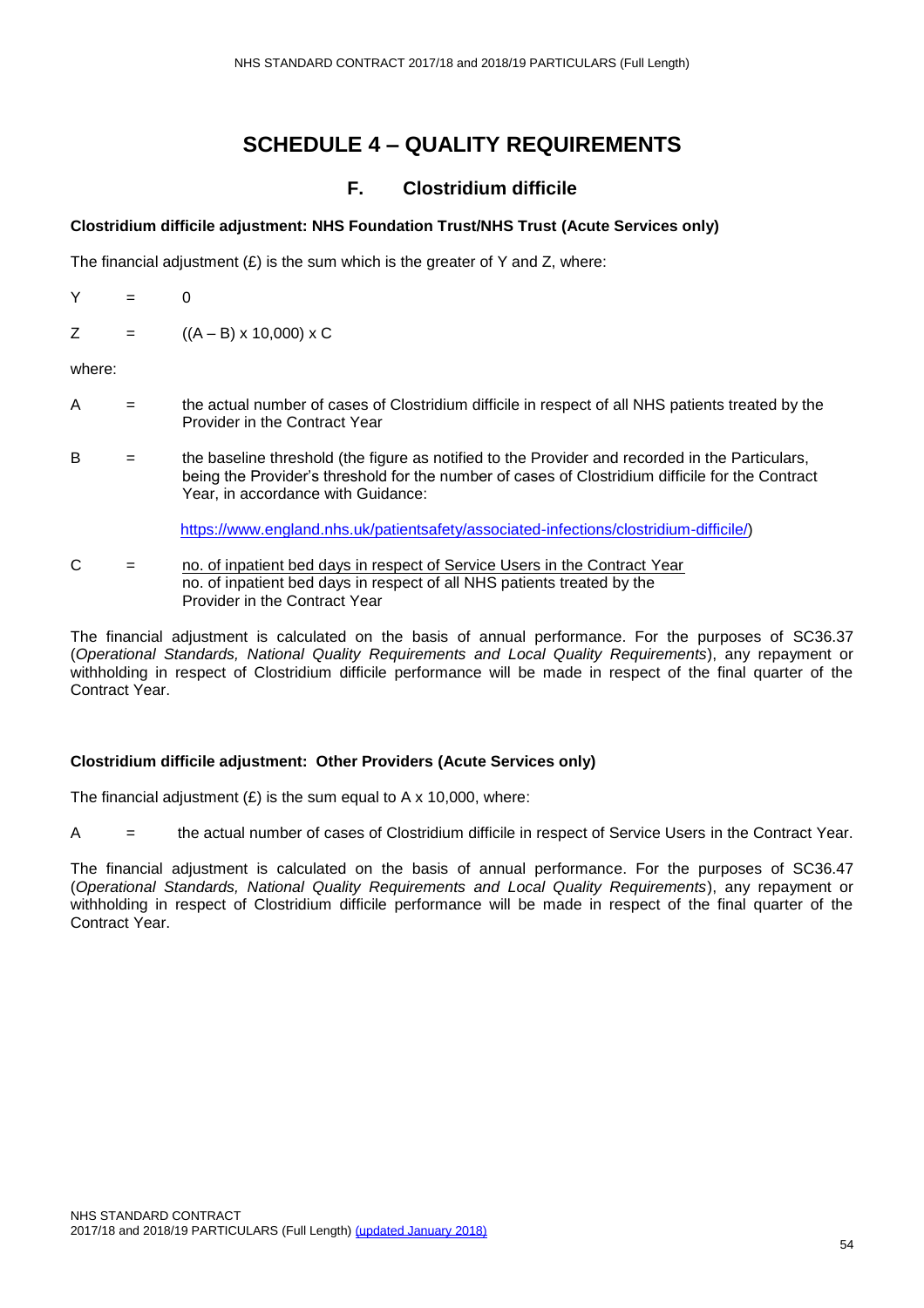### **SCHEDULE 5 – GOVERNANCE**

#### **A. Documents Relied On**

#### **Documents supplied by Provider**

| <b>Date</b>                                           | <b>Document</b> |
|-------------------------------------------------------|-----------------|
| Insert text locally or state<br><b>Not Applicable</b> |                 |
|                                                       |                 |
|                                                       |                 |
|                                                       |                 |

#### **Documents supplied by Commissioners**

| <b>Date</b>                                           | <b>Document</b> |
|-------------------------------------------------------|-----------------|
| Insert text locally or state<br><b>Not Applicable</b> |                 |
|                                                       |                 |
|                                                       |                 |
|                                                       |                 |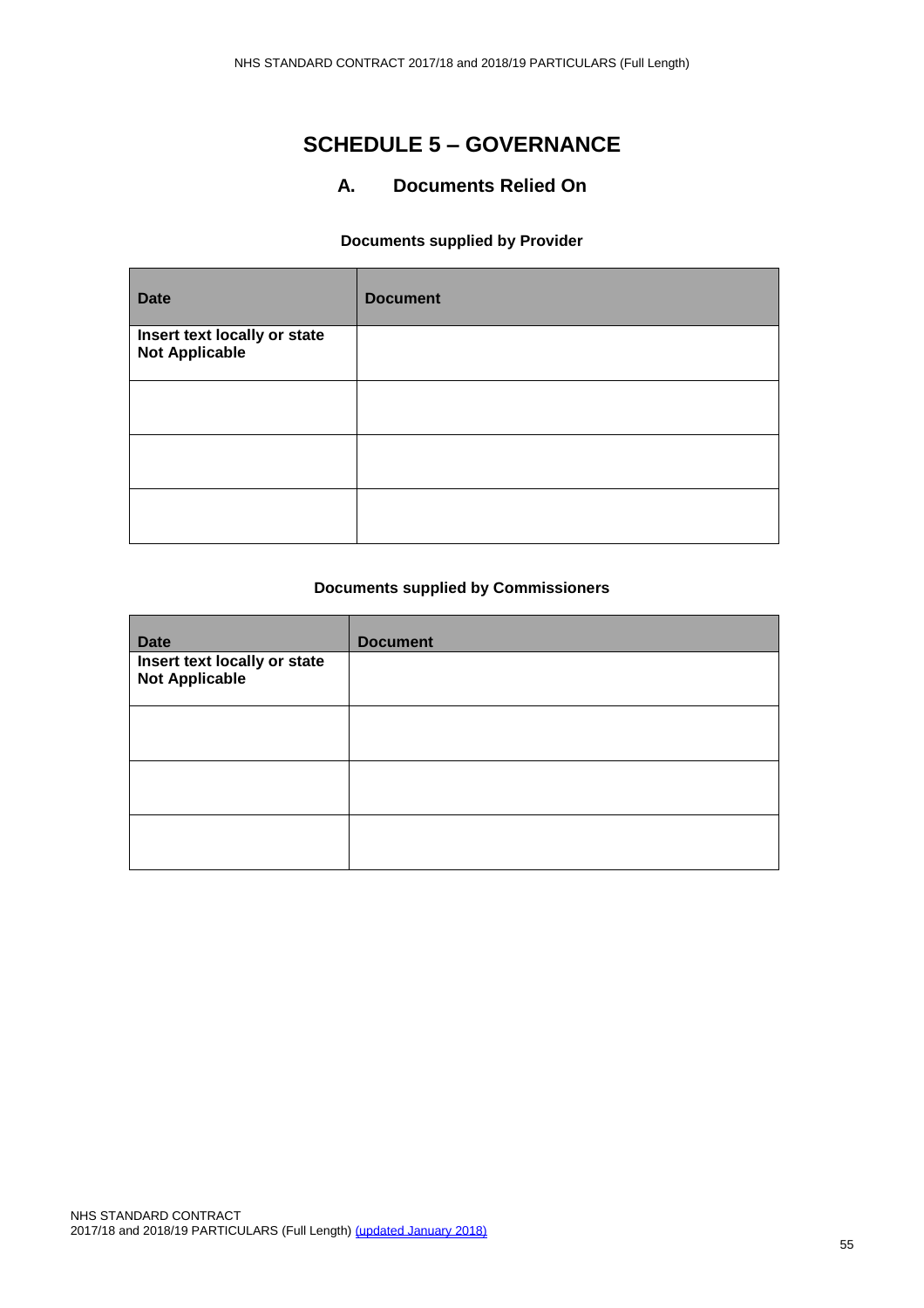## **SCHEDULE 5 - GOVERNANCE**

#### **B.1 Provider's Mandatory Material Sub-Contractors**

| <b>Mandatory Material</b><br><b>Sub-Contractor</b><br>[Name]<br>[Registered Office]<br>[Company number] | <b>Service Description</b> | <b>Start date/expiry</b><br>date | <b>Processing</b><br>$data -$<br>Yes/No |
|---------------------------------------------------------------------------------------------------------|----------------------------|----------------------------------|-----------------------------------------|
| Insert text locally or<br>state Not Applicable                                                          |                            |                                  |                                         |
|                                                                                                         |                            |                                  |                                         |
|                                                                                                         |                            |                                  |                                         |
|                                                                                                         |                            |                                  |                                         |
|                                                                                                         |                            |                                  |                                         |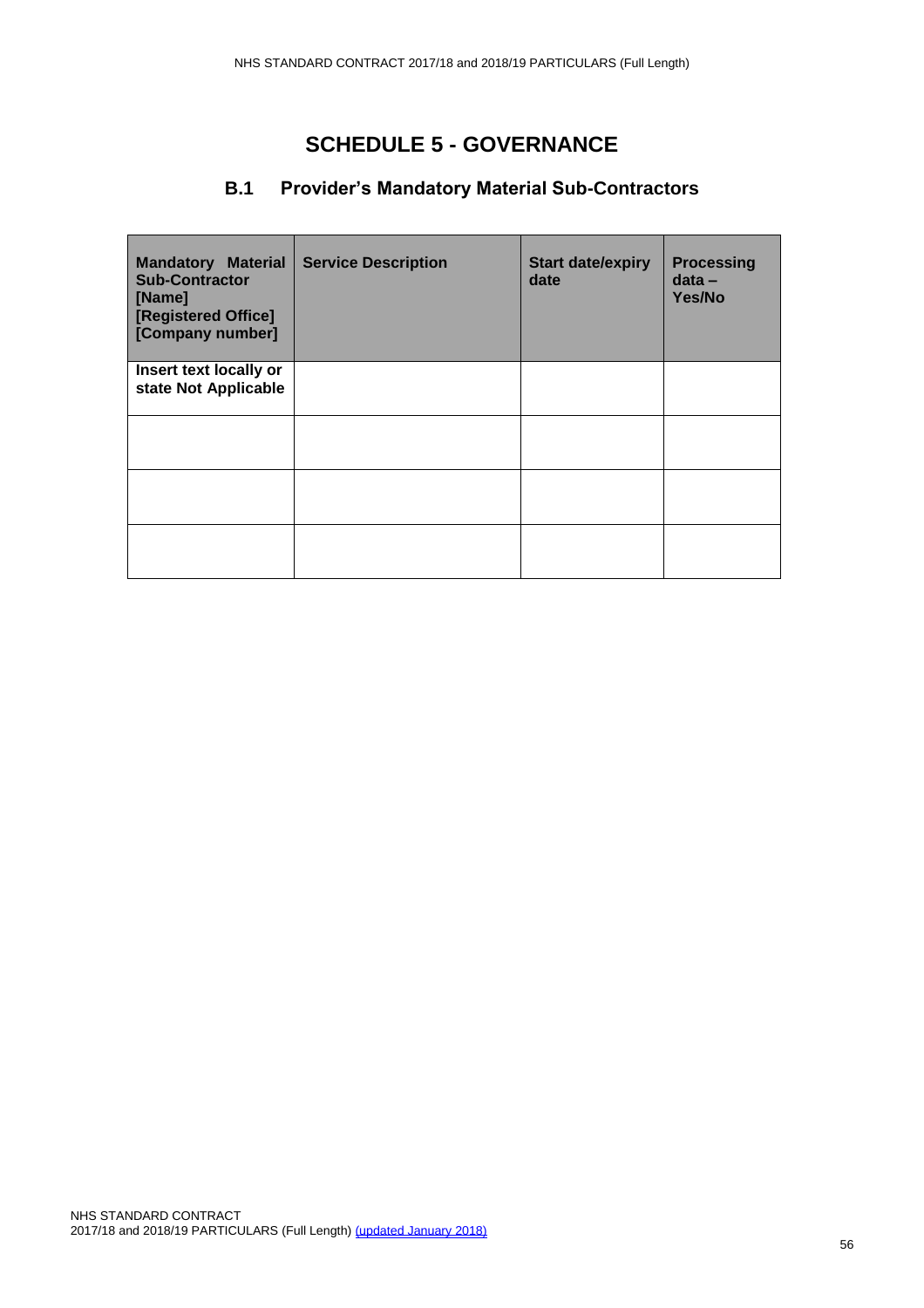### **SCHEDULE 5 - GOVERNANCE**

#### **B.2 Provider's Permitted Material Sub-Contractors**

| <b>Permitted</b><br><b>Material</b><br><b>Sub-Contractor</b><br>[Name]<br>[Registered Office]<br>[Company number] | <b>Service Description</b> | <b>Start</b><br>date/expiry date | <b>Processing</b><br>$data -$<br>Yes/No |
|-------------------------------------------------------------------------------------------------------------------|----------------------------|----------------------------------|-----------------------------------------|
| Insert text locally or<br>state Not Applicable                                                                    |                            |                                  |                                         |
|                                                                                                                   |                            |                                  |                                         |
|                                                                                                                   |                            |                                  |                                         |
|                                                                                                                   |                            |                                  |                                         |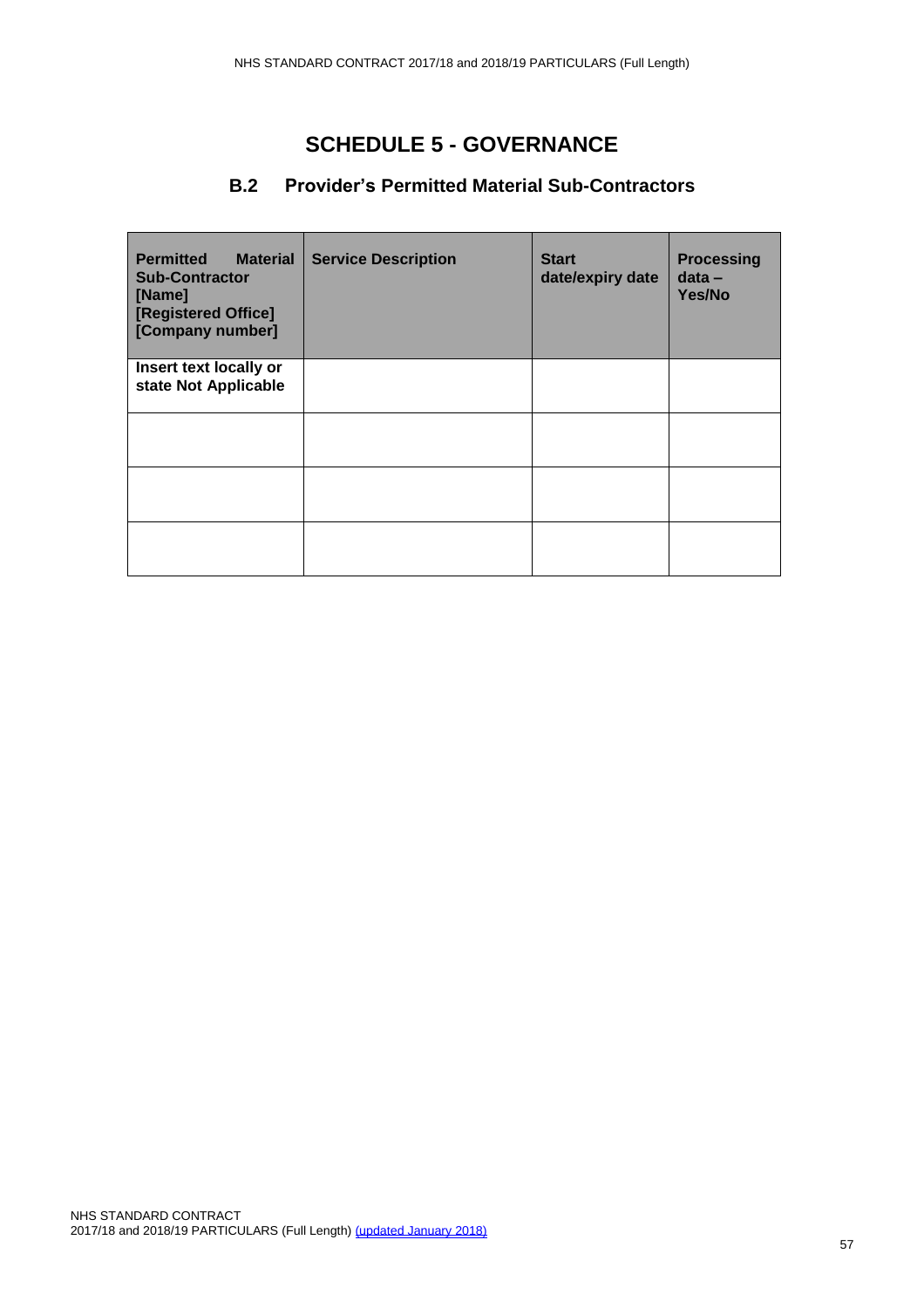### **SCHEDULE 5 - GOVERNANCE**

### **C. Commissioner Roles and Responsibilities**

<span id="page-57-0"></span>

| <b>Co-ordinating</b><br><b>Commissioner/Commissioner</b> | <b>Role/Responsibility</b> |
|----------------------------------------------------------|----------------------------|
| Insert text locally                                      |                            |
|                                                          |                            |
|                                                          |                            |
|                                                          |                            |
|                                                          |                            |
|                                                          |                            |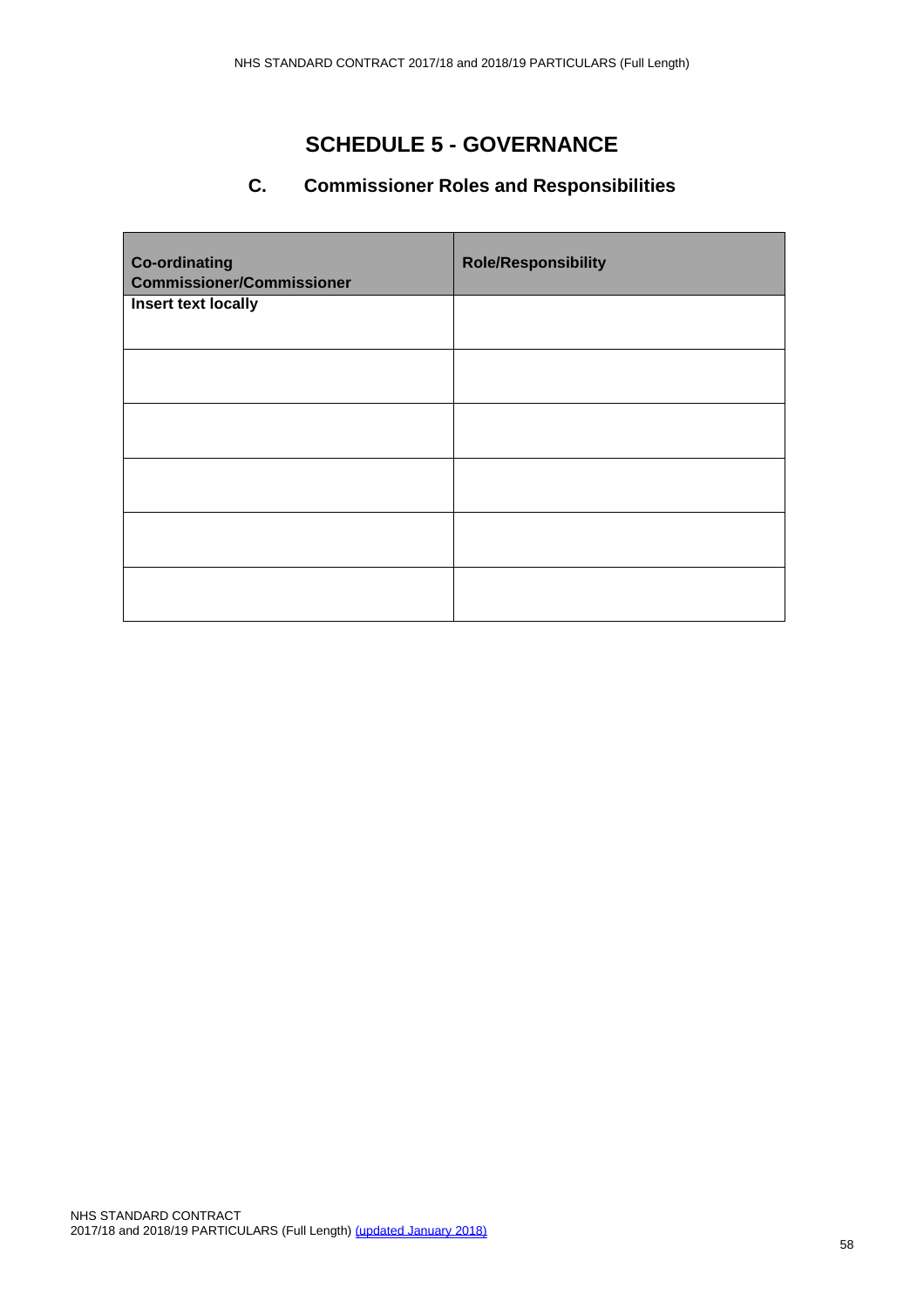### **A. Reporting Requirements**

|    |                                                                                                                                                                                                                                                                                                                                                                                                  | <b>Reporting Period</b>            | <b>Format of Report</b>            | <b>Timing and Method for</b><br>delivery of Report                                                                                                    | <b>Application</b> |
|----|--------------------------------------------------------------------------------------------------------------------------------------------------------------------------------------------------------------------------------------------------------------------------------------------------------------------------------------------------------------------------------------------------|------------------------------------|------------------------------------|-------------------------------------------------------------------------------------------------------------------------------------------------------|--------------------|
|    | <b>National Requirements Reported Centrally</b>                                                                                                                                                                                                                                                                                                                                                  |                                    |                                    |                                                                                                                                                       |                    |
| 1. | As specified in the list of omnibus, secure<br>electronic file transfer data collections and BAAS<br>schedule of approved collections published on<br>the NHS Digital website to be found at<br>http://content.digital.nhs.uk/article/5073/Central-<br>Register-of-Collections<br>where mandated for and as applicable to the<br>Provider and the Services                                       | As set out in relevant<br>Guidance | As set out in relevant<br>Guidance | As set out in relevant Guidance                                                                                                                       | All                |
| 2. | Patient Reported Outcome Measures (PROMS)<br>http://digital.nhs.uk/proms                                                                                                                                                                                                                                                                                                                         | As set out in relevant<br>Guidance | As set out in relevant<br>Guidance | As set out in relevant Guidance                                                                                                                       | All                |
|    | <b>National Requirements Reported Locally</b>                                                                                                                                                                                                                                                                                                                                                    |                                    |                                    |                                                                                                                                                       |                    |
| 1. | Activity and Finance Report (note that, if<br>appropriately designed, this report may also serve<br>as the reconciliation account to be sent by the<br>Provider by the First Reconciliation Date under<br>SC36.28, or under SC36.31)                                                                                                                                                             | Monthly                            | [For local agreement]              | By no later than the First<br>Reconciliation Date for the<br>month to which it relates,<br>consistent with data submitted<br>to SUS, where applicable | All                |
| 2. | Service Quality Performance Report, detailing<br>performance against Operational Standards,<br>National Quality Requirements, Local Quality<br>Requirements, Never Events and the duty of<br>candour, including, without limitation:<br>details of any thresholds that have been<br>a.<br>breached and any Never Events and<br>breaches in respect of the duty of<br>candour that have occurred; | Monthly                            | [For local agreement]              | Within 15 Operational Days of<br>the end of the month to which it<br>relates.                                                                         | All                |
|    | details of all requirements satisfied;<br>b.<br>details of, and reasons for, any failure to<br>c.                                                                                                                                                                                                                                                                                                |                                    |                                    |                                                                                                                                                       | All<br>All         |
|    | meet requirements;<br>the outcome of all Root Cause Analyses<br>d.<br>and audits performed pursuant to SC22<br>(Venous Thromboembolism);                                                                                                                                                                                                                                                         |                                    |                                    |                                                                                                                                                       | A                  |

<span id="page-58-0"></span>NHS STANDARD CONTRACT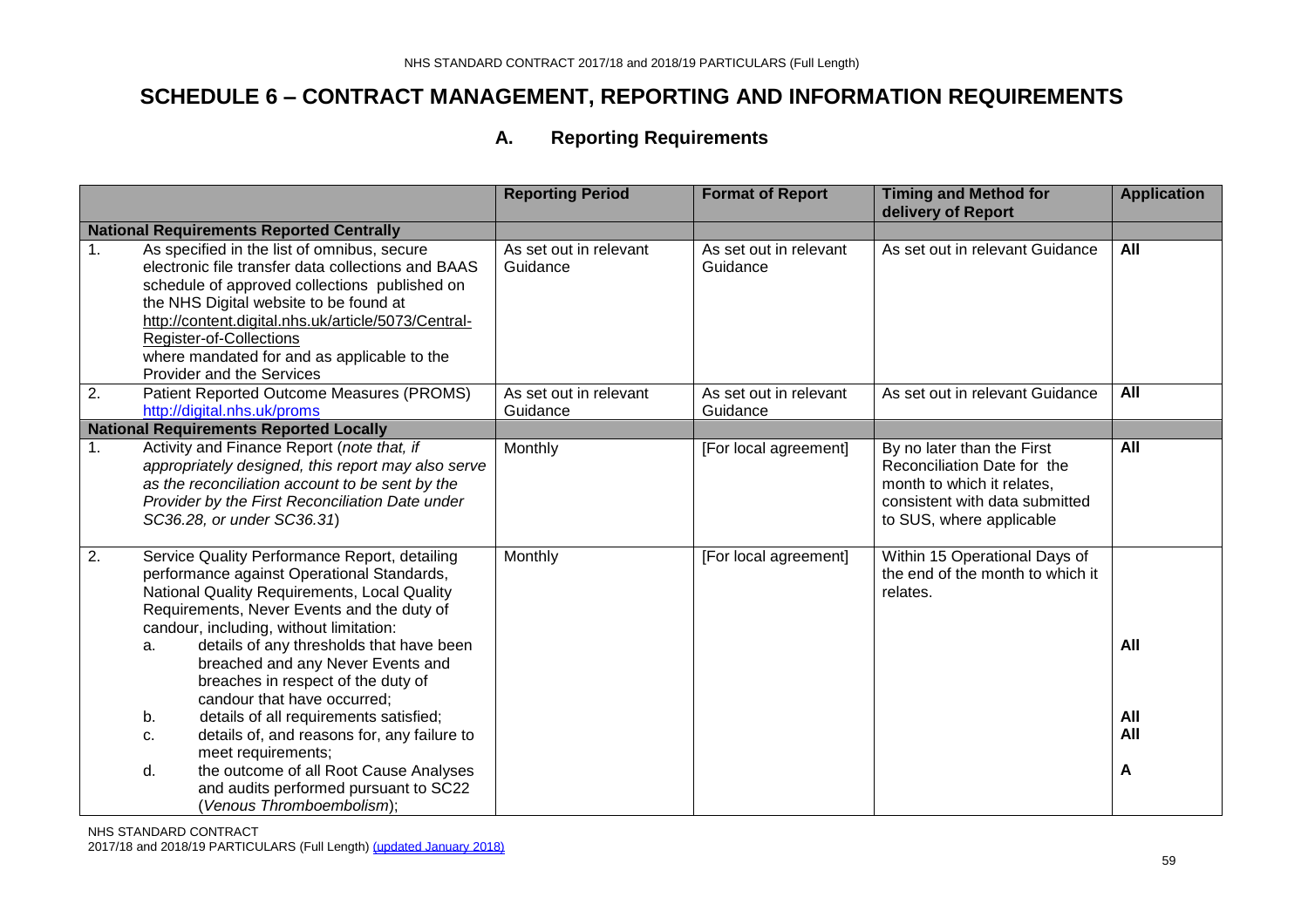#### NHS STANDARD CONTRACT 2017/18 and 2018/19 PARTICULARS (Full Length)

|     |                                                                                                                                                                                                                                                                                                                                                                                                                                                                                      | <b>Reporting Period</b>             | <b>Format of Report</b>                                                                                  | <b>Timing and Method for</b><br>delivery of Report                                             | <b>Application</b>                    |
|-----|--------------------------------------------------------------------------------------------------------------------------------------------------------------------------------------------------------------------------------------------------------------------------------------------------------------------------------------------------------------------------------------------------------------------------------------------------------------------------------------|-------------------------------------|----------------------------------------------------------------------------------------------------------|------------------------------------------------------------------------------------------------|---------------------------------------|
|     | report on performance against the HCAI<br>e.<br><b>Reduction Plan</b>                                                                                                                                                                                                                                                                                                                                                                                                                |                                     |                                                                                                          |                                                                                                | A                                     |
| 3.  | <b>CQUIN Performance Report and details of</b><br>progress towards satisfying any Quality Incentive<br>Scheme Indicators, including details of all Quality<br>Incentive Scheme Indicators satisfied or not<br>satisfied                                                                                                                                                                                                                                                              | [For local agreement]               | [For local agreement]                                                                                    | [For local agreement]                                                                          | $\overline{All}$                      |
| 4.  | NHS Safety Thermometer Report, detailing and<br>analysing:<br>data collected in relation to each relevant<br>a.<br>NHS Safety Thermometer;<br>trends and progress;<br>b.<br>actions to be taken to improve<br>c.<br>performance.                                                                                                                                                                                                                                                     | [Monthly, or as agreed<br>locally]  | [For local agreement],<br>according to published<br><b>NHS Safety</b><br>Thermometer reporting<br>routes | [For local agreement],<br>according to published NHS<br>Safety Thermometer reporting<br>routes | All (not AM,<br>CS, D, 111,<br>PT, U) |
| 5.  | Complaints monitoring report, setting out<br>numbers of complaints received and including<br>analysis of key themes in content of complaints                                                                                                                                                                                                                                                                                                                                         | [For local agreement]               | [For local agreement]                                                                                    | [For local agreement]                                                                          | All                                   |
| 6.  | Report against performance of Service<br>Development and Improvement Plan (SDIP)                                                                                                                                                                                                                                                                                                                                                                                                     | In accordance with<br>relevant SDIP | In accordance with<br>relevant SDIP                                                                      | In accordance with relevant<br><b>SDIP</b>                                                     | All                                   |
| 7.  | Cancer Registration dataset reporting (ISN):<br>report on staging data in accordance with<br>Guidance                                                                                                                                                                                                                                                                                                                                                                                | As set out in relevant<br>Guidance  | As set out in relevant<br>Guidance                                                                       | As set out in relevant Guidance                                                                | CR<br>R.                              |
| 8.  | Summary report of all incidents requiring<br>reporting                                                                                                                                                                                                                                                                                                                                                                                                                               | Monthly                             | [For local agreement]                                                                                    | [For local agreement]                                                                          | All                                   |
| 9.  | Data Quality Improvement Plan: report of<br>progress against milestones                                                                                                                                                                                                                                                                                                                                                                                                              | In accordance with<br>relevant DQIP | In accordance with<br>relevant DQIP                                                                      | In accordance with relevant<br><b>DQIP</b>                                                     | All                                   |
| 10. | Report and provide monthly data and detailed<br>information relating to violence-related injury<br>resulting in treatment being sought from Staff in<br>A&E departments, urgent care and walk-in<br>centres to the local community safety partnership<br>and the relevant police force, in accordance with<br>applicable Guidance (Information Sharing to<br>Tackle Violence (ISTV)) Initial Standard<br>Specification<br>http://content.digital.nhs.uk/isce/publication/isb15<br>94 | Monthly                             | As set out in relevant<br>Guidance                                                                       | As set out in relevant Guidance                                                                | A<br>$A + E$<br>U                     |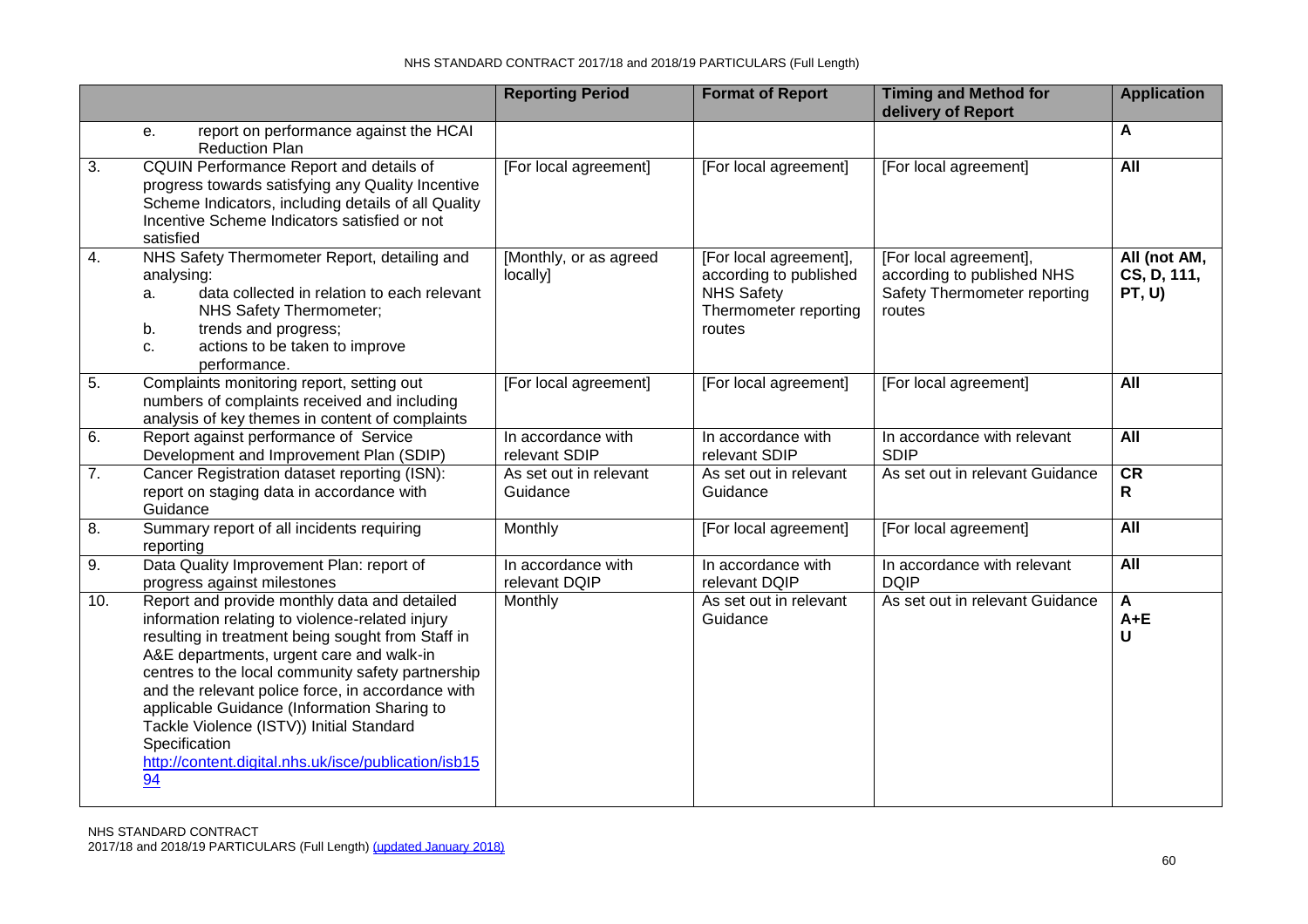|                                            |                                                                                                                                                                                                                                                                                                                                                  | <b>Reporting Period</b>                                                                                              | <b>Format of Report</b>                                                               | <b>Timing and Method for</b><br>delivery of Report                                | <b>Application</b>                    |
|--------------------------------------------|--------------------------------------------------------------------------------------------------------------------------------------------------------------------------------------------------------------------------------------------------------------------------------------------------------------------------------------------------|----------------------------------------------------------------------------------------------------------------------|---------------------------------------------------------------------------------------|-----------------------------------------------------------------------------------|---------------------------------------|
| 11.                                        | Report on outcome of reviews and evaluations in<br>relation to Staff numbers and skill mix in<br>accordance with GC5.2(Staff)                                                                                                                                                                                                                    | Six monthly (or more<br>frequently if and as<br>required by the Co-<br>ordinating Commissioner<br>from time to time) | [For local agreement]                                                                 | [For local agreement]                                                             | All                                   |
| 12.                                        | Report on compliance with the National<br>Workforce Race Equality Standard and the<br>National Workforce Disability Equality Standard **                                                                                                                                                                                                         | Annually                                                                                                             | [For local agreement]                                                                 | [For local agreement]                                                             | All                                   |
| 13.                                        | Specific reports required by NHS England in<br>relation to Specialised Services and other<br>services directly commissioned by NHS England,<br>as set out at<br>http://www.england.nhs.uk/nhs-standard-<br>contract/ss-reporting<br>(where not otherwise required to be submitted as<br>a national requirement reported centrally or<br>locally) | As set out at<br>http://www.england.nhs.u<br>k/nhs-standard-<br>contract/ss-reporting                                | As set out at<br>http://www.england.nhs<br>.uk/nhs-standard-<br>contract/ss-reporting | As set out at<br>http://www.england.nhs.uk/nhs-<br>standard-contract/ss-reporting | <b>Specialised</b><br><b>Services</b> |
| <b>Local Requirements Reported Locally</b> |                                                                                                                                                                                                                                                                                                                                                  |                                                                                                                      |                                                                                       |                                                                                   |                                       |
|                                            | Insert as agreed locally *                                                                                                                                                                                                                                                                                                                       |                                                                                                                      |                                                                                       |                                                                                   |                                       |

\* In completing this section, the Parties should, where applicable, consider the change requirements for local commissioning patient-level data flows which will need to be implemented from when the new national Data Services for Commissioners technical solution becomes operational. These change requirements will be published within the *Data Services for Commissioners Resources* website:<https://www.england.nhs.uk/ourwork/tsd/data-services/>

\*\* As set out in SC13.7, the first annual report on the Provider's progress in implementing the Workforce Disability Equality Standard must be supplied by 31 March 2019.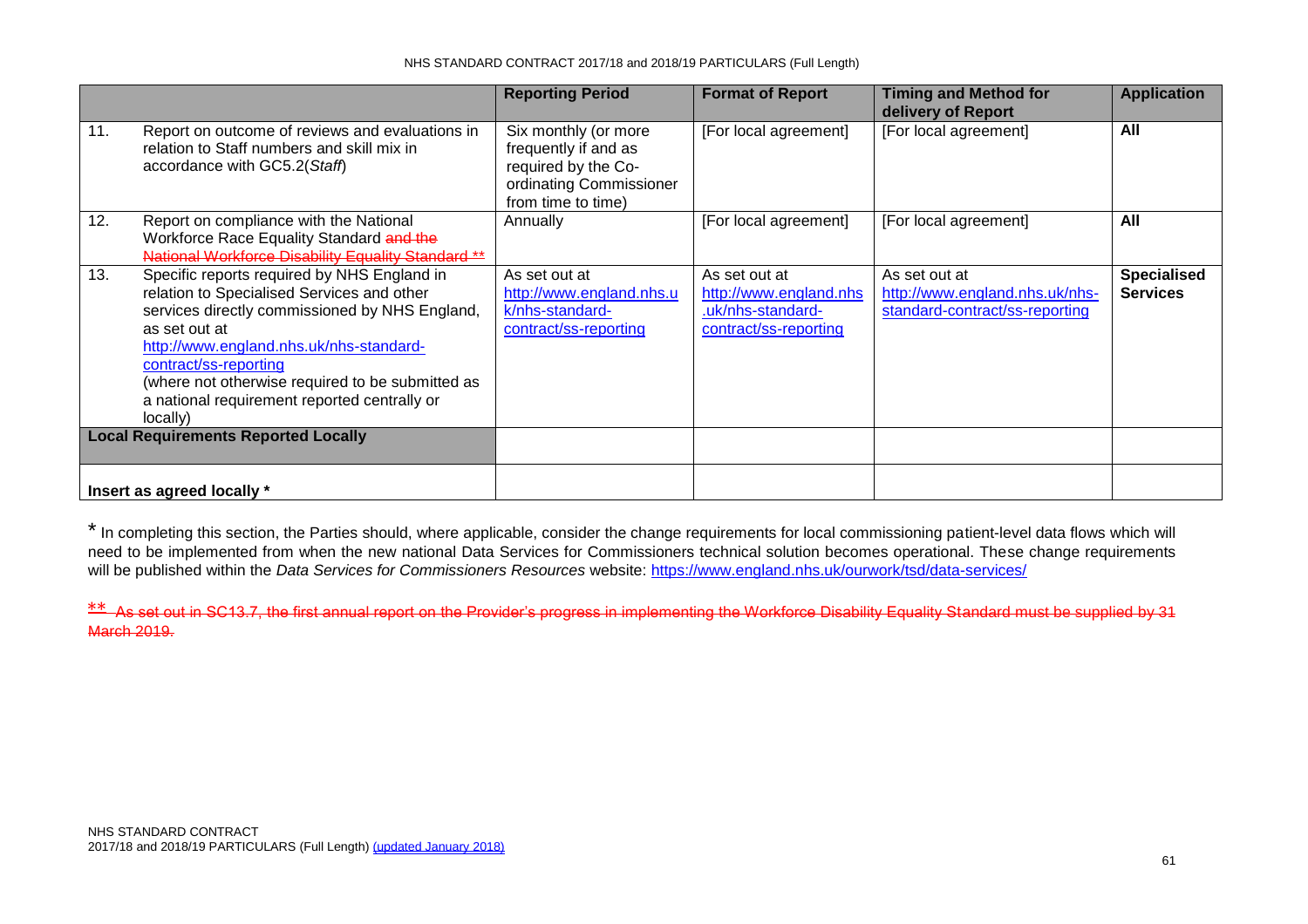#### **B. Data Quality Improvement Plans**

<span id="page-61-0"></span>

| <b>Data Quality</b><br><b>Indicator</b> | <b>Data Quality</b><br><b>Threshold</b> | <b>Method of</b><br><b>Measurement</b> | <b>Milestone Date</b> | <b>Consequence</b> |
|-----------------------------------------|-----------------------------------------|----------------------------------------|-----------------------|--------------------|
| <b>Insert text</b><br>locally           |                                         |                                        |                       |                    |
|                                         |                                         |                                        |                       |                    |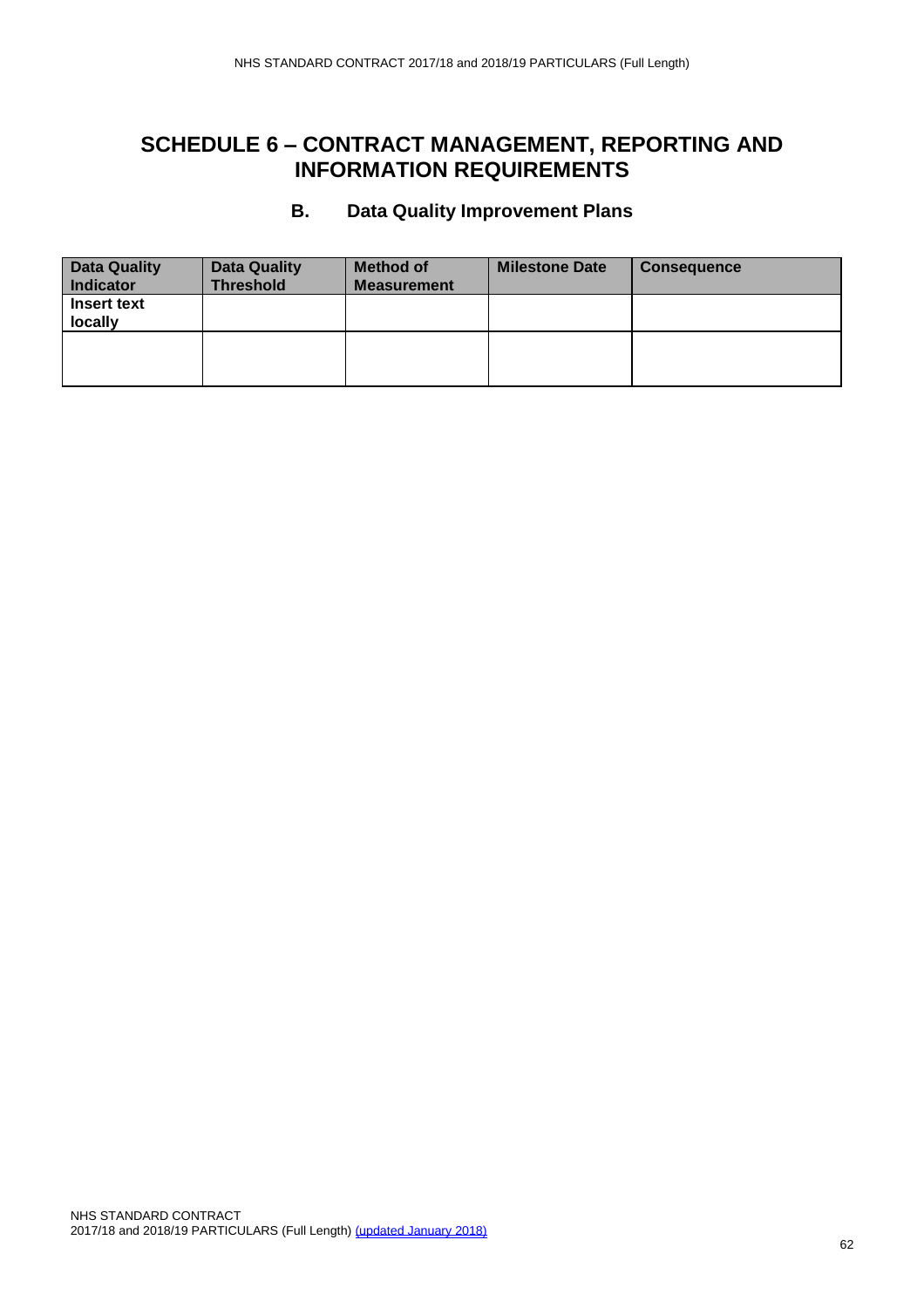#### **C. Incidents Requiring Reporting Procedure**

<span id="page-62-0"></span>**Procedure(s) for reporting, investigating, and implementing and sharing Lessons L-learned from: (1) Serious Incidents (2) Notifiable Safety Incidents (3) other Patient Safety Incidents Insert text locally**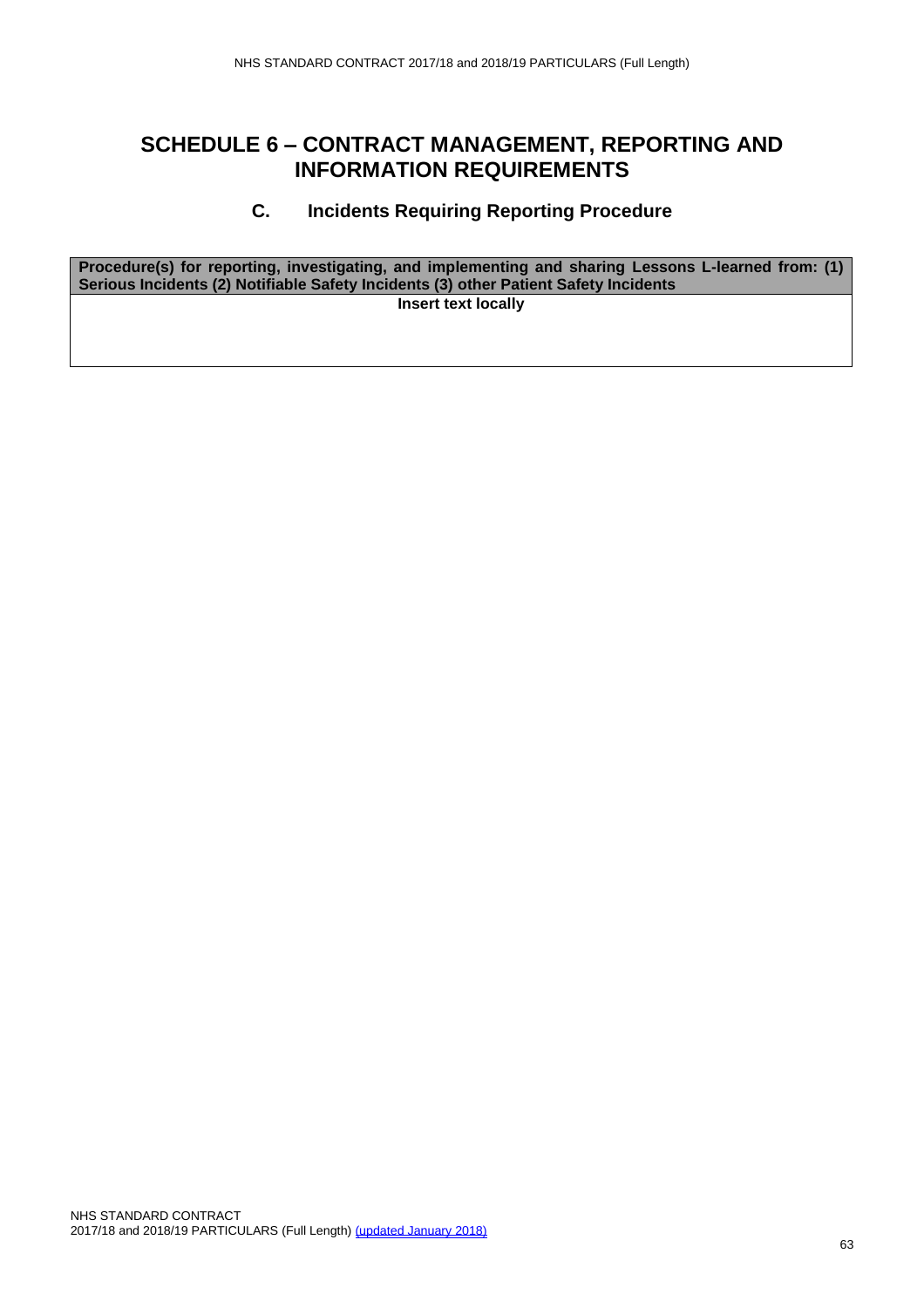#### **D. Service Development and Improvement Plans**

<span id="page-63-0"></span>

|                                        | <b>Milestones</b> | <b>Timescales</b> | <b>Expected</b><br><b>Benefit</b> | <b>Consequence of Achievement/</b><br><b>Breach</b>           |
|----------------------------------------|-------------------|-------------------|-----------------------------------|---------------------------------------------------------------|
| [Secondary/primary<br>care interface]* |                   |                   |                                   |                                                               |
| [Smoke-free<br>premises]*              |                   |                   |                                   |                                                               |
| <b>Insert text locally</b>             |                   |                   |                                   | [Subject to GC9 (Contract<br>Management)] or [locally agreed] |
|                                        |                   |                   |                                   |                                                               |

\* Refer to Contract Technical Guidance for detail of requirements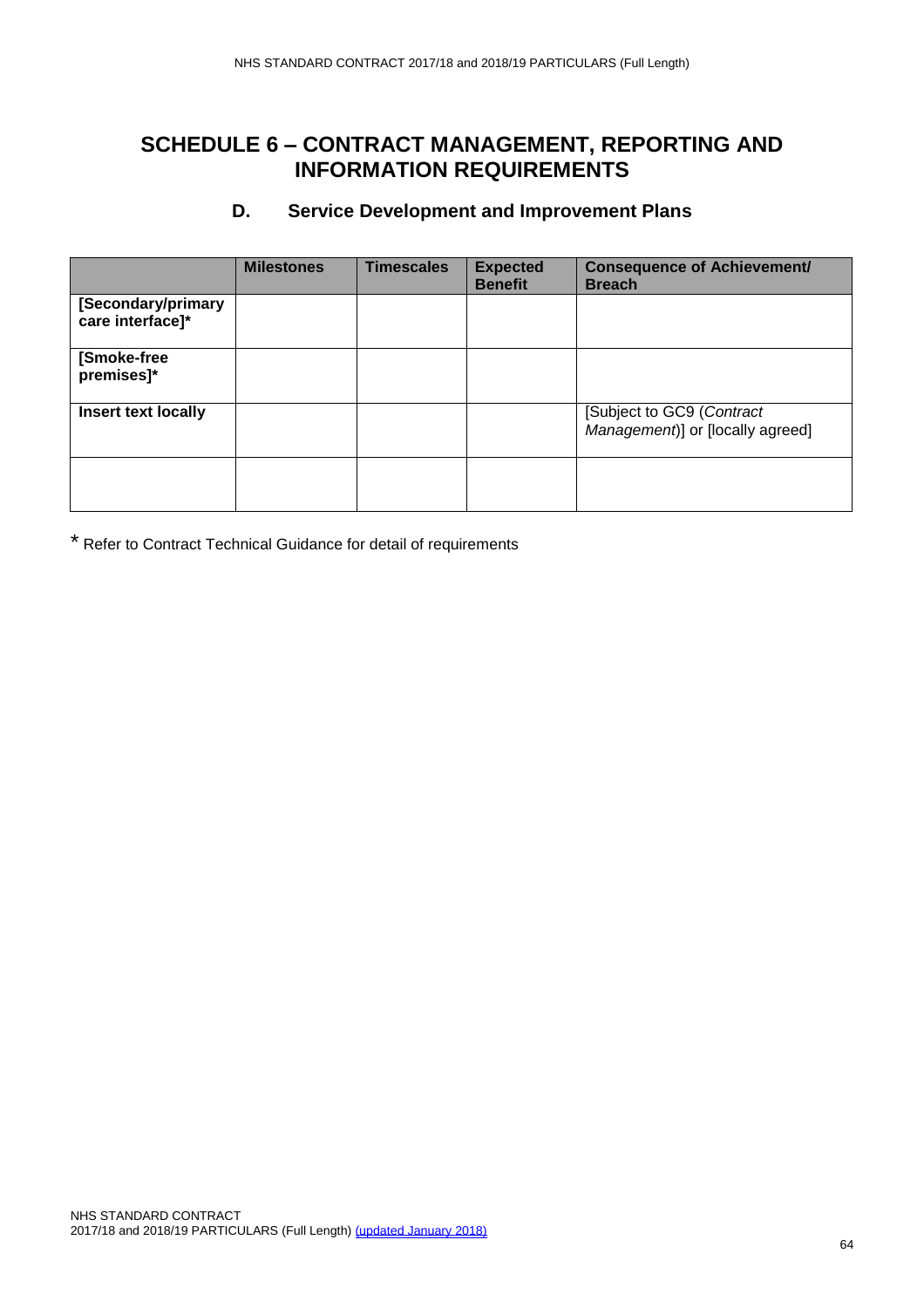#### **E. Surveys**

<span id="page-64-0"></span>

| <b>Type of Survey</b>                                                                                    | <b>Frequency</b>                  | <b>Method of</b><br><b>Reporting</b> | <b>Method of Publication</b>   | <b>Application</b> |
|----------------------------------------------------------------------------------------------------------|-----------------------------------|--------------------------------------|--------------------------------|--------------------|
| Friends and Family Test (where<br>required in accordance with FFT<br>Guidance)                           | As required<br>by FFT<br>Guidance | As required by<br>FFT Guidance       | As required by FFT<br>Guidance | All                |
| Service User Survey<br>[Insert further description<br>locally]                                           |                                   |                                      |                                | All                |
| <b>Staff Survey (appropriate NHS</b><br>staff surveys where required by<br><b>Staff Survey Guidance)</b> |                                   |                                      |                                | All                |
| [Other]<br>[Insert further description<br>locally]                                                       |                                   |                                      |                                |                    |
| <b>Carer Survey</b><br>[Insert further description<br>locally]                                           |                                   |                                      |                                | All                |
| [Other insert locally]                                                                                   |                                   |                                      |                                |                    |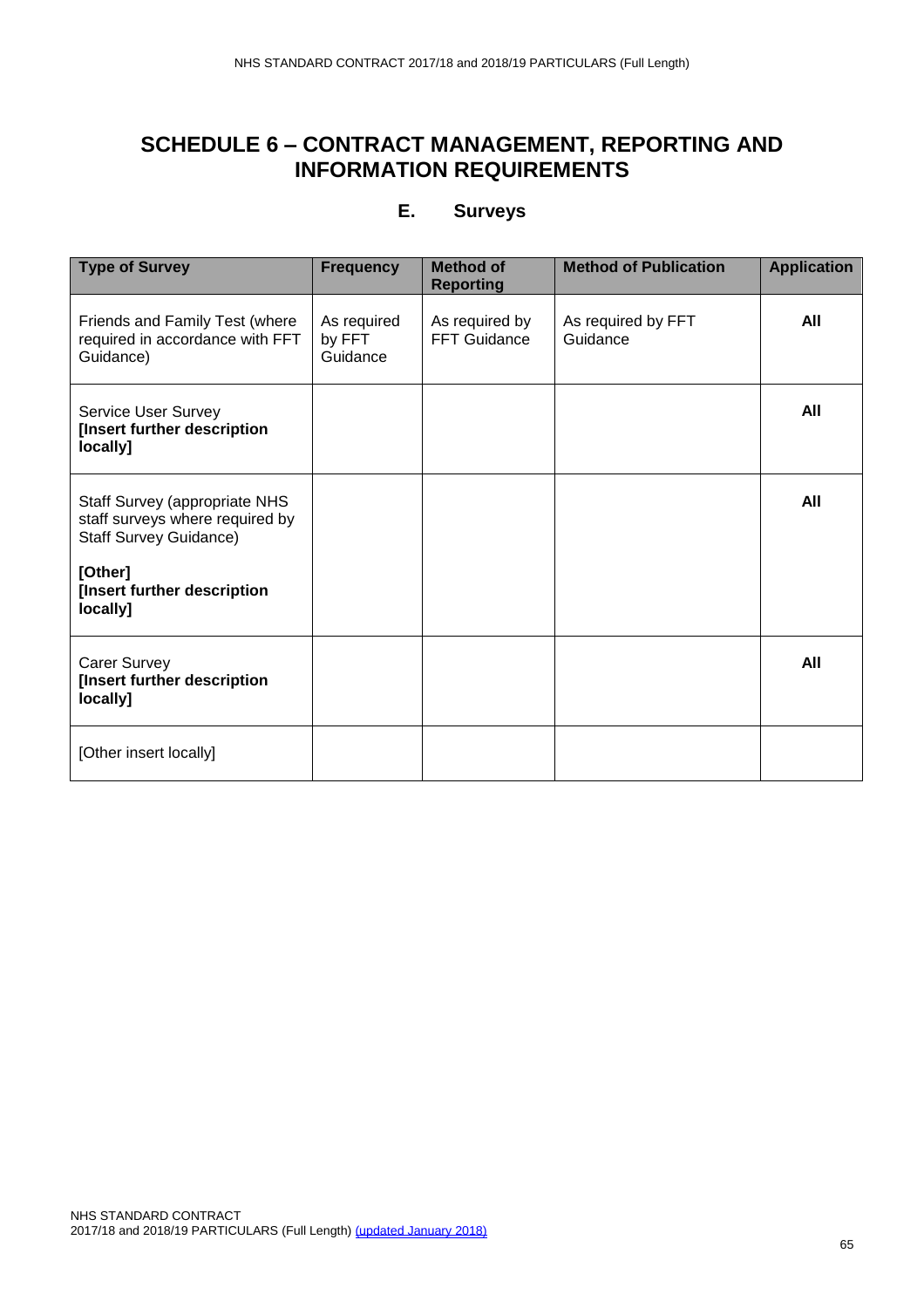### **SCHEDULE 7 – PENSIONS**

**Insert text locally (template drafting available via [http://www.england.nhs.uk/nhs-standard](http://www.england.nhs.uk/nhs-standard-contract/)[contract/\)](http://www.england.nhs.uk/nhs-standard-contract/) or state Not Applicable**